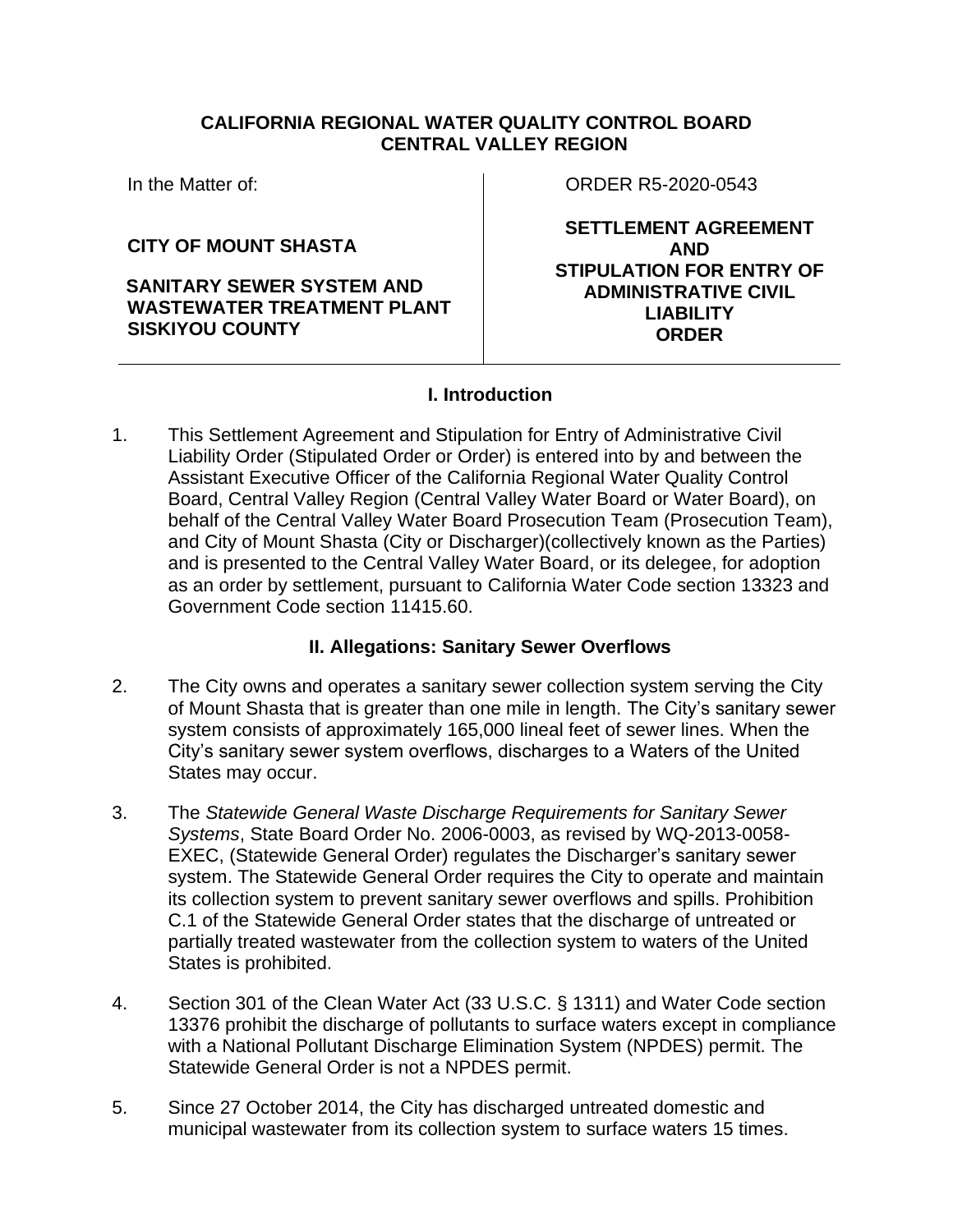- 6. The City violated Prohibition C.1 of the Statewide General Order, Section 301 of the Clean Water Act, and Water Code section 13376 during each of those 15 discharge events by discharging a total of 2,788,310 gallons of untreated sewage to a water of the United States during the period of 27 October 2014 to 1 January 2018.
- 7. The Central Valley Water Board has issued several Notices of Violation (NOV) to the City regarding its sanitary sewer overflows. NOVs identifying violations of the Statewide General Order were sent to the City on 11 December 2014, 14 January 2015, 20 October 2015, 2 February 2017, 13 April 2017, and 1 January 2018.
- 8. The details of these violations, including the factors required to be considered by Water Code section 13327, and as agreed to by the Parties, are set forth in full in the accompanying Attachment A, which is incorporated herein by this reference as if set forth in full.

## **III. Allegations: Mandatory Minimum Penalties**

- 9. The Discharger owns and operates the Mount Shasta Wastewater Treatment Plant.
- 10. On 4 October 2012, the Central Valley Water Board issued NPDES permit Order R5-2012-0086, which became effective on 23 November 2012 and regulates the City's wastewater treatment plant. Treated wastewater is discharged from Discharge Point D-001 to the Sacramento River, a water of the United States. The Discharger is subject to effluent limitations measured at monitoring location EFF-001 contained it its NPDES permit when discharging at Discharge Point D-001.
- 11. On 4 October 2012, the Central Valley Water Board also adopted Time Schedule Order (TSO) R5-2012-0087. The TSO became effective on that date and provided a compliance time schedule table with interim effluent limitations for ammonia, copper, and zinc until 1 June 2017.
- 12. On 7 April 2017, the Central Valley Water Board amended TSO R5-2012-0087 and adopted TSO R5-2012-0087-01. TSO R5-2012-0087-01 extended the compliance time schedule table and interim effluent limitations contained in TSO R5-2012-0087 for copper and zinc until 4 October 2017 and extended the compliance time schedule and recalculated interim effluent limitations for ammonia until 27 May 2020.
- 13. On 8 December 2017, the Central Valley Water Board adopted NPDES permit Order R5-2017-0117, which became effective on 1 February 2018.
- 14. As described in Attachment B, since 28 February 2017, the City has violated its effluent limitations contained in Order R5-2017-0117 for biological oxygen demand, copper, zinc, and total suspended solids.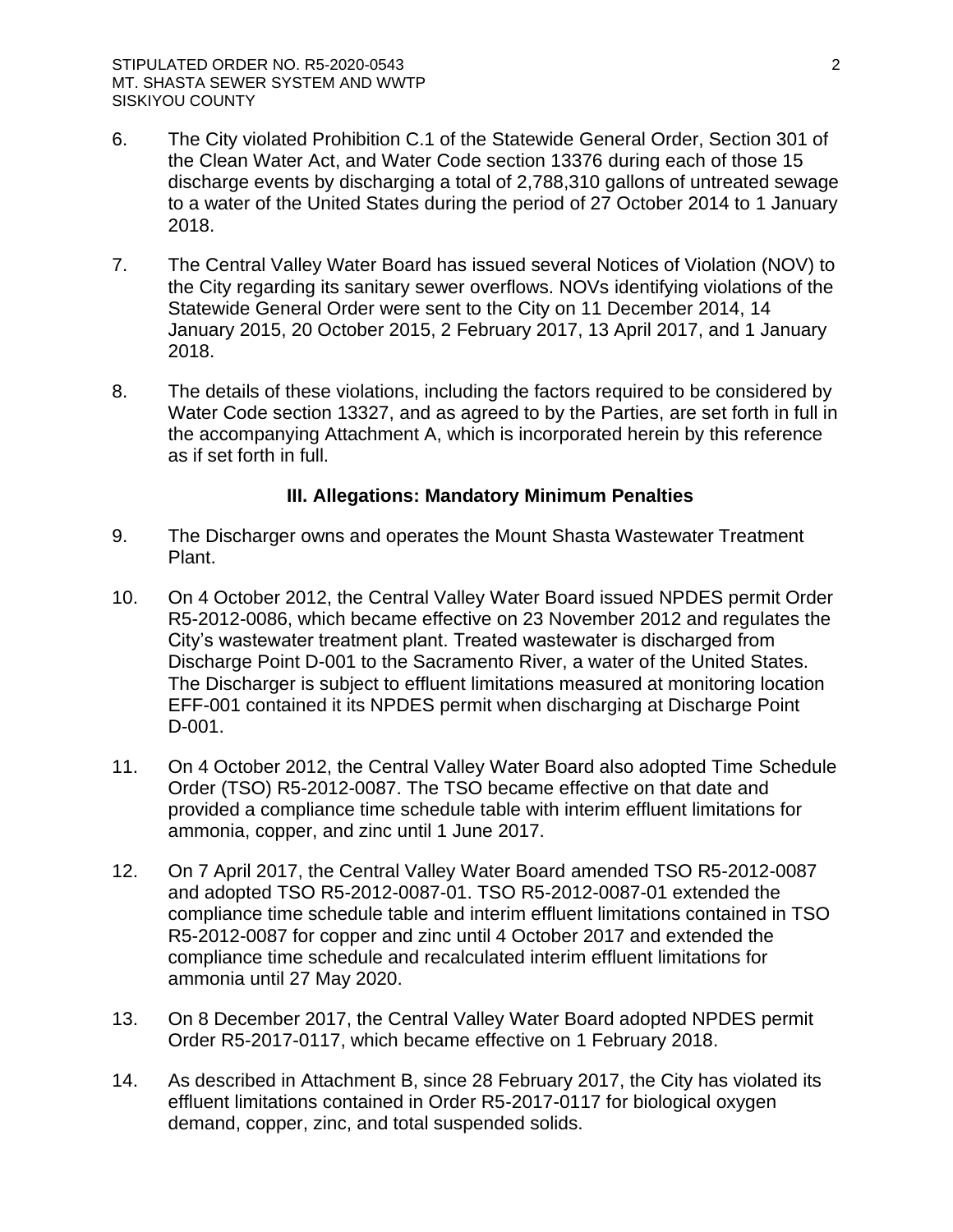- 15. Together, these exceedances of effluent limitations, are subject to mandatory minimum penalties pursuant to Water Code section 13385. Water Code section 13385 subdivision (h)(1) requires that a mandatory minimum penalty of \$3,000 be assessed for each serious violation of an effluent limit. A serious violation is defined as any waste discharge that violates the effluent limitations contained in the applicable waste discharge requirement by 40% or more for Group I pollutants and 20% or more for Group II pollutants. Order R5-2017-0117 specifies the effluent limitations that apply to the City.
- 16. Water Code section 13385 subdivision (i)(1) requires that a mandatory minimum penalty of \$3,000 be imposed for each non-serious violation. A non-serious violation is defined as whenever the discharger exceeds a waste discharge requirement effluent limitation four or more times in a six-month period, except that the first three violations are not counted.
- 17. Attachment B details the liability incurred by the City pursuant to Water Code section 13385 subdivisions (h) and (i) and is incorporated herein by this reference as if set forth in full

## **IV. Stipulations**

The Parties stipulate to the following:

- 18. The Parties have engaged in confidential settlement negotiations and agree to settle the matter without administrative or civil litigation by presenting this Stipulated Order to the Central Valley Water Board, or its delegee, for adoption as an order by settlement, pursuant to Water Code section 13323 and Government Code section 11415.60. To resolve the violation by consent and without further administrative proceedings, the Parties have agreed to the imposition of an ACL in the amount of **one million three hundred thirty thousand one hundred ninety-seven dollars (\$1,333,197)**. The Central Valley Water Board Prosecution Team believes that the resolution of the alleged violations is fair and reasonable and fulfills its enforcement objectives, that no further action is warranted concerning the violations alleged herein, and that this Stipulated Order is in the best interest of the public.
- 19. **Jurisdiction**: The Parties agree that the Central Valley Water Board has subject matter jurisdiction over the matters alleged in this action and personal jurisdiction of the Parties to this Stipulation.

## 20. **Administrative Civil Liability**

a. The Discharger herby agrees to the imposition of an ACL in the amount of **one million two hundred twenty-five thousand one hundred ninetyseven dollars (\$1,225,197)** to resolve the violations specifically alleged in Attachment A to this Order.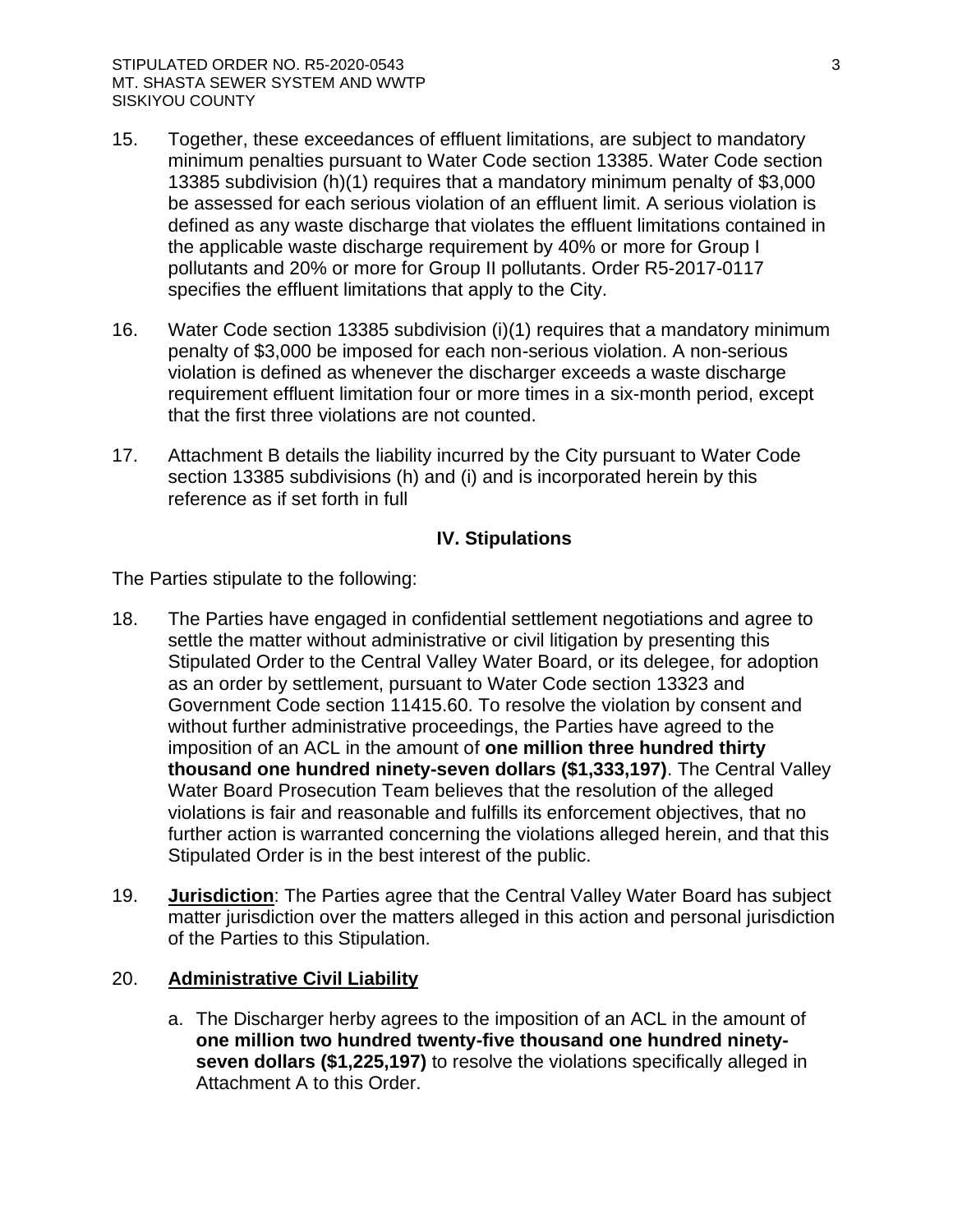- b. The Discharger agrees to pay **one hundred sixty-six thousand nine hundred eighty-eight dollars (\$166,988)** to the *State Water Board's Cleanup and Abatement Account* and shall indicate this Order number on the check. The Discharger shall send the original check referencing this Order number to the following address:
	- i. Division of Administrative Services ATTN: Accounting, State Water Resources Control Board 1001 I Street 18<sup>th</sup> Floor Sacramento, California 95814
- c. A copy of the check described above shall be sent to the Prosecution Team contact listed in Paragraph 35.
- d. The **one million fifty-eight thousand two-hundred and nine dollars (\$1,058,209)** in remaining discretionary liability shall be satisfied through the completion of an Enhanced Compliance Action (ECA) as described below.
- e. The **one hundred eight thousand dollars** (**\$108,000)** in liability assessed pursuant to Water Code section 13385, subdivisions (h) and (i) shall be satisfied through a Compliance Project as described below.
- 21. **Representations and Agreements:** The Discharger understands that the completed ECA and Compliance Project are a material condition of this settlement of liability between the Discharger and the Central Valley Water Board Prosecution Team. As a material consideration for the Central Valley Water Board's acceptance of this Stipulated Order, the Discharger represents and agrees that it will complete the ECA as described herein and in Attachment C and the Compliance Project as described herein and in Attachment D.
- 22. **City's Financial Hardship Status:** The Enforcement Policy defines a community with a financial hardship as one that satisfies one of the following conditions: (1) the median household income for the community is less than 80 percent of the California median household income; (2) the community has an unemployment rate of 10 percent or greater; (3) twenty percent of the population is below the poverty level. The City qualifies as a small community with a financial hardship, as defined by the Enforcement Policy, and Water Code section 13385 subdivision (k), because the City has a population of 3,287 according to the 2018 census data, is located entirely within Siskiyou County which is a rural county, its median income is less than 80 percent of the California Median income and more than 20 percent of its population is below the poverty level.

# 23. **Enhanced Compliance Actions (ECAs) and Suspended Liability:** Enforcement Policy section IX. provides,

b. "ECAs are projects that enable a discharger to make capital or operational improvements beyond those required by law, and are separate from projects designed to merely bring a discharger into compliance. The Water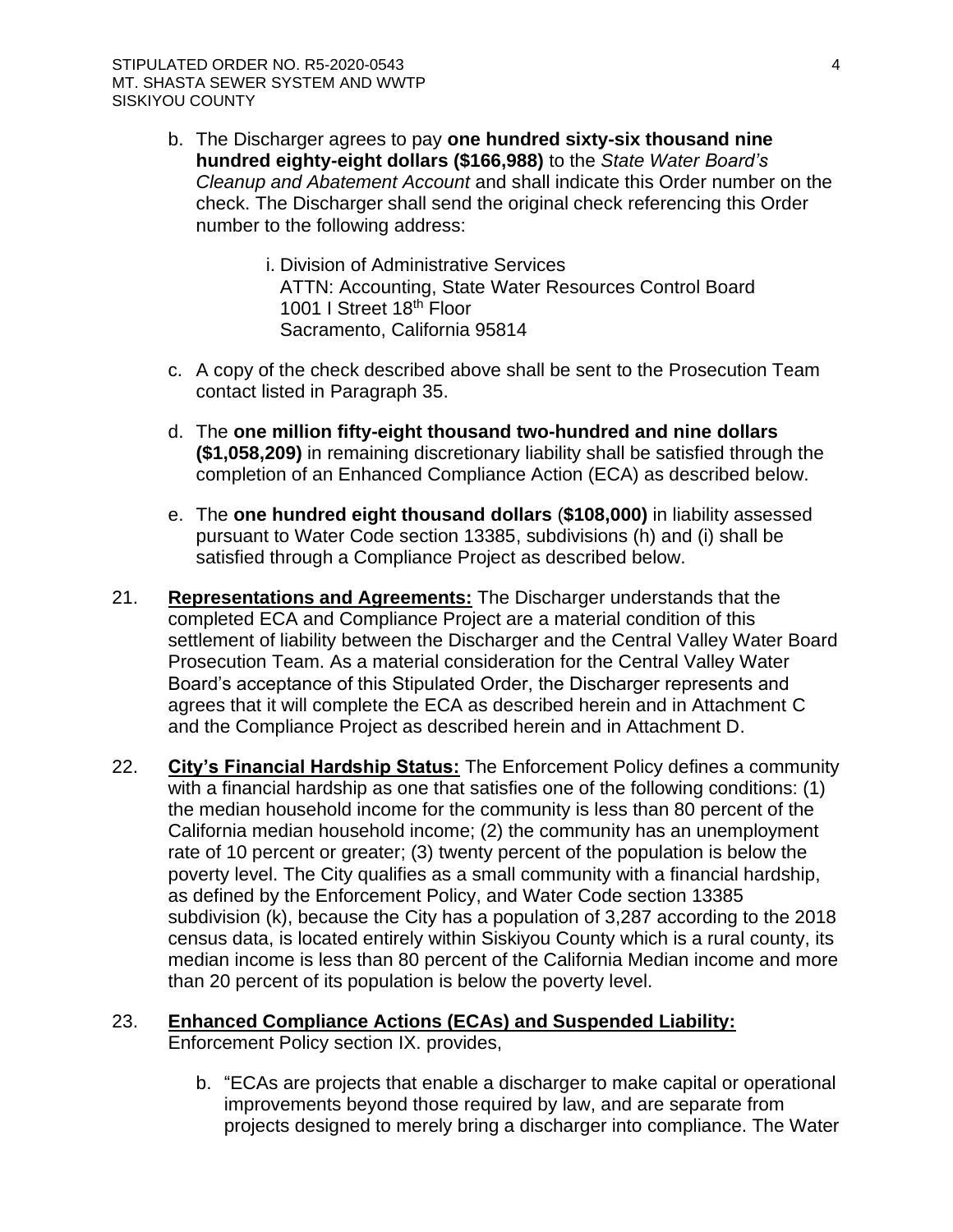Boards may approve a settlement with a discharger that includes suspension of a portion of the monetary liability of a discretionary ACL for completion of an ECA. Except as specifically provided [in the Enforcement Policy], any such settlement is subject to the rules that apply to Supplemental Environmental Projects [established in the State Water Board Policy on Supplemental Environmental Projects, effective May 3, 2018 (SEP Policy)]."

- c. The SEP Policy limits ECAs to 50 percent of the total administrative civil liability excluding the Prosecution Team investigative and enforcement costs. However, the Enforcement Policy states that "the 50 percent limit on ECAs shall not apply to economically disadvantaged communities with a financial hardship, the criteria for which is defined in Water Code Section 13385(k)."
- 24. The Prosecution Team has determined that the City's ECA complies with the Enforcement and SEP Policies. As discussed above, the City is a small community with a financial hardship and therefore, the Prosecution Team has determined that it is appropriate to divert more than 50 percent of the total liability in this matter towards an ECA as allowed by the Enforcement Policy. The City proposes to implement the following ECA:
	- a. Downtown Collection System Improvement Project: The purpose of the Downtown Collection System Improvement Project is to prevent future SSOs at the downtown area and McCloud Avenue by upsizing and installing new sewer lines and new manholes. The ECA includes a new sewer line that crosses a railroad in the downtown area to bypass an area of sewer lines with historical capacity issues. The ECA will upsize the sewer line along McCloud Avenue to address long-term issues that were previously addressed by increased maintenance. The total cost of the Downtown Collection System Improvement Project is \$3,705,880 and it is described in additional detail in Attachment C. Of the total cost, **\$1,058,209** offsets the liability in this Order.
- 25. **ECA Completion Deadline:** The City shall comply with the following agreed upon ECA completion deadlines. Additionally, the City shall submit a Certificate of Completion, as described below, upon the completion of the ECA declaring such completion and detailing fund expenditures and goals achieved. The deadline for completion of the ECA and submission of the Final Report is one year after the date of the adoption of this Order.
- 26. **Request for Extension of Final ECA Completion Deadlines:** If the City cannot meet the ECA Completion Deadlines due to circumstances beyond the City's anticipation or control, the City shall notify the Executive Officer in writing within thirty (30) days of the date the City first knew of the event or circumstance that caused or could have caused a violation of this Stipulated Order. The notice shall describe the reason for the nonperformance and specifically refer to this Paragraph. The notice shall describe the anticipated length of time the delay may persist, the cause or causes of the delay, the measures taken or to be taken by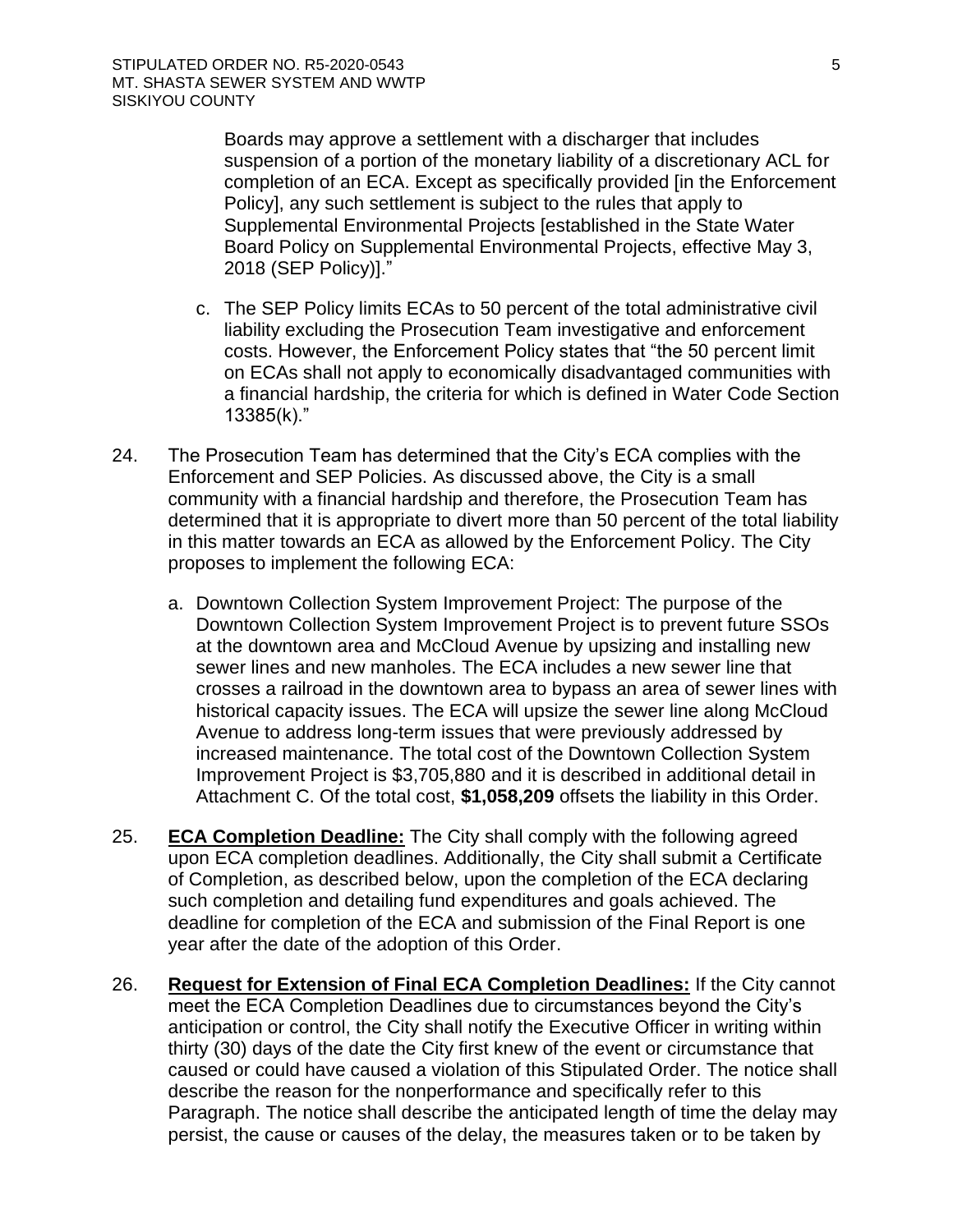the City to prevent or minimize the delay, the schedule by which the measures will be implemented, and the anticipated date of compliance with this Stipulated Order. The City shall adopt all reasonable measures to avoid and minimize such delays.

- d. The determination as to whether the circumstances were beyond the reasonable control of the City and its agents will be made by the Executive Officer. Where the Executive Officer concurs that compliance was or is impossible, despite the timely good faith efforts of the City, due to circumstances beyond the control of the City that could not have been reasonably foreseen and prevented by the exercise of reasonable diligence by the City, a new compliance deadline shall be established and provided to the City in writing with the effect of revising this Stipulated Order. The Executive Officer will endeavor to grant a reasonable extension of time, if warranted.
- 27. **Audits and Certification of Enhanced Compliance Action**: Within 30 days of completion of the ECA, the City shall submit a certified statement of completion of the ECA ("Certification of Completion"). The City's authorized representative shall submit the Certification of Completion under penalty of perjury to the designated Central Valley Water Board contact. The Certification of Completion shall include the following:
	- a. **Certification of Expenditures:** Certification documenting all expenditures by the City. The expenditures may include external payments to outside vendors or contractors implementing the ECA. If applicable, the expenditures may include the costs of internal environmental management resources and internal business unit resources, provided that such expenditures are directly related to development and implementation of the ECA. In making such certification, the official may rely upon normal company and project tracking systems that captures employee time expenditures and external payments to outside vendors. The City shall provide any additional information requested by Central Valley Water Board staff that is reasonably necessary to verify ECA expenditures.
	- b. **Certification of Performance of Work:** Certification that the ECA has been completed in accordance with the terms of this Stipulated Order. Such documentation may include photographs, invoices, receipts, certifications, and other material reasonably necessary for the Central Valley Water Board to evaluate the completion of the ECA and the costs incurred by the City.
	- c. **Certification that Work Performed on ECA Met or Exceeded Requirements of CEQA and other Environmental Laws [where applicable]:** Certification that the ECA meets or exceeds the requirements of CEQA and/or other environmental laws. Unless the City is exempted from compliance with CEQA, the City shall, before the ECA implementation date, consult with other interested state agencies regarding potential impacts of the ECA.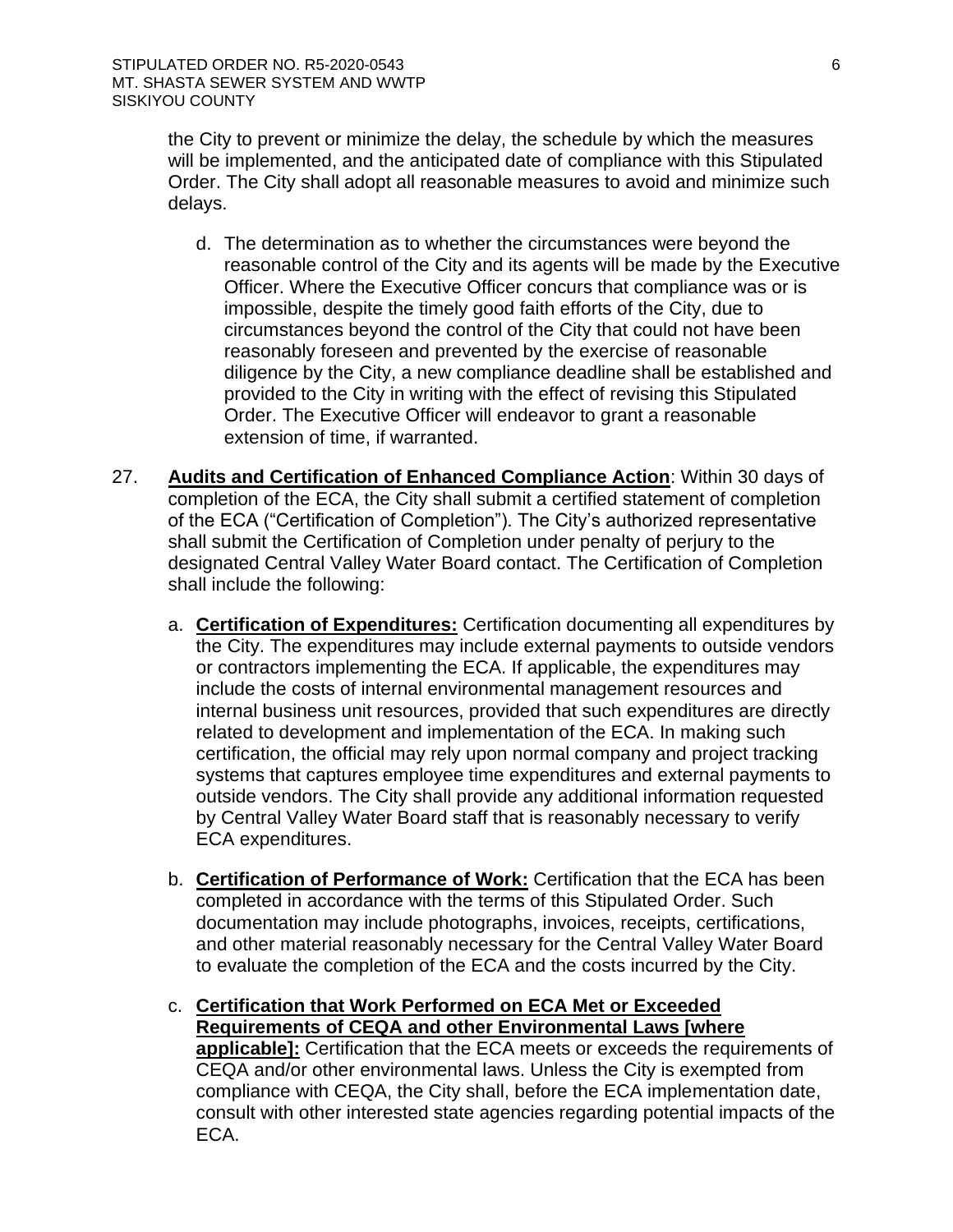- 28. **Failure to Expend All Suspended Administrative Civil Liability Funds on the Approved ECAs**: In the event that the City is not able to demonstrate to the reasonable satisfaction of the designated Central Valley Water Board contact that the entire ECA amounts pursuant to Paragraph 6 have been spent for the completed ECA, the City shall pay as an administrative civil liability the difference between the ECA amounts and the amounts the City can demonstrate were actually spent on the ECA.
- 29. **Failure to Complete the ECA**: If the ECA is not fully implemented by the Paragraph 7 *ECA Completion Deadlines* required by this Stipulated Order and an extension has not been granted by the Central Valley Water Board's Executive Officer pursuant to Paragraph 8 above, the designated Central Valley Water Board contact shall issue a Notice of Violation. As a consequence, the City shall be liable to pay the entire Suspended Liability to the *State Water Pollution Cleanup and Abatement Account*.
- 30. **Compliance Project:** As a material consideration for the Central Valley Water Board's acceptance of this Order, the Discharger will implement a Compliance Project to offset \$108,000in liability associated with Water Code sections 13385 subdivision (h) and (i). The Prosecution Team has determined that the Compliance Project meets the requirements of the Enforcement Policy, SEP Policy, and Water Code section 13385, subdivision (k)(1):
	- a. The City agrees to implement the following Compliance Project: Design and Planning Phase for Wastewater Treatment Plant (WWTP) Improvement Project (Compliance Project). This Compliance Project includes a Preliminary Engineering Report and Feasibility Study to determine the most effective method of complying with effluent limitations, and the City expended a total of \$263,551. The Compliance Project was initiated by the City in order to address non-compliance identified by the Central Valley Water Board in previous Administrative Civil Liability Complaints R5-2013-0549 and 2012- 0538, which identified exceedances of effluent limitations including copper and zinc, in addition to 3 Notices of Violation which were received before the Compliance Project began in 2013.
	- b. The Compliance Project is designed to correct the violations identified in Attachment B within five years because the City will complete needed repairs and upgrades to the WWTP within five years of the adoption of this Order. The Design and Feasibility Phase of this project has already been completed and the City is preparing to move onto the Construction Phase of the WWTP Improvement Project.
	- c. The Compliance Project is in accordance with the Enforcement Policy:
		- i. The Central Valley Water Board will not authorize additional compliance projects for the project completed as described in the attached, except under unusual circumstances.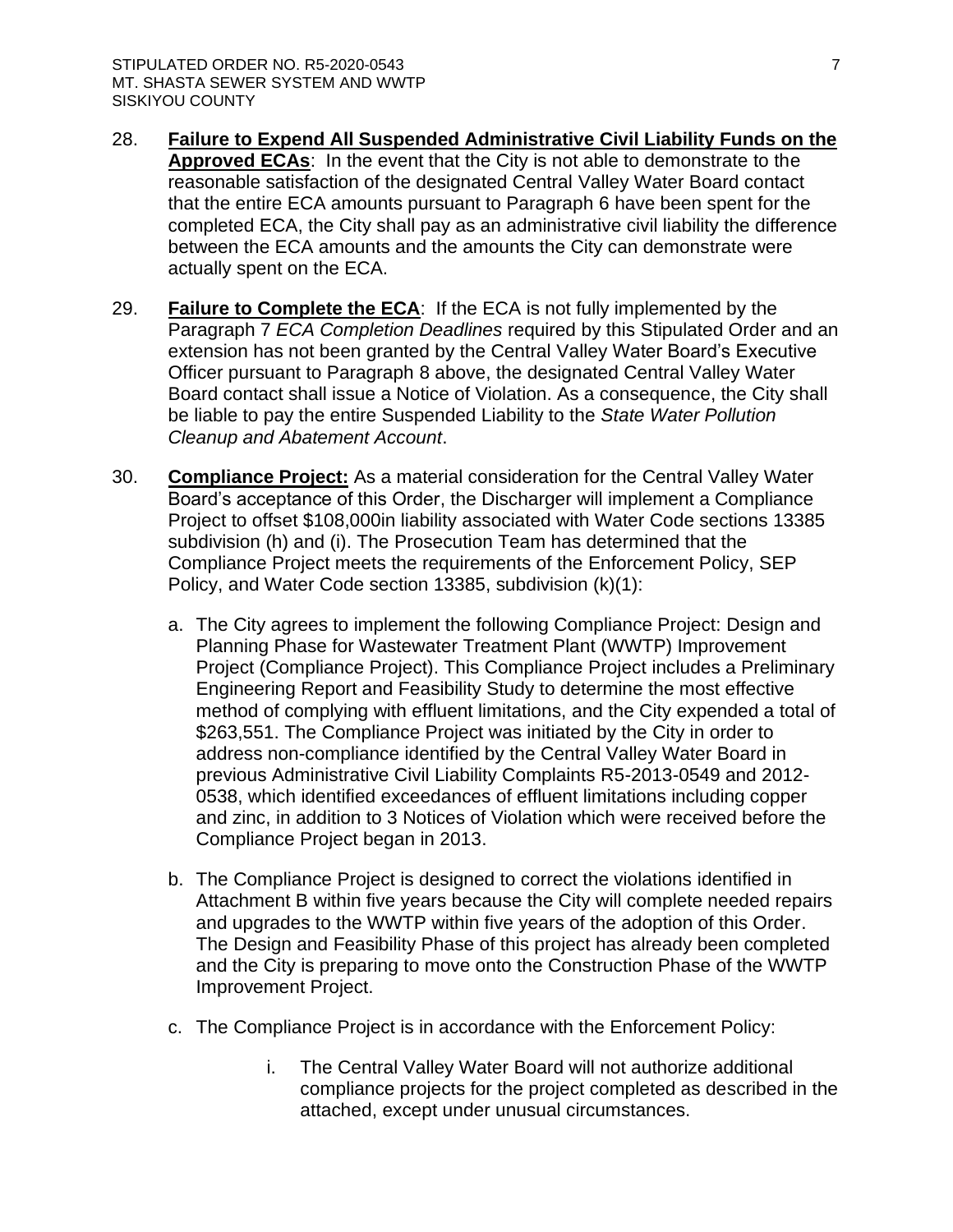- ii. The Discharger agrees that the Central Valley Water Board has the right to require a third-party audit of the funds expended by it to implement the Compliance Project; and,
- iii. The Discharger shall permit inspection of the Compliance Project by the Central Valley Water Board staff during normal business hours, at any location where the Compliance Project is being implemented, as well as review of any documents associated with implementation of the Compliance Project, at any time without notice.
- 31. **Third Party Financial Audit of Compliance Project:** At the written request of the Central Valley Water Board, the Discharger, at its sole cost, shall submit a report prepared by an independent third party acceptable to the Central Valley Water Board providing a professional opinion that the Discharger has expended money in the amounts claimed by the Discharger. The written request shall specify the reasons why the audit is being requested. The audit report shall be provided to the Central Valley Water Board within six (6) months of notice from the Central Valley Water Board to the Discharger of the need for an independent third-party audit. The Audit need not address any costs incurred by the Central Valley Water Board for oversight.
- 32. **Publicity:** Whenever the City or its agents or subcontractors publicize the ECA or Compliance Project, they shall state in a prominent manner that the project is being undertaken as part of the settlement of an enforcement action by the Central Valley Water Board against the City.
- 33. **Site Inspections:** The City shall permit Central Valley Water Board's staff to inspect during normal business hours any location where the ECA or Compliance Project is being implemented as well as review any documents associated with implementation of the ECA or Compliance Project at any time without notice.
- 34. **Compliance with Applicable Laws:** The City understands that payment of administrative civil liability in accordance with the terms of this Stipulated Order and/or compliance with the terms of this Stipulated Order is not a substitute for compliance with applicable laws, and that continuing violations of the type alleged herein may subject it to further enforcement, including additional administrative civil liability. Nothing in this Stipulated Order shall excuse the Discharger from meeting any more stringent requirements which may be imposed hereafter by changes in applicable and legally binding legislation or regulations.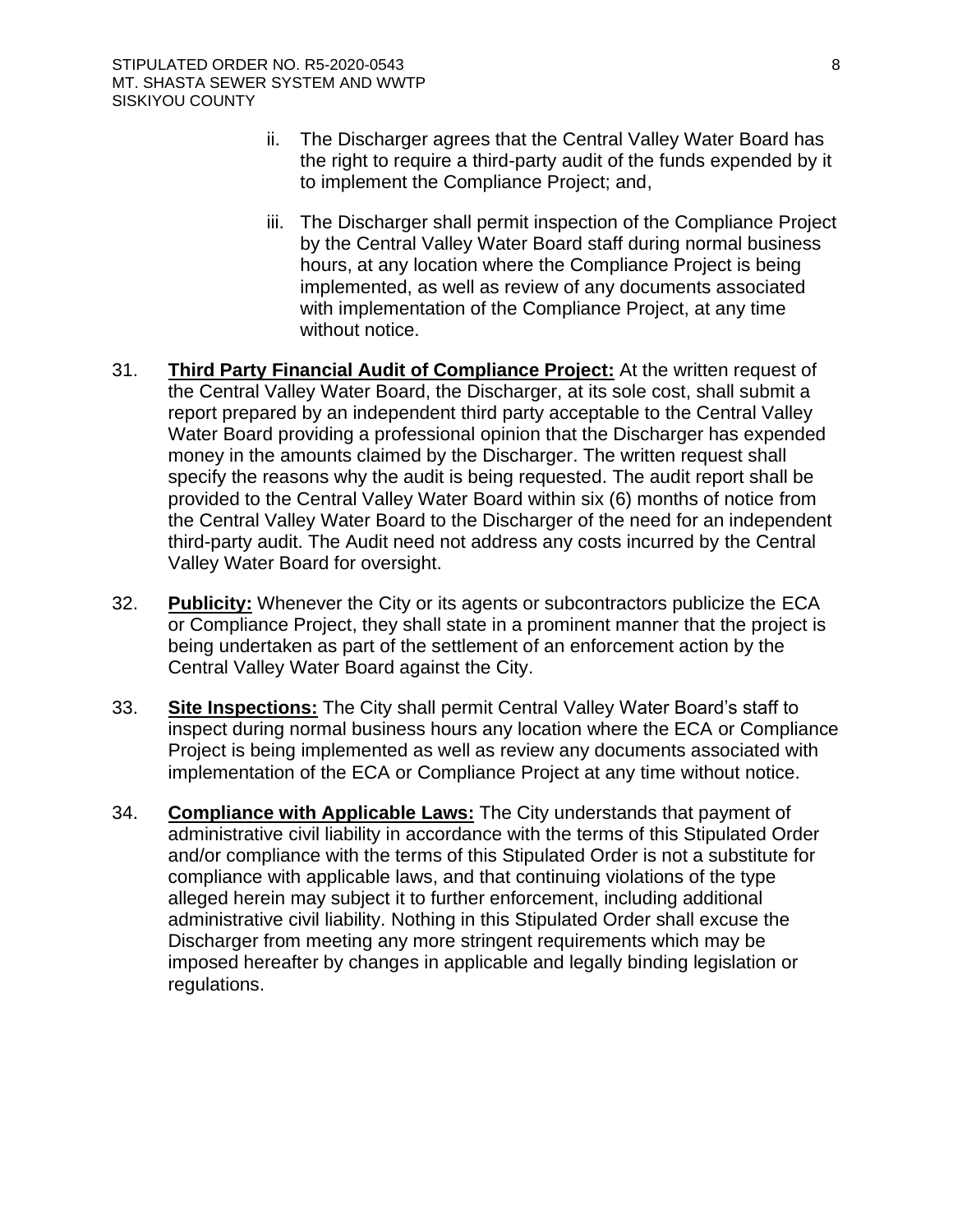## 35. **Party Contacts for Communications Related to Stipulated Order:**

For the Central Valley Water Board: Jeremy Pagan Central Valley Water Board 364 Knollcrest Drive, Suite 205 Redding, CA 96002 (530) 224-4850 [Jeremy.Pagan@waterboards.ca.gov](mailto:Jeremy.Pagan@waterboards.ca.gov)

For the Discharger: Bruce Pope 205 N. Mt. Shasta Boulevard Mt. Shasta, CA 96067 [bpope@mtshastaca.gov](mailto:bpope@mtshastaca.gov) 

- 36. **Attorney's Fees and Costs:** Except as otherwise provided herein, each Party shall bear all attorneys' fees and costs arising from the Party's own counsel in connection with the matters set forth herein.
- 37. **Public Notice:** The Discharger understands that this Stipulated Order will be noticed for a 30-day public review and comment period prior to consideration by the Central Valley Water Board, or its delegee. If significant new information is received that reasonably affects the propriety of presenting this Stipulated Order to the Central Valley Water Board, or its delegee, for adoption, the Assistant Executive Officer may unilaterally declare this Stipulated Order void and decide not to present it to the Central Valley Water Board, or its delegee. The Discharger agrees that it may not rescind or otherwise withdraw its approval of this proposed Stipulated Order.
- 38. **Procedure:** The Parties agree that the procedure that has been adopted for the approval of the settlement by the Parties and review by the public, as reflected in this Order, will be adequate. In the event procedural objections are raised prior to this Stipulated Order becoming effective, the Parties agree to meet and confer concerning any such objections and may agree to revise or adjust the procedure as necessary or advisable under the circumstances.
- 39. **No Waiver of Right to Enforce:** The failure of the Prosecution Team or Central Valley Water Board to enforce any provision of this Stipulated Order shall in no way be deemed a waiver of such provision, or in any way affect the validity of this Stipulated Order. The failure of the Prosecution Team or Central Valley Water Board to enforce any such provision shall not preclude it from later enforcing the same or any other provision of this Stipulated Order. No oral advice, guidance, suggestions, or comments by employees or officials of any Party regarding matters covered under this Stipulated Order shall be construed to relieve any Party regarding matters covered in this Stipulated Order. The Central Valley Water Board reserves all rights to take additional enforcement actions, including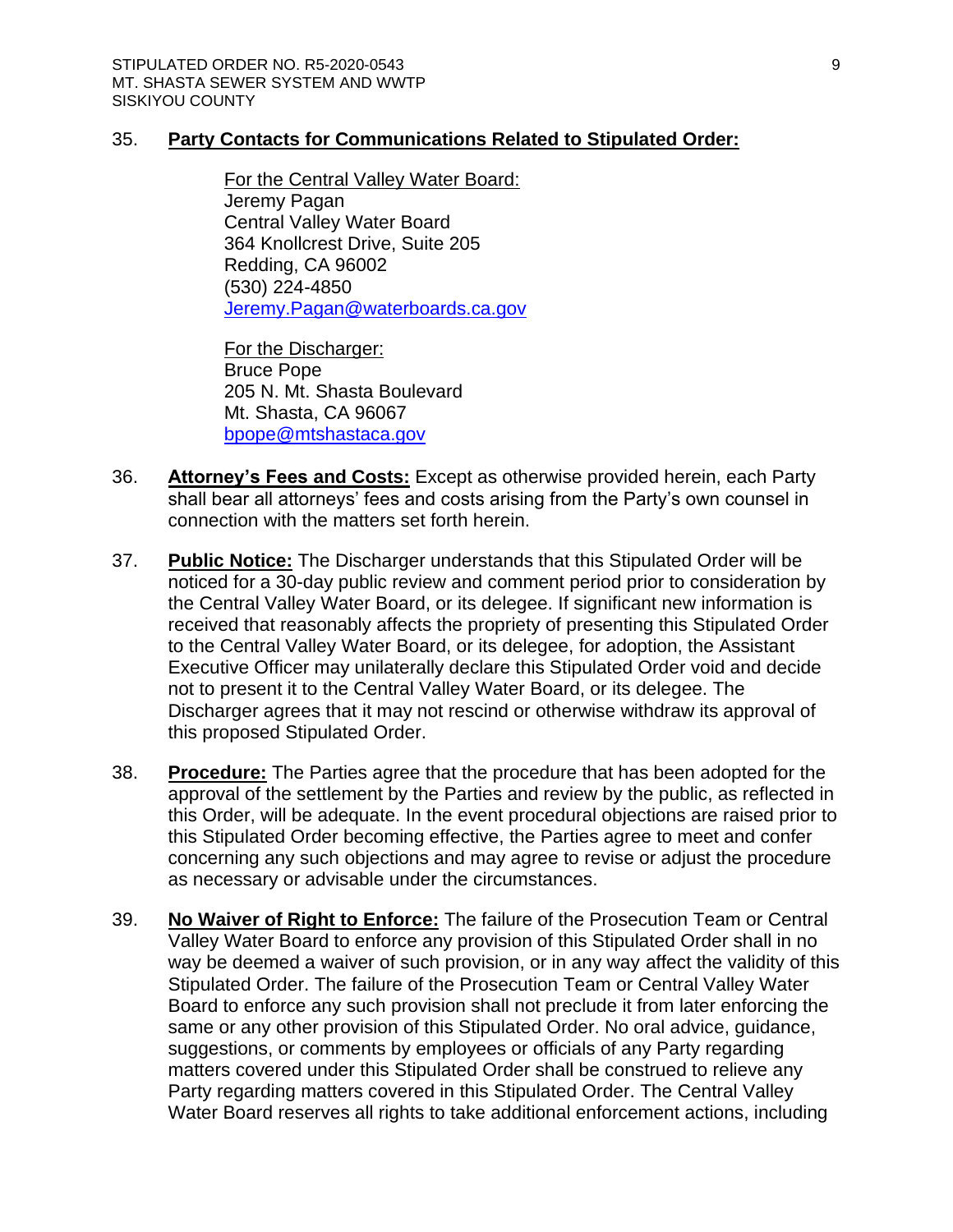without limitation, the issuance of ACL complaints or orders for violations other than those addressed by this Order.

- 40. **Effect of Stipulated Order:** Except as expressly provided in this Stipulated Order, nothing in this Stipulated Order is intended nor shall it be construed to preclude the Central Valley Water Board or any state agency, department, board or entity or any local agency from exercising its authority under any law, statute, or regulation.
- 41. **Interpretation:** This Stipulated Order shall not be construed against the party preparing it but shall be construed as if the Parties jointly prepared it and any uncertainty and ambiguity shall not be interpreted against any one party.
- 42. **Modification:** This Stipulated Order shall not be modified by any of the Parties by oral representation whether made before or after the execution of this Order. All modifications must be made in writing and approved by the Central Valley Water Board or its delegee.
- 43. **Integration:** This Stipulated Order, including attachments, constitutes the entire agreement between the Parties and may not be amended or supplemented except as provided for in this Stipulated Order.
- 44. **If Order Does Not Take Effect:** In the event that this Stipulated Order does not take effect because it is not approved by the Central Valley Water Board, or its delegee, or is vacated in whole or in part by the State Water Board or a court, the Parties acknowledge that the Prosecution Team may proceed to a contested evidentiary hearing before the Central Valley Water Board to determine whether to assess an ACL for the underlying alleged violations, or may continue to pursue settlement. The Parties agree that all oral and written statements and agreements made during the course of settlement discussions will not be admissible as evidence in any subsequent administrative or judicial proceeding or hearing and will be fully protected by California Evidence Code sections 1152 and 1154; California Government Code section 11415.60; Rule 408, Federal Rules of Evidence; and any other applicable privilege under federal and/or state law. The Parties also agree to waive any and all objections related to their efforts to settle this matter, including, but not limited to:
- 45. Objections related to prejudice or bias of any of the Central Valley Water Board members or their advisors and any other objections to the extent that they are premised in whole or in part on the fact that the Central Valley Water Board members or their advisors were exposed to some of the material facts and the Parties settlement positions, and therefore may have formed impressions or conclusions, prior to conducting any contested evidentiary hearing in this matter; or
- 46. Laches or delay or other equitable defenses based on the time period that the Order or decision by settlement may be subject to administrative or judicial review.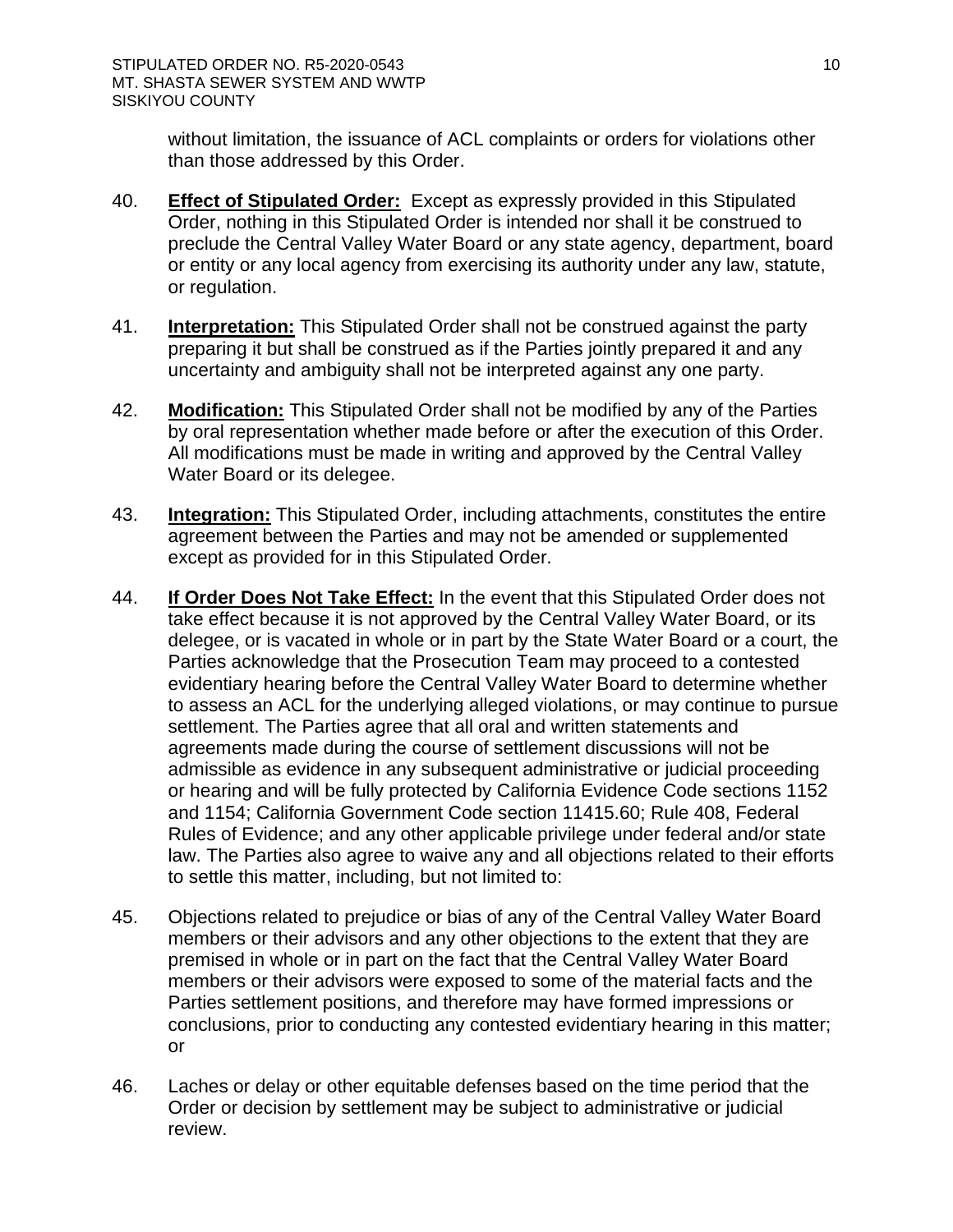- 47. **Waiver of Hearing:** The Discharger has been informed of the rights provided by Water Code section 13323, subdivision (b), and hereby waives its right to a hearing before the Central Valley Water Board.
- 48. **Waiver of Right to Petition:** The Discharger hereby waives the right to petition the Central Valley Water Board's adoption of the Stipulated Order as written for review by the State Water Board, and further waives the right, if any, to appeal the same to a California Superior Court and/or any California appellate level court.
- 49. **Covenant Not to Sue:** Upon the effective date of this Stipulated Order, the Discharger shall and does release, discharge, and covenant not to sue or pursue any civil or administrative claims against any State Agency or the State of California, its officers, agents, directors, employees, attorneys, representatives, for any and all claims or cause of action, which arise out of or are related to this action.
- 50. **Water Boards Not Liable:** Neither the Central Valley Water Board members, nor the Central Valley Water Board staff, attorneys, or representatives shall be liable for any injury or damage to persons or property resulting from the negligent or intentional acts or omissions by the Discharger or its respective directors, officers, employees, agents, representatives, or contractors in carrying out activities pursuant to this Order, nor shall the Central Valley Water Board, its members, staff, attorneys, or representatives be held as parties to or guarantors of any contract entered into by the Discharger, or its directors, officers, employees, agents, representatives, or contractors in carrying out activities pursuant to this Order.
- 51. **Authority to Bind:** Each person executing this Stipulated Order in a representative capacity represents and warrants that he or she is authorized to execute this Order on behalf of and to bind the entity on whose behalf he or she executes the Order.
- 52. **Necessity for Written Approvals:** All approvals and decisions of the Central Valley Water Board under the terms of this Stipulated Order shall be communicated to the Discharger in writing. No oral advice, guidance, suggestions, or comments by employees or officials of the Central Valley Water Board regarding submissions or notices shall be construed to relieve the Discharger of its obligation to obtain any final written approval required by this Stipulated Order.
- 53. **No Third Party Beneficiaries:** This Stipulated Order is not intended to confer any rights or obligation on any third party or parties, and no third party or parties shall have any right of action under this Stipulated Order for any cause whatsoever.
- 54. **Severability:** This Stipulated Order is severable; should any provision be found invalid the remainder shall remain in full force and effect.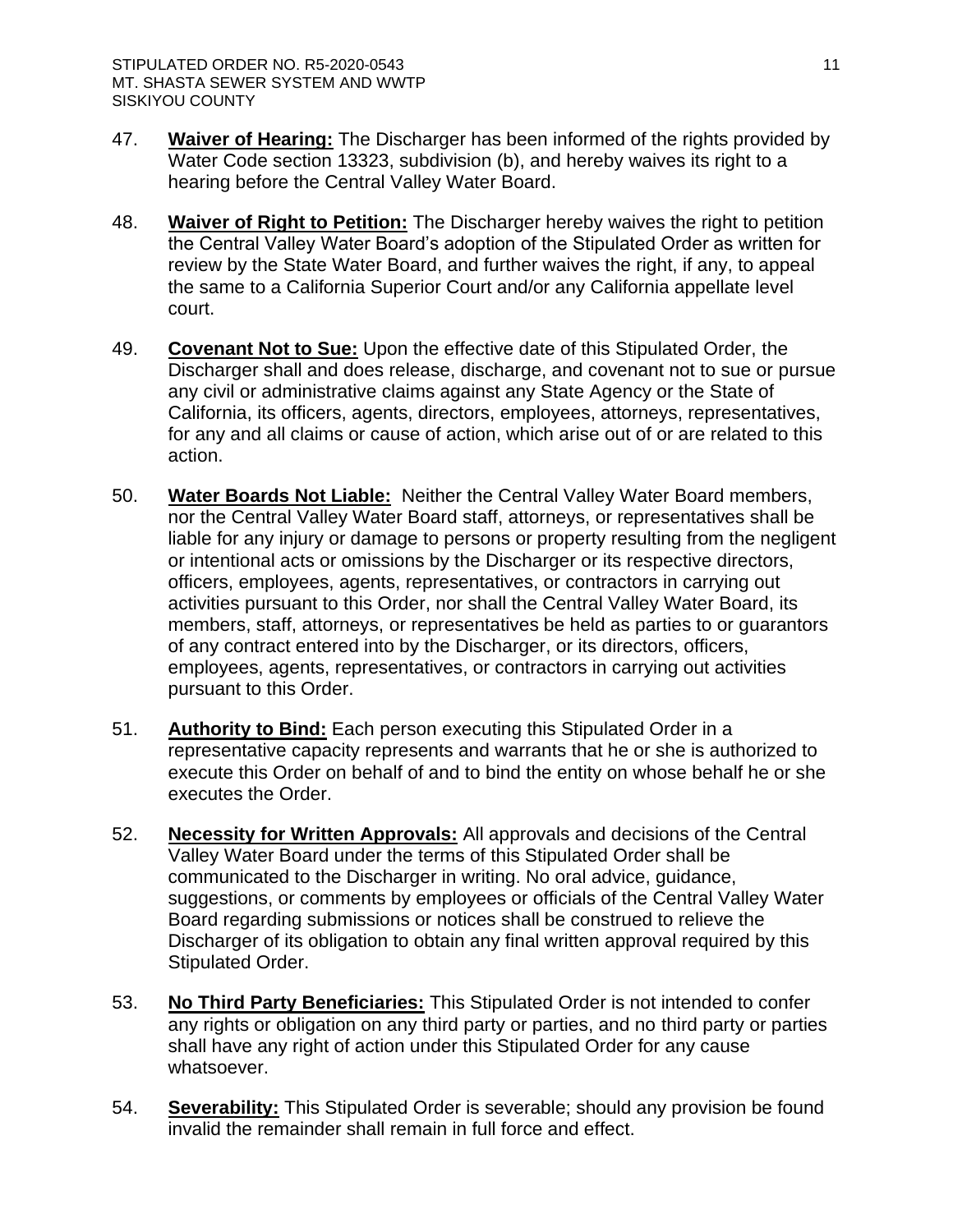- 55. **Effective Date:** This Stipulated Order shall be effective and binding on the Parties upon the date the Central Valley Water Board, or its delegee, enters the Order.
- 56. **Counterpart Signatures:** This Order may be executed and delivered in any number of counterparts, each of which when executed and delivered shall be deemed to be an original, but such counterparts shall together constitute one document.

# **IT IS SO STIPULATED.**

California Regional Water Quality Control Board Prosecution Team Central Valley Region

By: **Original Signed By** Clint E. Snyder, P.G. Assistant Executive Officer **7/2/2020** Date

City of Mount Shasta

By: **Original Signed By** Bruce Pope, City Manager **6/26/2020** Date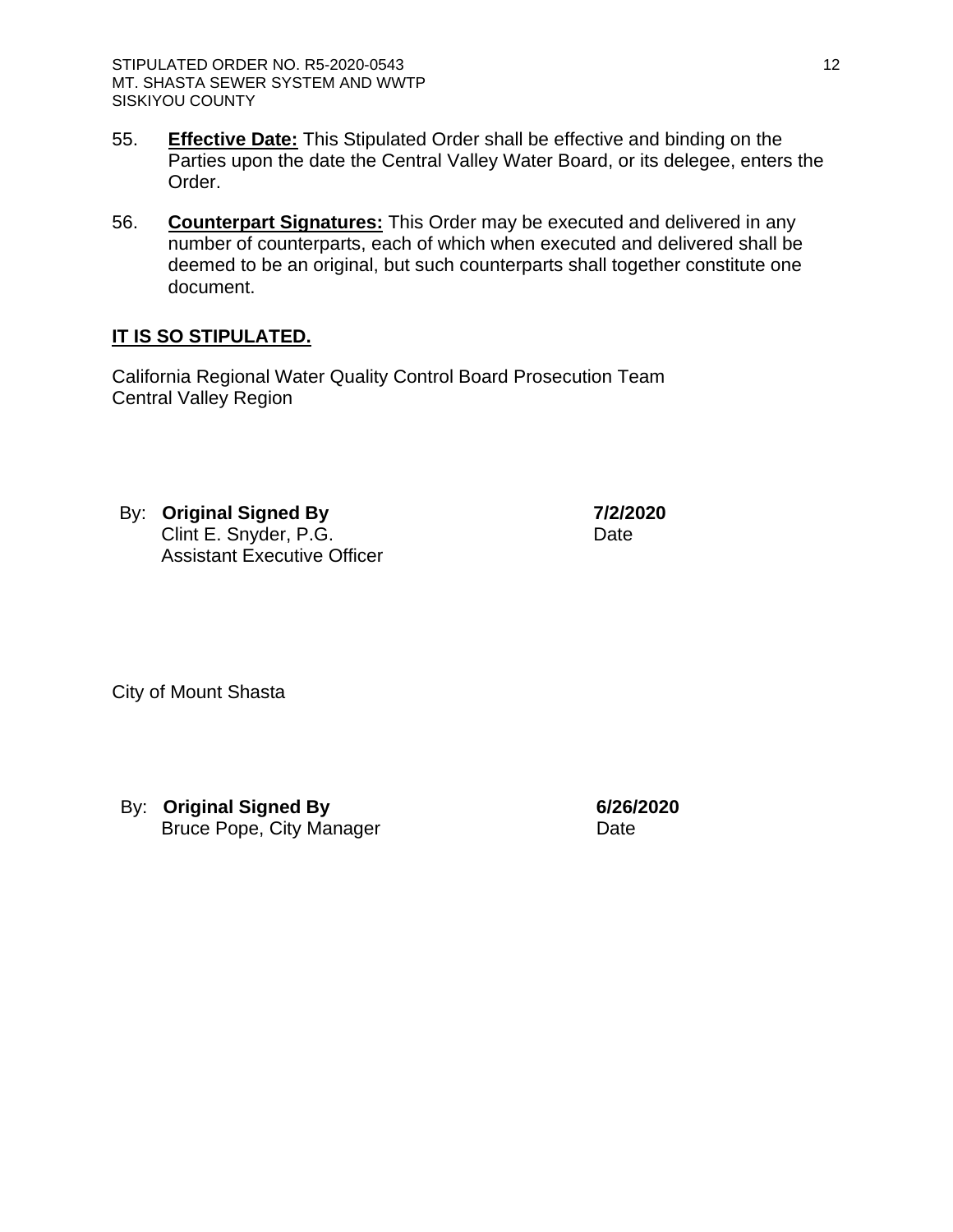## **HAVING CONSIDERED THE PARTIES STIPULATIONS, THE CENTRAL VALLEY REGIONAL WATER QUALITY CONTROL BOARD, BY AND THROUGH ITS EXECUTIVE OFFICER, FINDS THAT:**

- 1. The foregoing Stipulation is fully incorporated herein and made part of this Order.
- 2. This is an action to enforce the laws and regulations administered by the Central Valley Water Board. The Central Valley Water Board finds that issuance of this Order is exempt from the provisions of the California Environmental Quality Act (Public Resources Code, sections 21000 et seq.), in accordance with section 15321, subdivision (a)(2), Title 14, of the California Code of Regulations.
- 3. The Executive Officer of the Central Valley Water Board is authorized to refer this matter directly to the Attorney General for enforcement if the Discharger fails to perform any of its obligations under this Order.

Pursuant to Water Code section 13323 and Government Code section 11415.60, **IT IS HEREBY ORDERED** on behalf of the California Regional Water Quality Control Board, Central Valley Region.

\_\_\_\_\_\_\_\_\_\_\_\_\_\_\_\_\_\_\_\_\_\_\_\_\_\_\_\_\_\_\_ Date: 2020.10.07 15:37:36 -07'00'

Patrick Pulupa Executive Officer Central Valley Regional Water Quality Control Board

Attachment A: Penalty Methodology

Attachment B: Mandatory Minimum Penalties

Attachment C: Enhanced Compliance Action Project Proposal

Attachment D: Compliance Project Proposal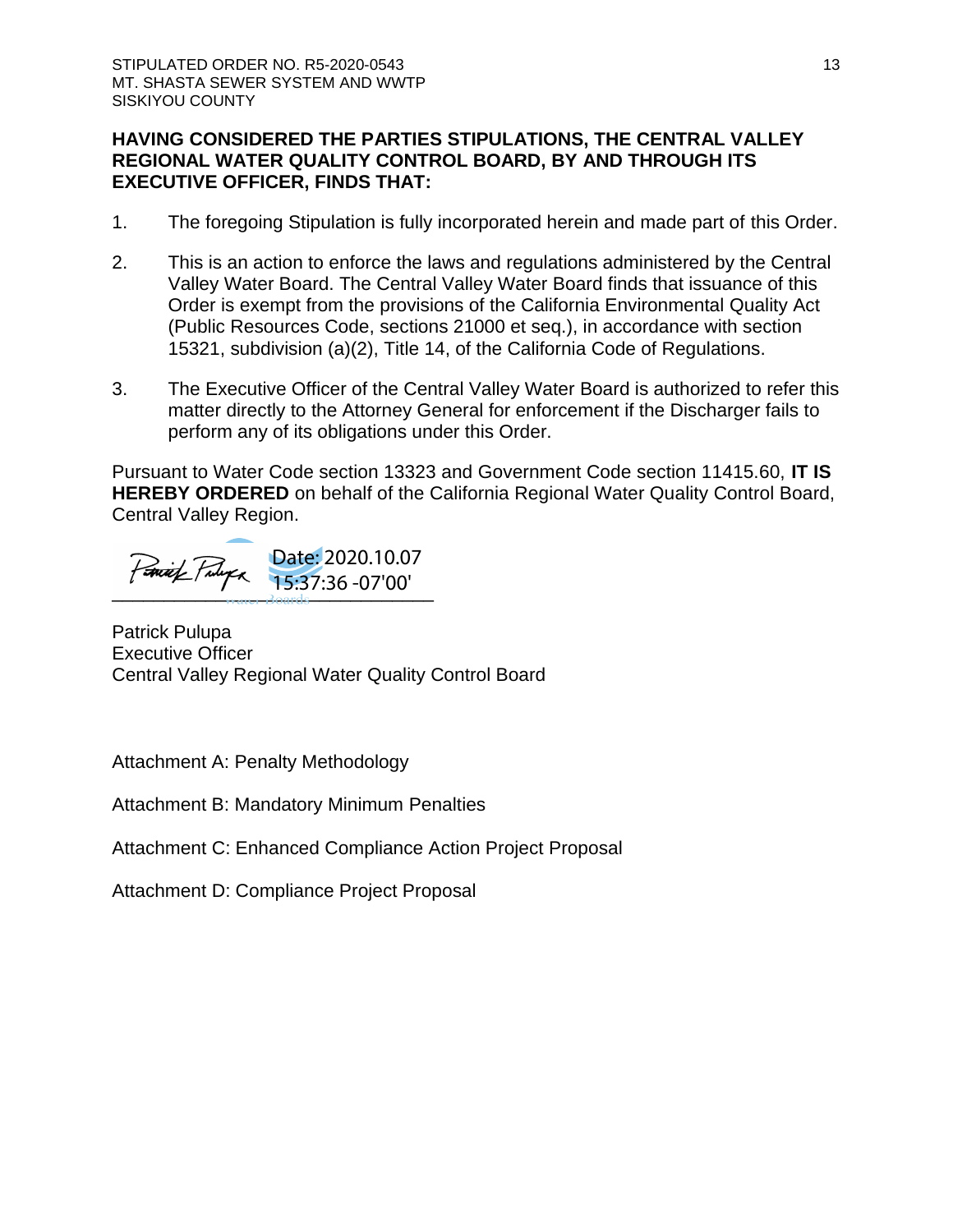## **Attachment A to Stipulated Agreement R5-2020-0543 Penalty Calculation Factors City of Mount Shasta, Mount Shasta Sanitary Sewer Collection System, Siskiyou County**

This document provides details to support recommendations for enforcement in response to City of Mt. Shasta's (Discharger or City) sanitary sewer overflows (SSOs). The Central Valley Regional Water Quality Control Board (Central Valley Water Board) Prosecution Team derived the proposed administrative civil liability following the State Water Resources Control Board's (State Water Board) applicable Water Quality Enforcement Policy (Enforcement Policy). The proposed civil liability takes into account such factors as the Discharger's culpability, cooperation in returning to compliance, ability to pay the proposed liability, and other factors as justice may require.

## **Application of State Water Board's Enforcement Policy**

On 17 November 2009, the State Water Board adopted Resolution No. 2009-0083 amending the Water Quality Enforcement Policy (2010 Enforcement Policy). The Office of Administrative Law approved the 2010 Enforcement Policy and it became effective on 20 May 2010. The 2010 Enforcement Policy establishes a methodology for assessing administrative civil liability for violations of the California Water Code (Water Code) and Federal Water Pollution Control Act (Clean Water Act). Use of the methodology incorporates Water Code sections 13327 and 13385 that require the Central Valley Water Board to consider specific factors when determining the amount of civil liability to impose, including "…the nature, circumstance, extent, and gravity of the violation or violations, whether the discharge is susceptible to cleanup or abatement, the degree of toxicity of the discharge, and, with respect to the violator, the ability to pay, the effect on ability to continue its business, any voluntary cleanup efforts undertaken, any prior history of violations, the degree of culpability, economic benefit or savings, if any, resulting from the violation, and other matters that justice may require."

The 2010 Enforcement Policy was amended, and the 2017 Enforcement Policy became effective 5 October 2017. Both the 2010 Enforcement Policy and the 2017 Enforcement Policy are used to calculate penalties for violations that occurred when each policy was effective. Additional information on both the 2010 and 2017 Enforcement Policies, including links to both policies and the penalty calculation methodology worksheet are available on the **State Water Board's public website.** 

Violations occurring on or after 5 October 2017, the effective date of the 2017 Enforcement Policy, are considered under the 2017 Enforcement Policy. Violations that occurred prior to 5 October 2017 are considered under the 2010 Enforcement Policy. The SSOs included in this penalty calculation occurred between 27 October 2014 and 1 January 2018.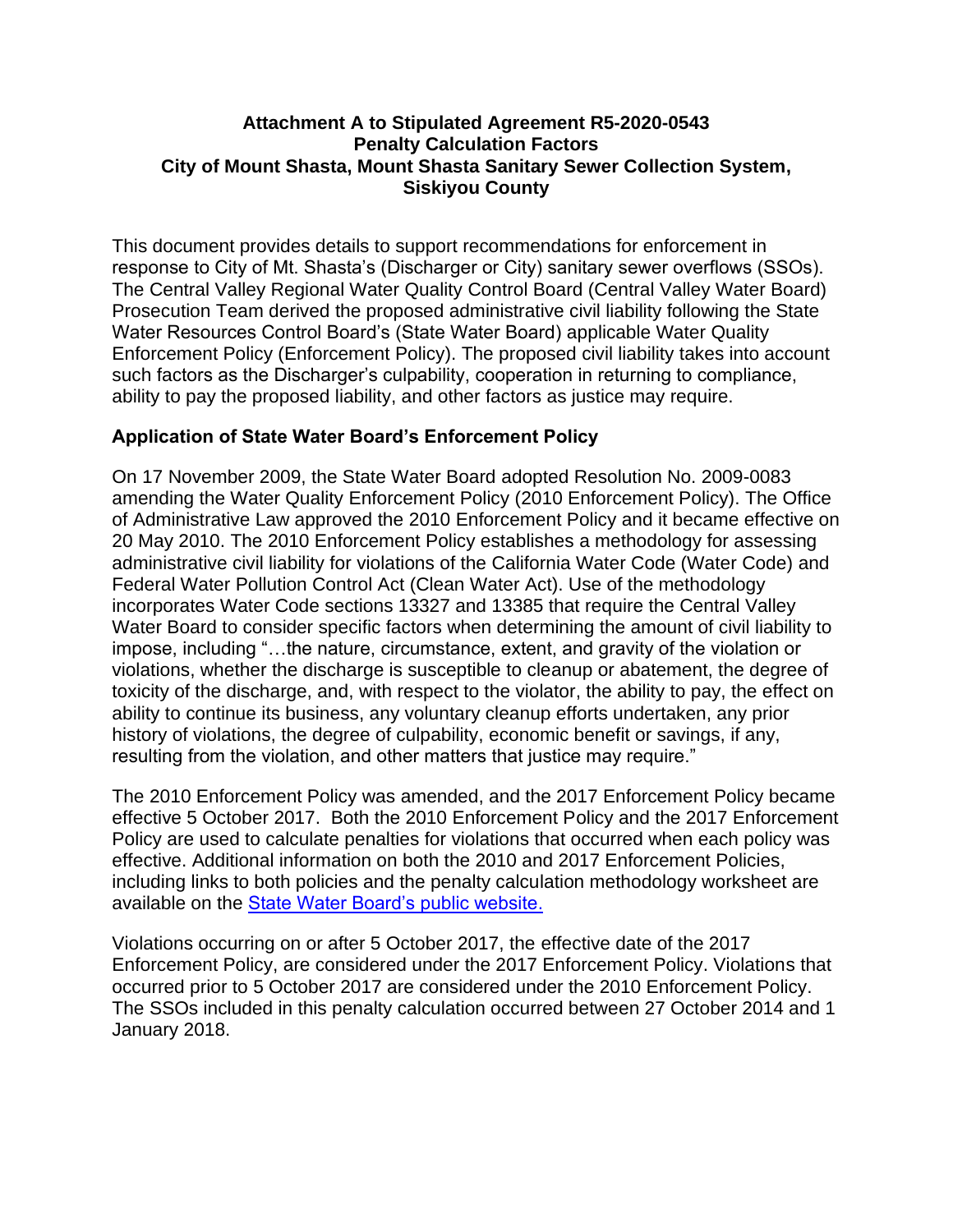## **Regulatory Basis for Alleged Violations and Proposed Liability**

The Discharger is required to comply with the State Water Board's Statewide General Waste Discharge Requirements for Sanitary Sewer Systems, Order No. 2006-0003- DWQ, including the revised Monitoring and Reporting Program, Order No. WQ-2013- 0058-EXEC (Statewide General Order) because it is a municipality that owns or operates a sanitary sewer collection system greater than one mile in length. The Discharger has been enrolled in the Statewide General Order since 2006. Prohibition C.1. of the Statewide General Order provides "[a]ny SSO [sanitary sewer overflow] that results in a discharge of untreated or partially treated wastewater to waters of the United States is prohibited."

On 15 separate occasions since 27 October 2014, the City discharged untreated domestic and municipal wastewater from its collection system to surface water. The Prosecution Team alleges that the Discharger violated Prohibition C.1 of the Statewide General Order and section 301 of the Clean Water Act by discharging untreated domestic and municipal wastewater to surface water without a National Pollutant Discharge Elimination System (NPDES) permit between the dates of 27 October 2014 and 1 January 2018.

Pursuant to Water Code section 13385, subdivision (a), a discharger who violates section 301 of the Clean Water Act is subject to administrative civil liability pursuant to Water Code section 13385, subdivision (c), in an amount not to exceed the sum of \$10,000 per day of violation and \$10 per gallon of waste discharged over 1,000 gallons but not cleaned up.

### **Penalty Calculation Methodology Procedural Steps**

Both the 2010 and 2017 Enforcement Policies establish a methodology for determining administrative civil liability by addressing the factors that are required to be considered under Water Code section 13385(e). Each factor of the nine-step approach is discussed below, as is the basis for assessing the corresponding score. Steps 1 through 5 are discussed for each violation and then followed by steps 6 through 9 for all violations.

## **VIOLATION 1: CATEGORY 1 SSO OCCURING BETWEEN 2 JANUARY 2017 AND 12 JANUARY 2017**

Though each of the 15 SSOs constitute separate violations of the Statewide General Order and the Clean Water Act, for purposes of determining administrative civil liability, the SSOs are analyzed as four different violations. Violation 1 contains a narrative explanation of how the factors were chosen and the remaining violations contain summary tables. On 11 January 2017, the Discharger notified Central Valley Water Board staff of a sanitary sewer overflow of raw sewage into Cold Creek, a tributary to the Sacramento River, and a Water of the United States. On 3 January 2017, City staff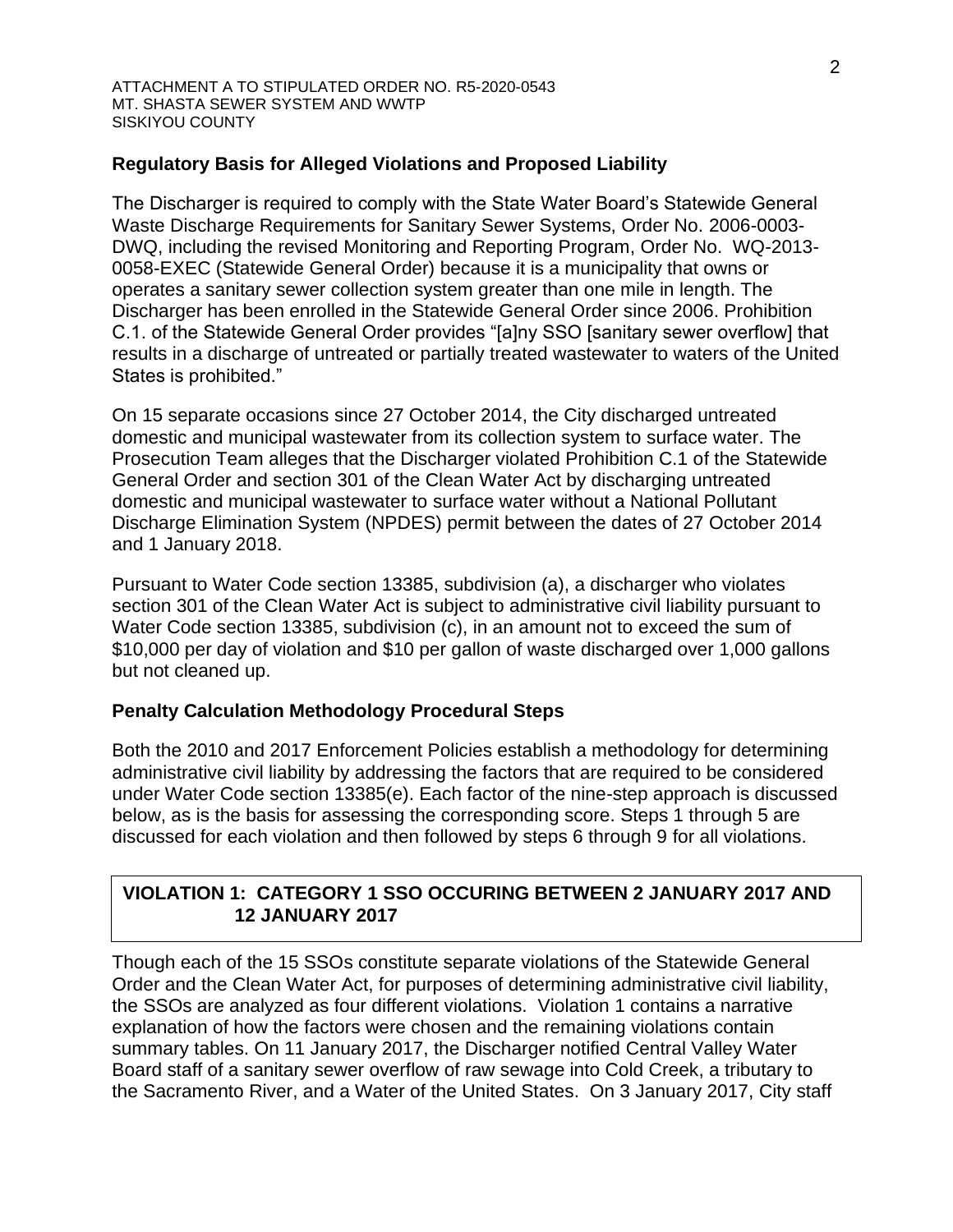identified the wastewater treatment plant (WWTP) showed influent flows lower than expected, starting on 2 January 2017. After verifying the influent flowmeter to the WWTP was working correctly, City staff began conducting manhole surveys throughout the collection system to identify the location of a possible spill or overflow. The location of the spill was identified on 11 January 2017.

The cause of the spill was severe erosion to the bank of Cold Creek that caused a tree to fall onto a suspended sewer pipe crossing Cold Creek. As a result, the sewer pipe was sheared off on both the upstream and downstream side of the pipe crossing, causing sewage to discharge directly into Cold Creek. Since untreated wastewater reached a surface water, this spill was categorized as a category 1 SSO.

Upon locating the spill, the Discharger contacted a contractor to obtain temporary pumping equipment to bypass flows around the damaged section of pipe. Measures to bypass 100% of the flow were completed at 1245 on 12 January 2017. The pipe crossing was repaired 17 January 2017 and the temporary bypass pumping was removed.

The Discharger collected water samples from 12 January 2017 to 3 February 2017 at one upstream and four downstream locations to determine the impact of the SSO. The samples were analyzed for ammonia, total coliform, and fecal coliform. Sampling was discontinued when Central Valley Water Board staff and Siskiyou County (County) officials determined there were no longer any human health risks.

The Discharger submitted a technical report to Central Valley Water Board staff on 16 February 2017 describing the spill, the City's response, spill volume estimation, sampling results, and public notification. The Discharger estimates that 2,690,000 gallons of diluted wastewater were discharged between 2 January 2017 and 12 January 2017. The Discharger states that 1,340,000 gallons of the total spill volume was undiluted wastewater (i.e., less inflow and infiltration from rain events).

### **Step 1 – Potential for Harm for Discharge Violations**

The "potential harm to beneficial uses" factor considers the harm that may result from exposure to the pollutants in the illegal discharge, while evaluating the nature, circumstances, extent, and gravity of the violation(s). A three-factor scoring system is used for each violation or group of violations: (1) the potential for harm to beneficial uses; (2) the degree of toxicity of the discharge; and (3) whether the discharge is susceptible to cleanup or abatement.

### Factor 1: Harm or Potential Harm to Beneficial Uses.

A score between 0 and 5 is assigned based on a determination of whether the harm or potential for harm to beneficial uses ranges from negligible (0) to major (5). During the 2-12 January 2017 incident, raw sewage was discharged to Cold Creek, a tributary to the Sacramento River, and a Water of the United States. The designated beneficial uses of the Sacramento River from its source to Box Canyon Reservoir that could be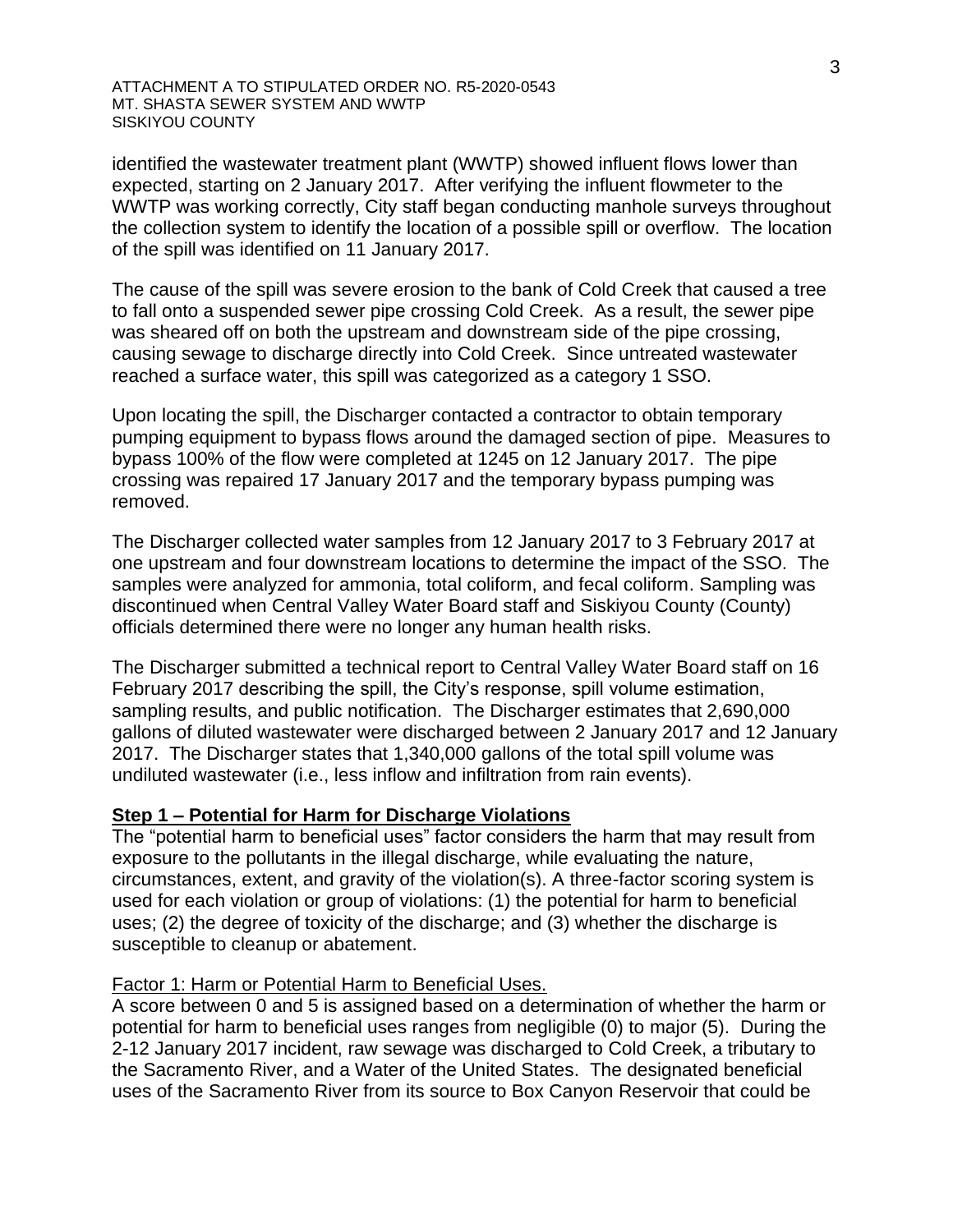impacted by the unauthorized discharge include irrigation supply, stock watering, contact and non-contact recreation, cold freshwater habitat, and wildlife habitat.

Raw sewage, containing pathogens, nitrogen, ammonia, and biological oxygen demand impacts cold freshwater habitat and wildlife habitat because fish are highly sensitive to even small concentrations of ammonia. In addition, raw sewage, adversely impacts contact and non-contact recreation because it contains pathogens which adversely effect human health.

On 12 January 2017, the day the discharge was stopped, the Discharger began collecting water samples upstream and downstream of the spill. Results of the 12 January 2017 sample are shown in the table below. Additional data was collected at further downstream locations and is included in the Discharger's 16 February 2017 technical report. Based on the analytical results, the spill influenced the water quality at downstream locations. Later sample results indicate that the downstream conditions improved shortly after the spill stopped, as heavy flows in Cold Creek washed out the raw wastewater.

| <b>Constituent</b>    | <b>Upstream</b> | Downstream #1 | Downstream #2 |
|-----------------------|-----------------|---------------|---------------|
| Total coliform        | 800             | 160,000       | 30,000        |
| organisms, MPN/100 mL |                 |               |               |
| Fecal coliform        | 500             | 160,000       | 11,000        |
| organisms, MPN/100 mL |                 |               |               |
| Ammonia -N, mg/L      |                 | 0.64          | 0.14          |

**Table 1 - Sample Results from 12 January 2017** 

Based on the analytical data provided by the Discharger, the spill resulted in at least a moderate potential harm to beneficial uses. "Moderate" is defined as "impacts are observed or reasonably expected and impacts to beneficial uses are moderate and likely to attenuate without appreciable acute or chronic effects." Therefore, a score of **3**, moderate, is assigned for this factor.

## Factor 2: The Physical, Chemical, Biological or Thermal Characteristics of the Discharge.

A score between 0 and 4 is assigned based on a determination of the risk or threat of the discharged material. "Potential receptors" are those identified considering human, environmental, and ecosystem exposure pathways. In this case, the sanitary sewer overflow was raw sewage, and as such is known to contain highly elevated concentrations of coliform organisms, biochemical oxygen demand, and ammonia.

Raw sewage spilled directly to Cold Creek. Discharges of sewage to surface water must typically be treated to a high standard to prevent adverse impacts to aquatic life. Toxicity is the degree to which a substance can damage a living or non-living organism. Toxicity can refer to the effect on a whole organism, such as an animal, bacterium, or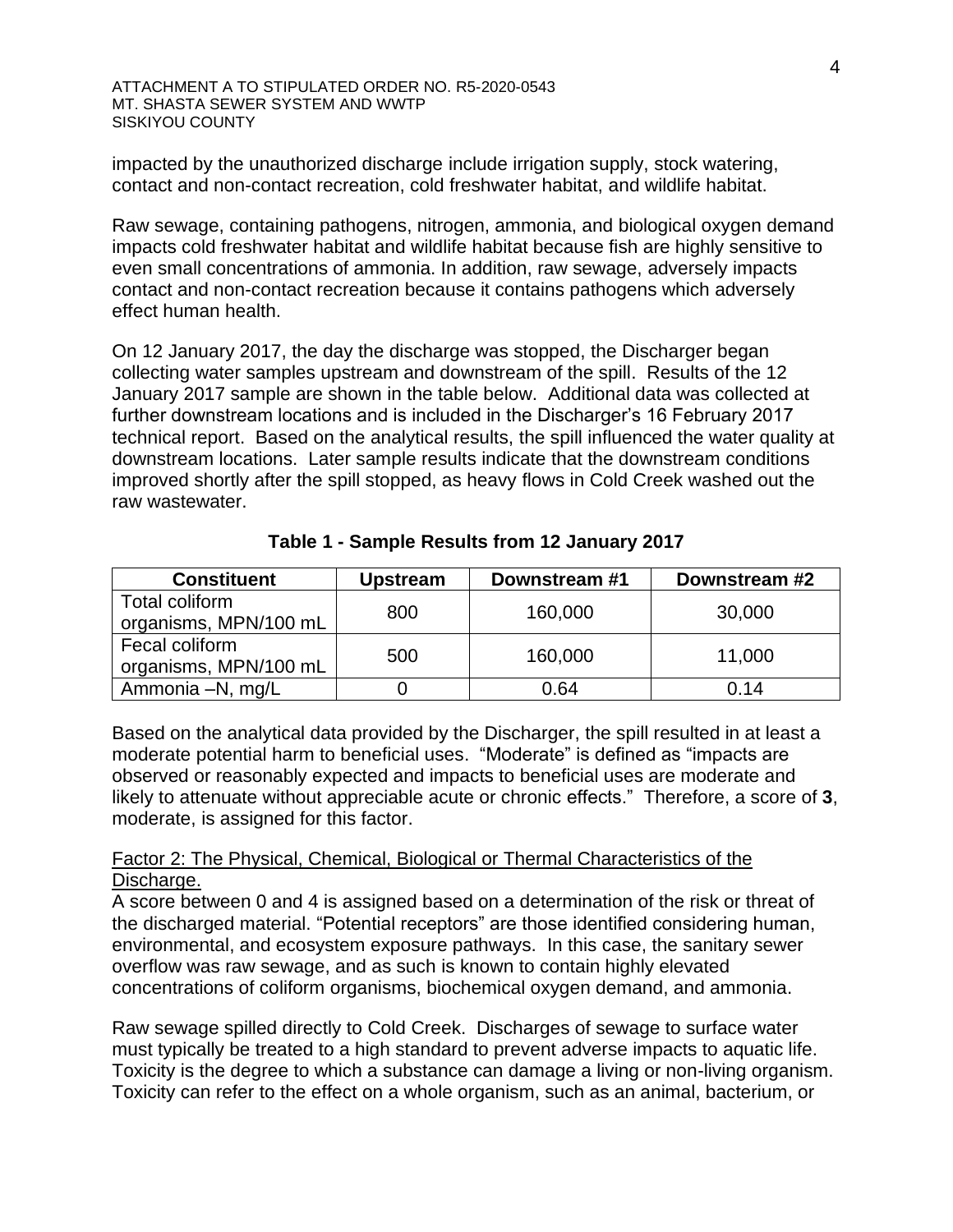plant, as well as the effect on a substructure of the organism, such as a cell or an organ. In this case, the discharge consisted of raw sewage, which contains pathogens, nitrogen, ammonia, and biological oxygen demand. Fish are highly sensitive to even small concentrations of ammonia.

Elevated levels of these constituents can lead to low dissolved oxygen in the receiving water, impacts to aquatic life, and impacts to human health. Because the discharged material possesses "an above-moderate risk or a direct threat to potential receptors," a score of **3** was assigned for this factor.

#### Factor 3: Susceptibility to Cleanup or Abatement.

A score of 0 is assigned for this factor if 50% or more of the discharge is susceptible to cleanup or abatement. A score of 1 is assigned if less than 50% of the discharge is susceptible to cleanup or abatement. This factor is evaluated regardless of whether the discharge was actually cleaned up or abated by the discharger. In this case, the Discharger did not clean or abate any of the sewage discharged to Cold Creek. Therefore, a score of **1** was assigned to this factor.

#### Final Score – "Potential for Harm"

The scores of the three factors are added to provide a Potential for Harm score for each violation or group of violations. In this case, **a final score of 7** was calculated. The total score is then used in Step 2, below.

### **Step 2 – Assessment for Discharge Violations**

This step addresses administrative civil liabilities for the spill based on both a per-gallon and a per-day basis.

#### 1. Per Gallon Assessment for Discharge Violation

When there is a discharge, the Central Valley Water Board is to determine an initial liability amount on a per gallon basis using the Potential for Harm score and the Extent of Deviation from Requirement of the violation.

The Potential for Harm Score was determined in Step 1, and is 7. In this case, the Central Valley Water Board finds the Extent of Deviation from Requirement is "major." The Statewide General Order prohibits any SSO that results in a discharge of raw sewage to waters of the United States. Table 1 of the 2010 Enforcement Policy (p. 14) is used to determine a "per gallon factor" based on the total score from Step 1 and the level of Deviation from Requirement. For this particular case, the factor is 0.31. This value of 0.31 is multiplied by the volume of discharge and the days of discharge, as described below.

The 2010 Enforcement Policy allows for a reduction from the maximum penalty amount of \$10 per gallon when the discharge is considered high volume. The 2-12 January 2017 spill incident discussed in this violation was 2,690,000 gallons and is considered "high volume" based on the total gallons discharged. Through the course of settlement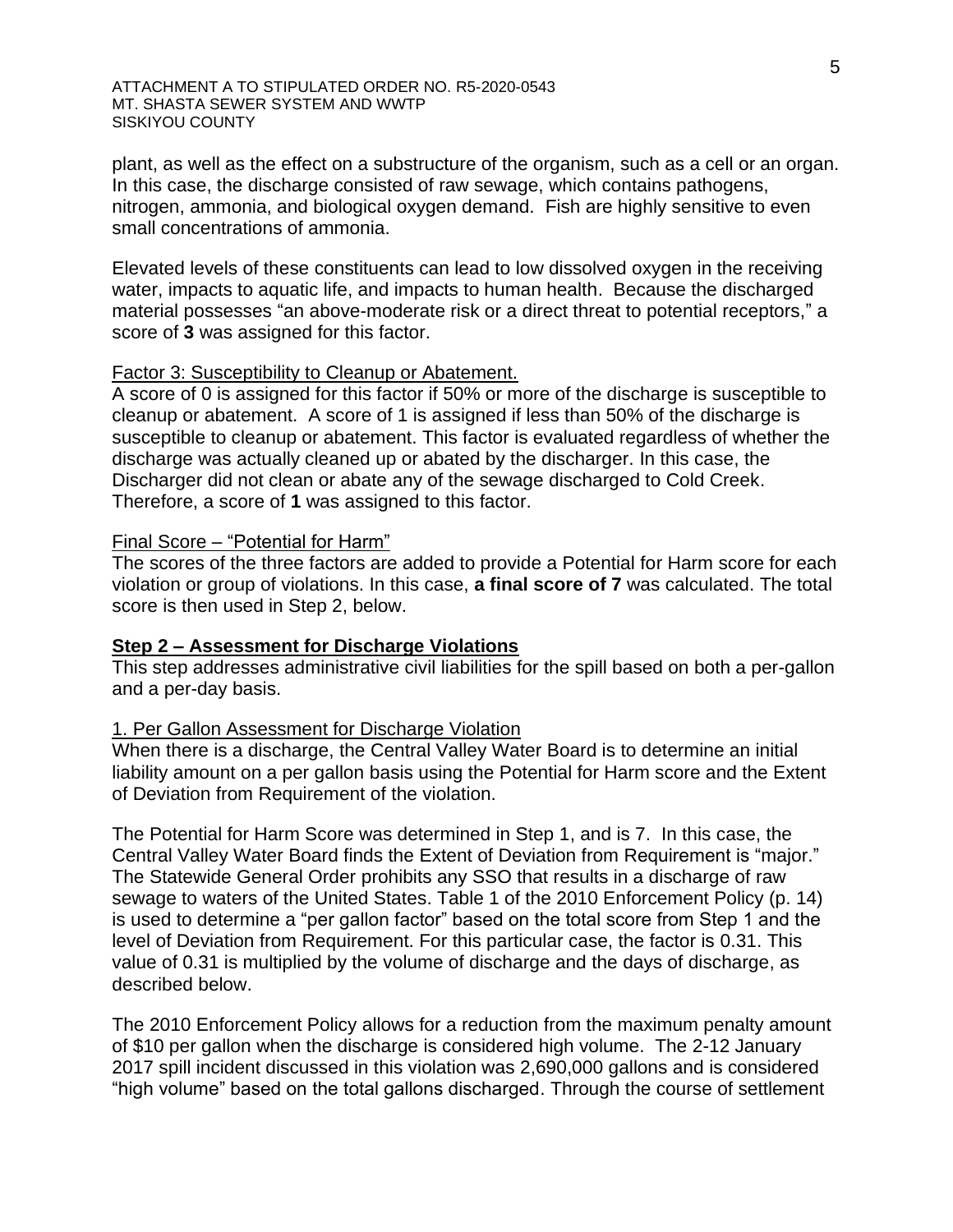negotiations, the Parties have determined that a reduction to \$1 per gallon is appropriate in this matter for violations 1 through 4. Combined, the City discharged a total of 2,788,310 to waters of the United States as alleged herein. Therefore, the Parties agreed that the overall liability due to the high volume discharged, was inappropriate given the circumstances absent a reduction to the per gallon penalty. Specifically, the Prosecution Team acknowledges that the City is a small community with a financial hardship and that significant upgrades, as discussed in the Stipulated Order, are ongoing to upgrade the City's sanitary sewer collection system and wastewater treatment plant. These upgrades will bring the City's facilities into compliance with state requirements and will prevent future discharges to surface waters from the City. In light of these equitable considerations, a per gallon penalty of \$1 is applied to all violation alleged herein.

Water Code section 13385(c)(2) states that the civil liability amount is to be based on the number of gallons discharged but not cleaned up, over 1,000 gallons for each spill event. Of the 2,690,000 gallons spilled, a total of 2,689,000 gallons were discharged in excess of 1,000 gallons into waters of the United States.

 $2.5$  Per Passer from Table T  $\lambda$   $\mathsf{2,000,000}$ The Per Gallon Assessment is as follows: 0.31 factor from Table 1 x 2,689,000 gallons x \$1 per gallon = \$833,590

When there is a discharge, the Central Valley Water Board is to determine an initial liability amount on a per day basis using the same Potential for Harm and the Extent of Deviation from Requirement that were used in the per-gallon analysis. The "per day" factor (determined from Table 2 of the 2010 Enforcement Policy) is 0.31. The spill event took place over 11 days, commencing on 2 January 2017 and stopping on 12 January 2017 at 1245 hours. The liability is calculated as the per day factor multiplied by the number of days multiplied by the statutory maximum per day (\$10,000).

> The Per Day Assessment is as follows: 0.31 factor from Table 2 x 11 days x  $$10,000$  per day =  $$34,100$

**Initial Liability Amount:** The value is determined by adding together the per gallon assessment and the per day assessment. For this case, the total is \$ 833,590+ \$34,100 for a total initial liability amount of \$ 867,690 .

## **Step 3 – Per Day Assessment for Non-Discharge Violation**

The 2010 Enforcement Policy states that the Board shall calculate an initial liability for each non-discharge violation. In this case, this factor does not apply because this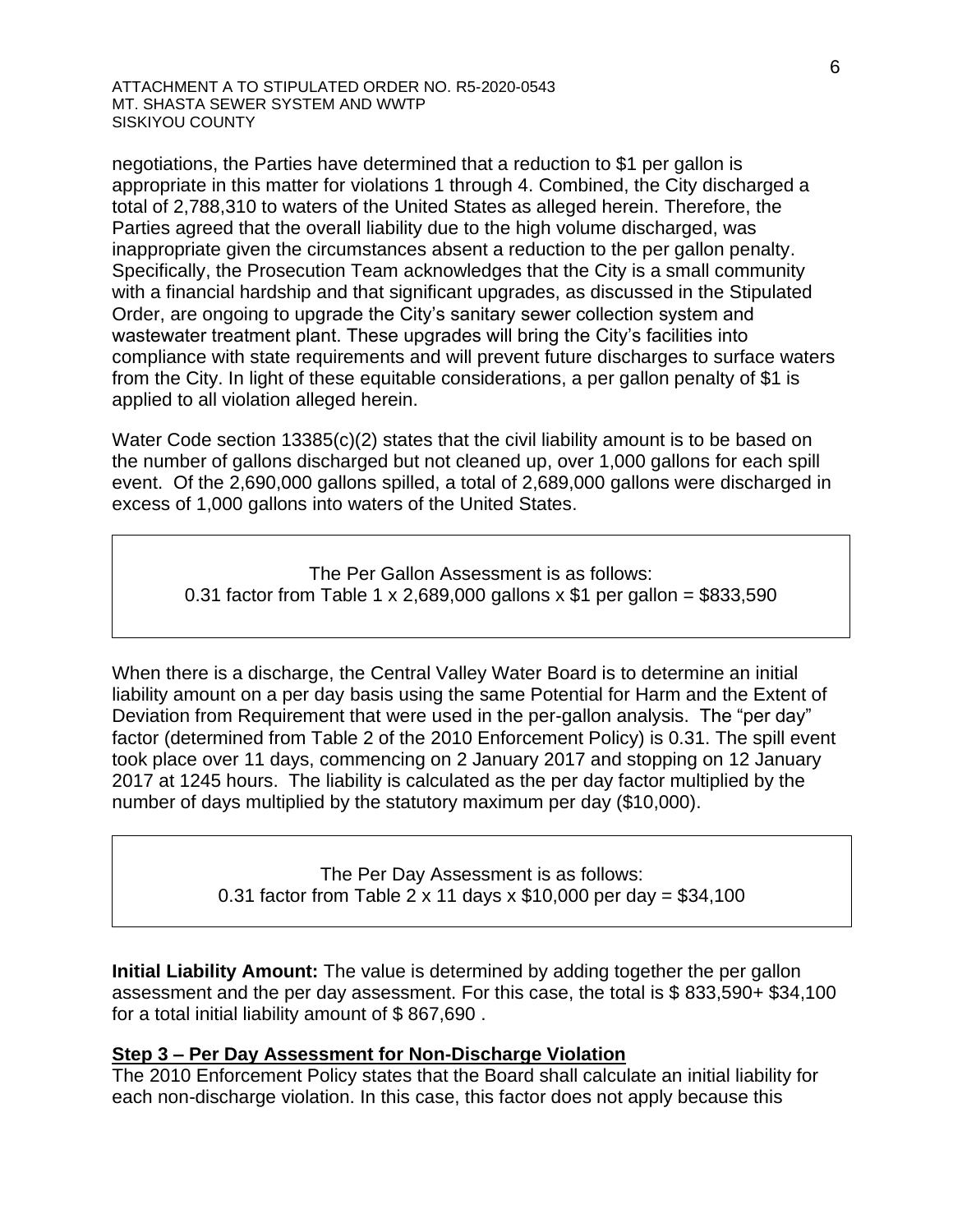violation is related to the discharge of raw sewage water, and the liability was determined in Step 2.

## **Step 4 – Adjustment Factors**

There are three additional factors to be considered for modification of the amount of initial liability: the violator's culpability, efforts to clean-up or cooperate with regulatory authority, and the violator's compliance history. After each of these factors is considered for the violations involved, the applicable factor should be multiplied by the proposed amount for each violation to determine the revised amount for that violation.

#### **Culpability**

Higher liabilities should result from intentional or negligent violations as opposed to accidental violations. A multiplier between 0.5 and 1.5 is to be used, with a higher multiplier for negligent behavior. The 2-12 January 2017 discharge event resulted from erosion caused from sustained rain and the City's negligence in assessing potential threats to the pipeline crossing Cold Creek before the winter weather. In addition, the source of the discharge was not identified until 10 days after the spill likely started. If the Discharger had conducted routine inspections to identify potential threats to the pipeline crossing, the spill may have been avoided. In addition, if the Discharger began searching for a leak soon after flows to the WWTP were confirmed as lower than normal, especially considering the flows should have been higher due to inflow and infiltration, the spill location would have been identified earlier and resulted in significantly less volume spilled.

Therefore, a multiplier value of **1.2** is appropriate.

### Cleanup and Cooperation

This factor reflects the extent to which a discharger voluntarily cooperated in returning to compliance and correcting environmental damage. A multiplier between 0.75 and 1.5 is to be used, with a higher multiplier when there is a lack of cooperation.

Once the leak was identified, after 10 days of continuous discharge, the Discharger cooperated by taking action and contacting the Central Valley Water Board to visit the site and help assess the situation. Receiving water samples were collected, the appropriate County officials were identified, and public notices were posted. The Discharger completed a temporary bypass to stop the spill the next day and repairs were completed to the best of the Dischargers' capabilities by 17 January 2017. The total cost for bypass pumping, repairs, engineering, and sampling was in excess of \$68,000, which represents a significant cost to a small, disadvantaged community. The Discharger responded to the spill in the manner that was expected and reasonable.

Therefore, a multiplier value of **1.0** is appropriate.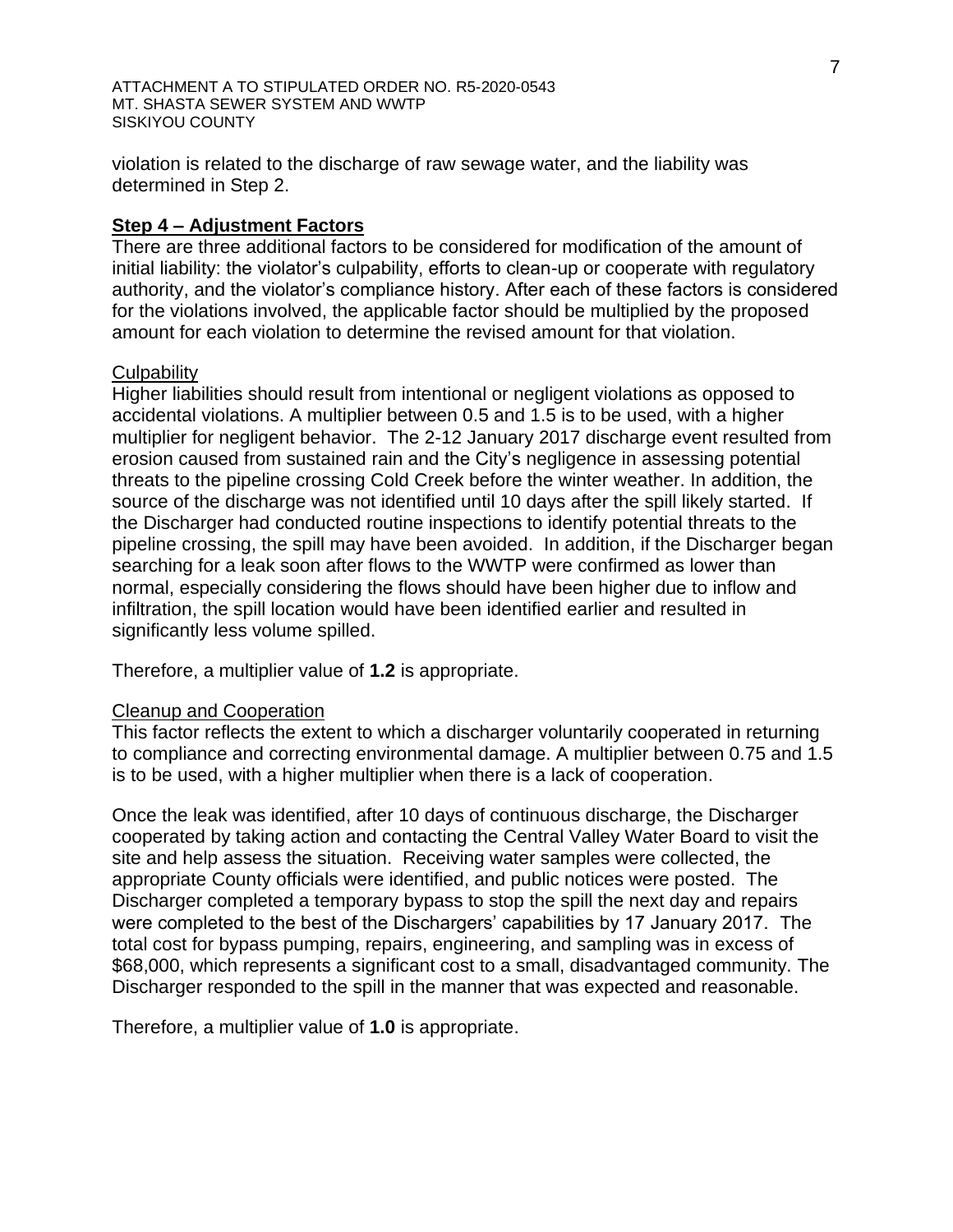#### History of Violations

When there is a history of repeat violations, the 2010 Enforcement Policy requires a minimum multiplier of 1.1 to be used. The Discharger has been assessed mandatory minimum penalties (MMPs) for violations of its effluent limitations as recently as 2016. Therefore, the Discharger has a history of violations and a multiplier value of **1.1** is appropriate.

## **Step 5 - Determination of Total Base Liability Amount**

The Total Base Liability is determined by applying the adjustment factors from Step 4 to the Initial Liability Amount determined in Step 2.

**Total Base Liability Amount:** This value is determined by applying the adjustment factors from Step 4 to the Initial Liability Amount determined in Step 2.

## **Total Base Liability Amount, Violation 1**

 $$867,690 \times 1.2 \times 1.0 \times 1.1 = $1,145,350$ Total Base Liability Amount, Violation  $1 = $1,145,350$ 

Steps 1-5 of the 2010 Enforcement Policy methodology are summarized in the following tables for Violation 1.

| <b>PENALTY</b><br><b>FACTOR</b>                                                         | <b>VALUE</b> | <b>DISCUSSION</b>                                                                                                                                                                                                                                                                                                                               |
|-----------------------------------------------------------------------------------------|--------------|-------------------------------------------------------------------------------------------------------------------------------------------------------------------------------------------------------------------------------------------------------------------------------------------------------------------------------------------------|
| Harm or potential<br>for harm to<br>beneficial uses                                     | 3            | The untreated sewage entered Cold Creek, a<br>tributary to the Sacramento River, which has<br>identified beneficial uses including wildlife habitat<br>and contact and non-contact recreation.                                                                                                                                                  |
| Physical, chemical,<br>biological, or<br>thermal<br>characteristics of<br>the discharge | 3            | Untreated sewage contains elevated<br>concentrations of coliform organisms and other<br>substances which are known to cause disease to<br>humans and harm to aquatic life. Because the<br>discharged material possessed "an above<br>moderate risk or a direct threat to potential<br>receptors", a score of 3 was assigned for this<br>factor. |
| Susceptibility to<br>cleanup or<br>abatement                                            | 1            | None of the discharged raw sewage was<br>recovered.                                                                                                                                                                                                                                                                                             |
| Per gallon and per<br>day factor for                                                    | 0.31         | The "Deviation from Requirement" is "major"<br>because the Statewide General Order prohibits                                                                                                                                                                                                                                                    |

## **Table 2 – Summary of Steps 1-5 for Violation 1**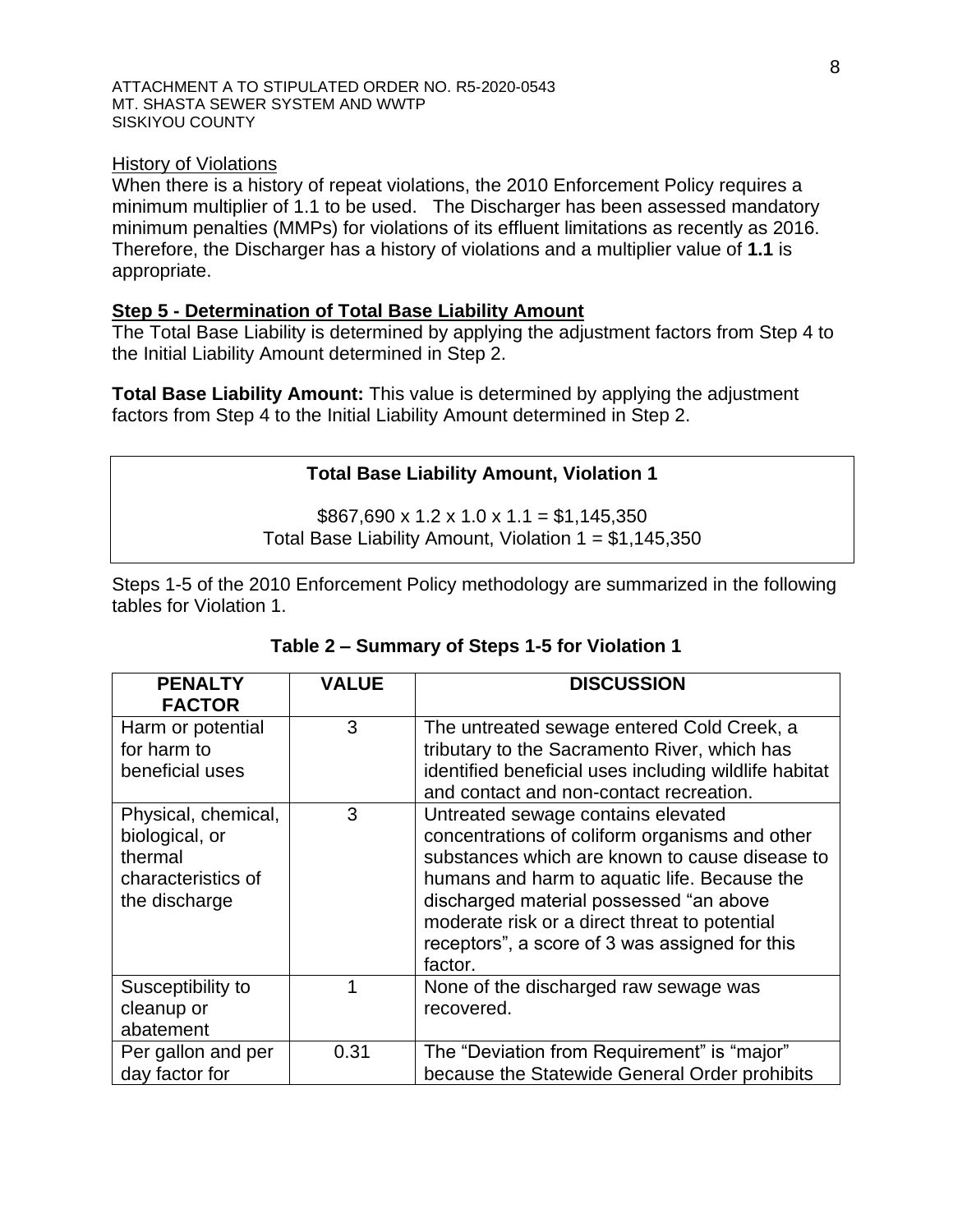| <b>PENALTY</b><br><b>FACTOR</b>                       | <b>VALUE</b>         | <b>DISCUSSION</b>                                                                                                                                                                        |
|-------------------------------------------------------|----------------------|------------------------------------------------------------------------------------------------------------------------------------------------------------------------------------------|
| discharge<br>violations                               |                      | any SSO that results in a discharge of raw<br>sewage to waters of the United States.                                                                                                     |
| Volume discharged<br>minus 1,000<br>gallons per event | 2,689,000<br>gallons | According to the Discharger, 2,690,000 gallons<br>were discharged to surface water and not<br>recovered. The total volume, minus 1,000<br>gallons per event, is used in the calculation. |
| Per gallon rate                                       | Yes,<br>\$1/gallon   | For large volume spills, the 2010 Enforcement<br>Policy allows a reduction from the statutory<br>maximum of \$10/gallon. The Parties have<br>stipulated to\$1/gallon.                    |
| Per gallon penalty                                    | \$833,590            | The liability is calculated as per day factor<br>multiplied by the number of gallons multiplied by<br>\$1/gallon.                                                                        |
| Days of discharge                                     | 11 days              | Untreated sewage was discharged to Cold Creek<br>between 2 January 2017 and 12 January 2017.                                                                                             |
| Per day penalty                                       | \$34,100             | The liability is calculated as per day factor<br>multiplied by the number of days multiplied by<br>the statutory maximum per day (\$10,000).                                             |
| <b>Initial Liability for</b><br><b>Violation #1</b>   | \$867,690            | Sum of the per-gallon and per-day penalties.                                                                                                                                             |

# **Table 3 - Adjustments for Discharger Conduct for Violation 1**

| <b>PENALTY</b><br><b>FACTOR</b> | <b>VALUE</b> | <b>DISCUSSION</b>                                                                                                                                                                                                                                                                                                                                                                                                                                                                                                                                                                                                                                                                                                                                                                                                         |
|---------------------------------|--------------|---------------------------------------------------------------------------------------------------------------------------------------------------------------------------------------------------------------------------------------------------------------------------------------------------------------------------------------------------------------------------------------------------------------------------------------------------------------------------------------------------------------------------------------------------------------------------------------------------------------------------------------------------------------------------------------------------------------------------------------------------------------------------------------------------------------------------|
| Culpability                     | 1.2          | The 2-12 January 2017 spill event resulted from<br>erosion caused from sustained rain and<br>negligence in assessing potential threats to the<br>pipeline crossing Cold Creek before the winter<br>weather and was not identified until 10 days after<br>the spill likely started. If the Discharger had<br>conducted routine inspections to identify<br>potential threats to the pipeline crossing, the spill<br>may have been avoided. In addition, if the<br>Discharger began searching for a leak soon after<br>flows to the WWTP were confirmed as lower<br>than normal, especially considering the flows<br>should have been higher due to inflow and<br>infiltration, the spill location would have been<br>identified earlier and resulted in significantly less<br>volume spilled. These considerations serve to |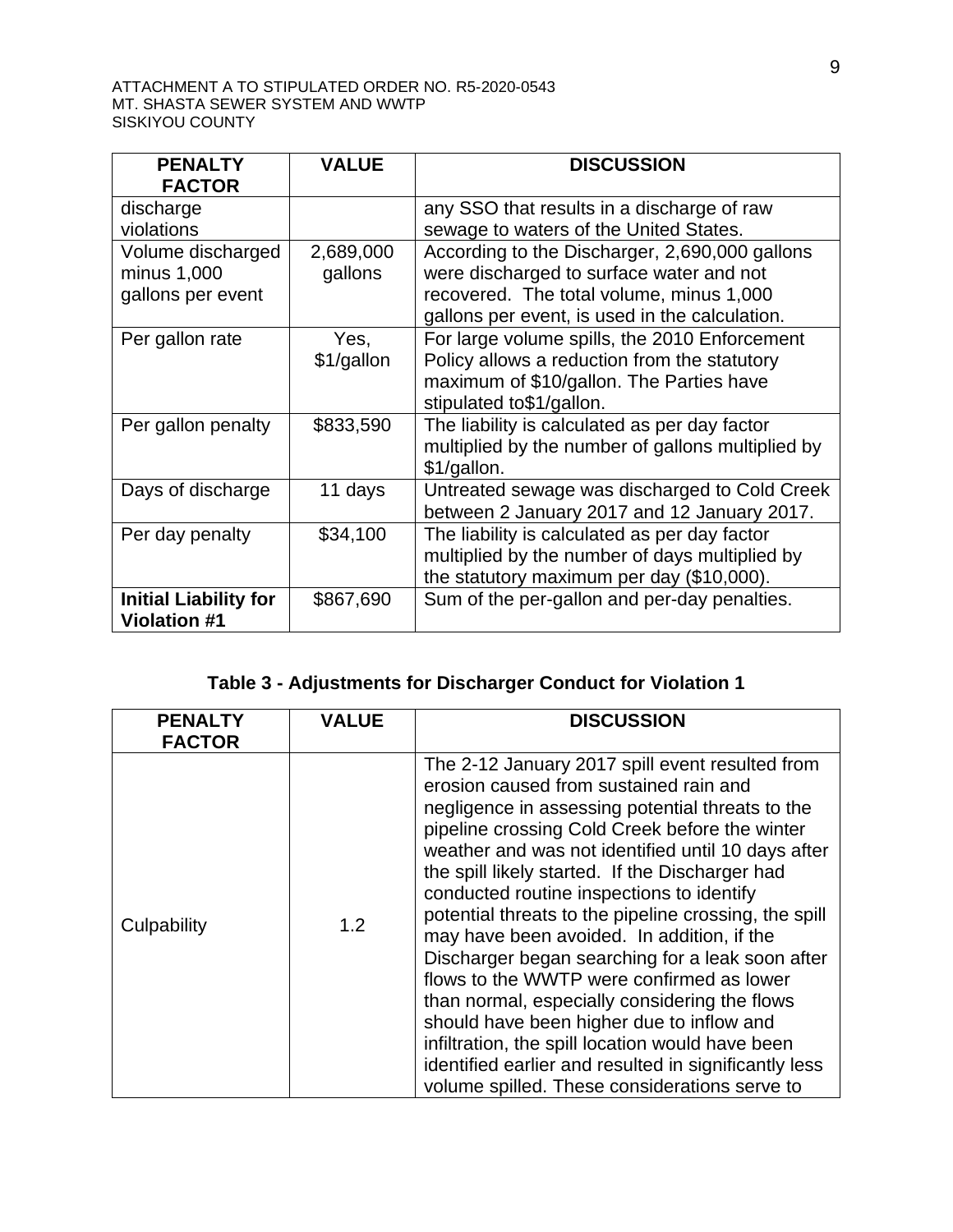| <b>PENALTY</b><br><b>FACTOR</b>                                  | <b>VALUE</b> | <b>DISCUSSION</b>                                                                                                                                                                                                |
|------------------------------------------------------------------|--------------|------------------------------------------------------------------------------------------------------------------------------------------------------------------------------------------------------------------|
|                                                                  |              | increase the culpability factor above a neutral<br>multiplier.                                                                                                                                                   |
| Cleanup and<br>Cooperation                                       | 1.0          | The Discharger appears to have adequately<br>responded to the spill event once discovered.<br>The Discharger was not able to recover the<br>sanitary sewer spill, since it had already flowed<br>into the creek. |
| History of<br><b>Violations</b>                                  | 1.1          | The Discharger has a history of violations for<br>which the Central Valley Water Board has taken<br>enforcement. Therefore, a 1.1 is assigned.                                                                   |
| <b>Total Base</b><br><b>Liability for</b><br><b>Violation #1</b> | \$1,145,350  | The base liability is calculated as the initial<br>liability multiplied by each of the above three<br>factors.                                                                                                   |

# **VIOLATION 2: CATEGORY 1 SSO OCCURING 8 JANUARY 2017**

At approximately 0820 on 8 January 2017, the Discharger received a call from a citizen that the sewer was overflowing from a manhole at the intersection of Alma Street and North Mt. Shasta Boulevard. City staff arrived on site at 0835 and confirmed the spill to be a category 1 SSO since the spill entered a storm drain approximately 20 feet away. Since there were recent storm events, the storm drain conveyed the spill to surface water that eventually joins a tributary to the Sacramento River.

The cause of the spill was insufficient capacity in the sewer line due to heavy inflow and infiltration from recent storm events and heavy gravel, debris, and areas of root intrusion in the sewer line segment.

Upon confirming the spill, the Discharger contacted a contractor to obtain temporary pumping equipment to bypass flows around the sewer line segment that restricted flow. Measures to bypass 100% of the flow were completed at 1745 the same day. The sewer main was flushed and inspected and one of the manholes that was bypassed by temporary pumping was inspected and cleaned. Two areas of the sewer line with root intrusion were repaired.

The Discharger collected water samples from 9 January 2017 to 13 January 2017 at one upstream and two downstream locations to determine any impact of the SSO. The samples were analyzed for ammonia, total coliform, and fecal coliform Sampling was discontinued when Central Valley Water Board staff and County officials determined there were no longer any human health risks.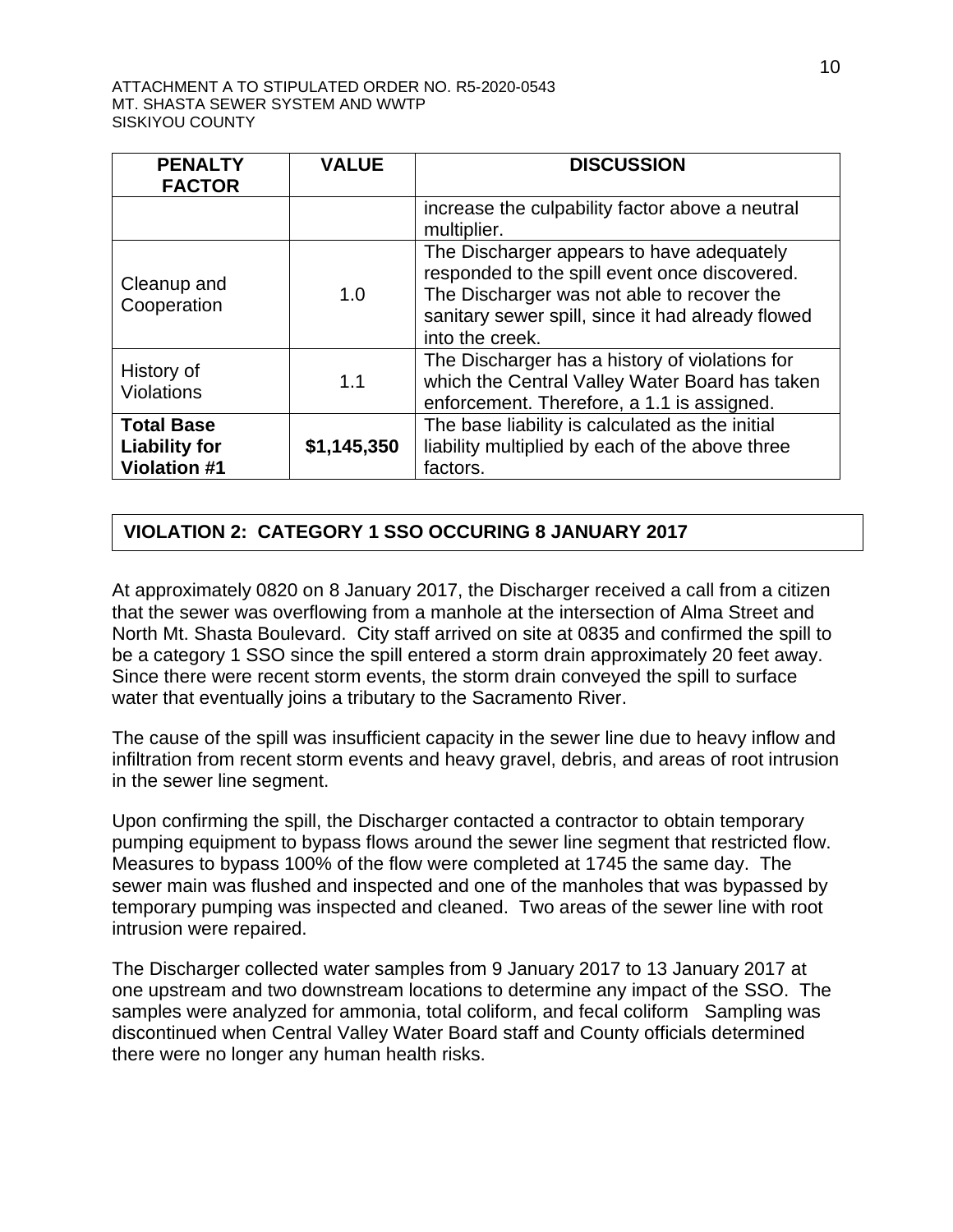The Discharger submitted a technical report on 25 January 2017 describing the discharge, the City's response, spill volume estimation, sampling results, and public notification. The Discharger estimated that 88,030 gallons of wastewater were discharged to Waters of the United States on 8 January 2017.

# **Summary of steps 1-5 for Violation 2**

The following tables summarize the values assigned to penalty factors included in steps 1-5 of the Enforcement Policy methodology for Violation 2.

| <b>PENALTY</b><br><b>FACTOR</b>                                                            | <b>VALUE</b>    | <b>DISCUSSION</b>                                                                                                                                                                                                |
|--------------------------------------------------------------------------------------------|-----------------|------------------------------------------------------------------------------------------------------------------------------------------------------------------------------------------------------------------|
| Harm or potential<br>for harm to<br>beneficial uses                                        | 3               | The untreated sewage entered a storm drain<br>that eventually joins a tributary to the<br>Sacramento River. Beneficial uses for the<br>relevant portion of the Sacramento River are<br>discussed in Violation 1. |
| Physical,<br>chemical,<br>biological, or<br>thermal<br>characteristics of<br>the discharge | 3               | A score of 3 was assigned for this factor for the<br>same reasons as discussed in Violation 1.                                                                                                                   |
| Susceptibility to<br>cleanup or<br>abatement                                               | 1               | None of the spill was recovered. Therefore, a<br>score of 1 is assigned for this factor.                                                                                                                         |
| Per gallon and per<br>day factor for<br>discharge<br>violations                            | 0.31            | The "Deviation from Requirement" is "major" for<br>the same reasons as discussed in Violation 1.                                                                                                                 |
| Volume<br>discharged minus<br>1,000 gallons per<br>event                                   | 87,030 gallons  | According to the Discharger, 88,030 gallons<br>were discharged to surface water and not<br>recovered. The total volume, minus 1,000<br>gallons per event, is used in the calculation.                            |
| Per gallon rate                                                                            | Yes, \$1/gallon | For large volume spills, the 2010 Enforcement<br>Policy allows a reduction from the statutory<br>maximum of \$10/gallon. The Parties have<br>stipulated to\$1/gallon.                                            |
| Per gallon penalty                                                                         | \$26,979        | The liability is calculated as per day factor<br>multiplied by the number of gallons multiplied<br>by \$1/gallon.                                                                                                |
| Days of discharge                                                                          | 1 day           | Untreated sewage was discharged to a storm<br>drain on 8 January 2017.                                                                                                                                           |

## **Table 4 – Summary of Steps 1-5 for Violation 2**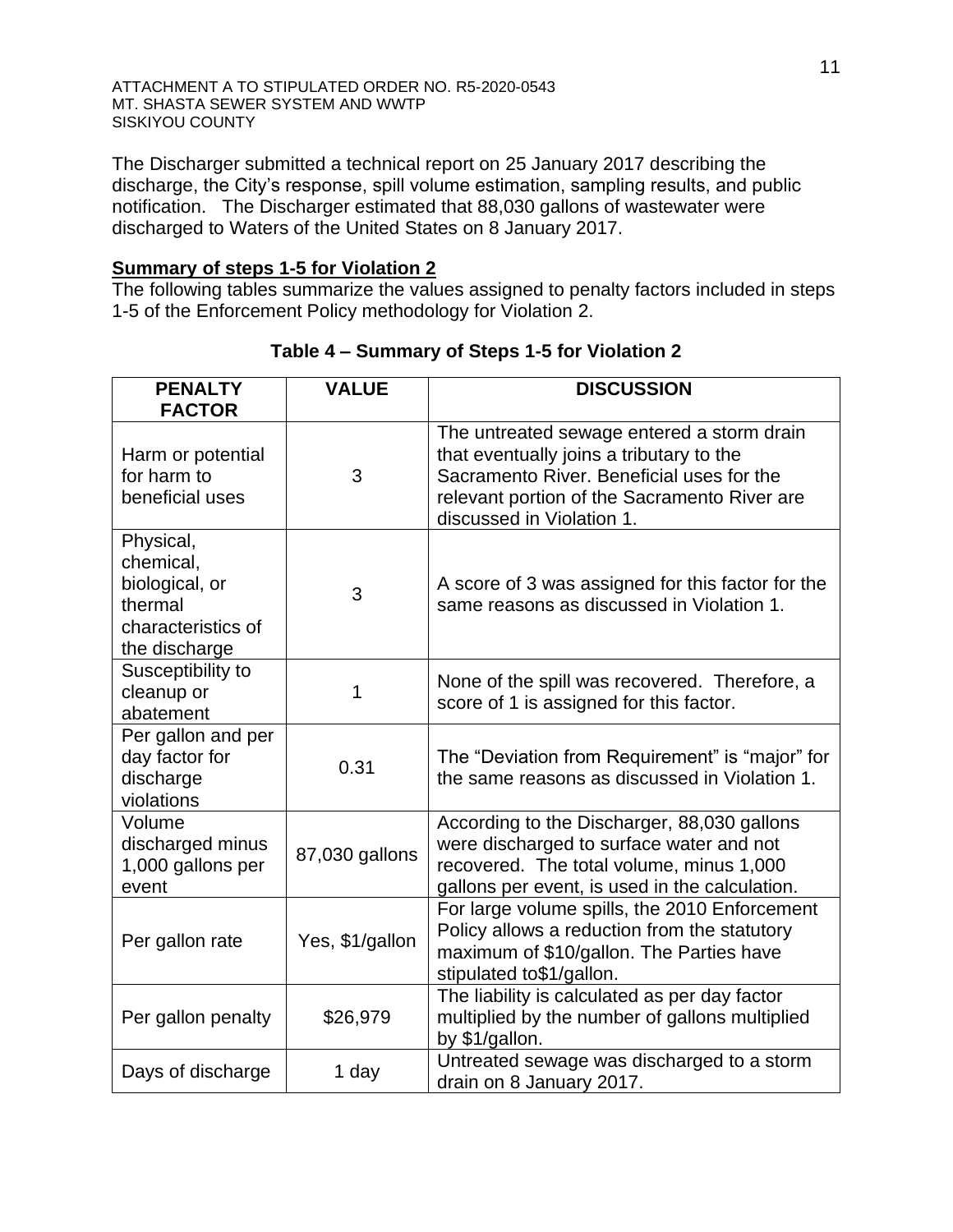| <b>PENALTY</b><br><b>FACTOR</b>                     | <b>VALUE</b> | <b>DISCUSSION</b>                                                                                                                            |
|-----------------------------------------------------|--------------|----------------------------------------------------------------------------------------------------------------------------------------------|
| Per day penalty                                     | \$3,100      | The liability is calculated as per day factor<br>multiplied by the number of days multiplied by<br>the statutory maximum per day (\$10,000). |
| <b>Initial Liability for</b><br><b>Violation #2</b> | \$30,079     | Sum of the per-gallon and per-day penalties.                                                                                                 |

## **Table 5 - Adjustments for Discharger Conduct for Violation 2**

| Culpability                                                      | 1.0      | The 8 January 2017 spill event resulted from<br>insufficient capacity caused by recent storm<br>events and blockages in the sewer line. Heavy<br>rainfall occurred near the spill area site that<br>contributed to the insufficient capacity. In<br>addition, the City identified this section of the<br>collection system as a known bottleneck and<br>previously completed design in anticipation for<br>replacing this section of pipe when construction<br>funds are available. However, blockages in the<br>sewer line, including root intrusion, were<br>present and could have been repaired before<br>anticipated rainfall to prevent this SSO.<br>Therefore, a neutral multiplier is appropriate. |
|------------------------------------------------------------------|----------|------------------------------------------------------------------------------------------------------------------------------------------------------------------------------------------------------------------------------------------------------------------------------------------------------------------------------------------------------------------------------------------------------------------------------------------------------------------------------------------------------------------------------------------------------------------------------------------------------------------------------------------------------------------------------------------------------------|
| Cleanup and<br>Cooperation                                       | 1.0      | The Discharger appears to have adequately<br>responded to the spill event once discovered.<br>The Discharger was not able to recover the<br>sanitary sewer spill, since it had already flowed<br>into the storm drain.                                                                                                                                                                                                                                                                                                                                                                                                                                                                                     |
| History of<br><b>Violations</b>                                  | 1.1      | The Discharger has a history of violations for<br>which the Central Valley Water Board has<br>taken enforcement. Therefore, a 1.1 is<br>assigned.                                                                                                                                                                                                                                                                                                                                                                                                                                                                                                                                                          |
| <b>Total Base</b><br><b>Liability for</b><br><b>Violation #2</b> | \$33,087 | The base liability is calculated as the initial<br>liability multiplied by each of the above three<br>factors.                                                                                                                                                                                                                                                                                                                                                                                                                                                                                                                                                                                             |

## **VIOLATION 3: REMAINING CATEGORY 1 SPILLS OCCURRING FROM 27 OCTOBER 2014 TO 26 APRIL 2017**

The Statewide General Order requires the Discharger to properly manage, operate, and maintain its sanitary sewer system and ensure the system operators are adequately trained and possess adequate knowledge, skills, and abilities (Provision D.8). Between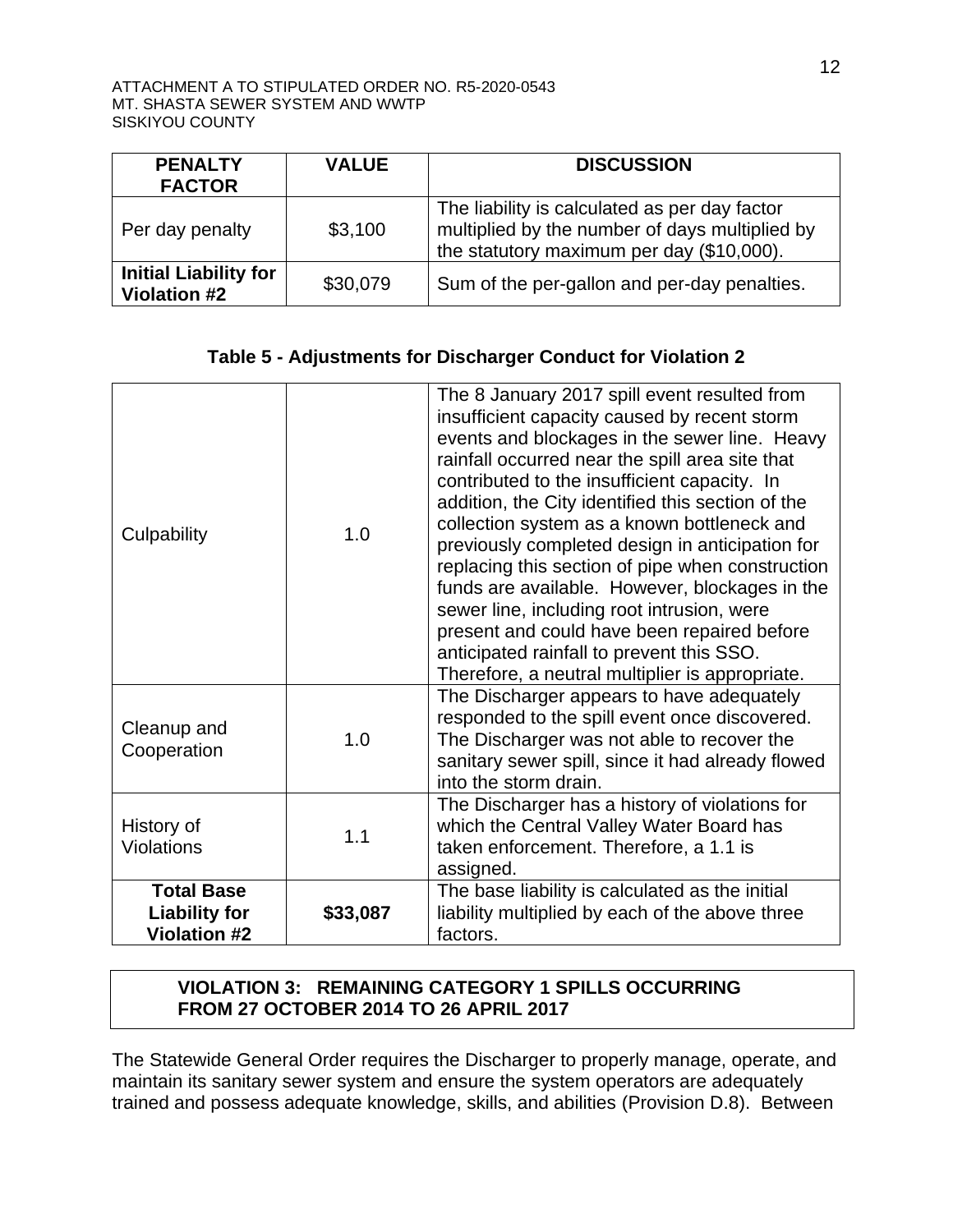27 October 2014 and 26 March 2017, the Discharger has attributed multiple category 1 SSOs to root intrusion, presence of debris, and capacity issues in its sanitary sewer collection system. As listed in the table below, a total of 12 spills occurred over 12 days, with a total volume discharged of 9,380 gallons discharged to surface water that eventually joins a tributary to the Sacramento River. Because each incident resulted from similar causes, they will be considered together instead of individually under this violation category. (Note that the SSOs starting on 2 January 2017 and 8 January 2017 are not included as part of this violation. In addition, the SSO that started 1 January 2018 is included in Violation 4).

| <b>Spill</b><br><b>Start</b><br><b>Date</b> | <b>Days</b>  | <b>SSO Location</b>                   | <b>Gallons</b><br><b>Discharged</b><br>in SSO | <b>Gallons</b><br><b>Recovered</b> | <b>Gallons</b><br><b>Discharged</b><br>to Surface<br><b>Water</b> | <b>Gallons</b><br><b>Discharged to</b><br><b>Surface</b><br><b>Water, Minus</b><br>1,000 Gallons | <b>Cause of</b><br><b>Spill</b>           |
|---------------------------------------------|--------------|---------------------------------------|-----------------------------------------------|------------------------------------|-------------------------------------------------------------------|--------------------------------------------------------------------------------------------------|-------------------------------------------|
| 10/27/14                                    | $\mathbf{1}$ | McCloud and<br>North B St             | 750                                           | 125                                | 625                                                               | $\mathbf 0$                                                                                      | Debris-<br>General                        |
| 12/11/14                                    | $\mathbf{1}$ | McCloud and<br>Alma                   | 1,700                                         | 300                                | 1,400                                                             | 400                                                                                              | Rainfall<br>exceeded                      |
| 1/13/15                                     | $\mathbf{1}$ | South A/<br>Gaudenzio                 | 100                                           | 50                                 | 50                                                                | $\mathbf 0$                                                                                      | design<br>Root<br>intrusion               |
| 8/16/15                                     | 1            | Merritt and<br>South B St             | 250                                           | 50                                 | 200                                                               | $\boldsymbol{0}$                                                                                 | Debris-<br>General                        |
| 10/14/15                                    | $\mathbf{1}$ | McCloud and<br>Washington             | 950                                           | 200                                | 750                                                               | $\mathbf 0$                                                                                      | Root<br>intrusion                         |
| 4/5/16                                      | $\mathbf{1}$ | North A St &<br>Orem                  | 10                                            | $\overline{0}$                     | 10                                                                | $\mathbf 0$                                                                                      | Debris-<br>General                        |
| 4/9/16                                      | $\mathbf 1$  | McCloud Ave.                          | 50                                            | $\overline{0}$                     | 50                                                                | $\mathbf 0$                                                                                      | Debris-                                   |
| 11/20/16                                    | $\mathbf{1}$ | 413 McCloud<br>Ave                    | 600                                           | $\overline{0}$                     | 600                                                               | $\mathbf 0$                                                                                      | <del>General</del><br>Debris-<br>General  |
| 2/9/17                                      | $\mathbf{1}$ | Alma St.<br>Manhole #425              | 4,500                                         | $\overline{0}$                     | 4,500                                                             | 3,500                                                                                            | Rainfall<br>exceeded                      |
| 2/27/17                                     | 1            | 310 Old<br><b>McCloud Ave</b>         | 540                                           | 60                                 | 480                                                               | $\mathbf 0$                                                                                      | <del>design<br/>D</del> ebris-<br>General |
| 3/17/17                                     | 1            | Everitt<br>Memorial and<br>Rockfellow | 285                                           | 20                                 | 265                                                               | $\mathbf 0$                                                                                      | Root<br>intrusion                         |

## **Table 6 - Remaining Category 1 Spills Occurring from 27 October 2014 to 26 April 2017**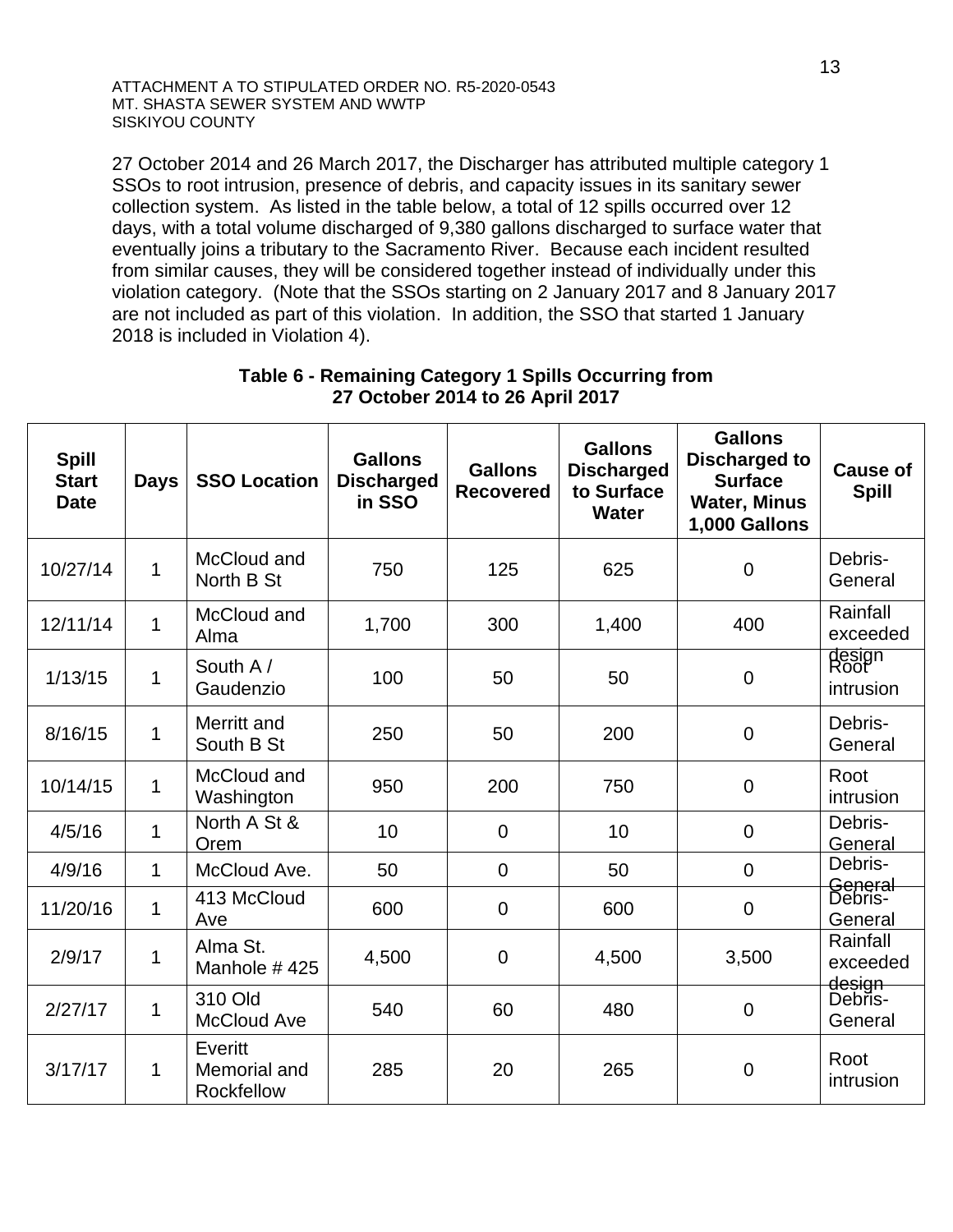| <b>Spill</b><br><b>Start</b><br><b>Date</b> | <b>Days</b> | <b>SSO Location</b>          | <b>Gallons</b><br><b>Discharged</b><br>in SSO | <b>Gallons</b><br><b>Recovered</b> | <b>Gallons</b><br><b>Discharged</b><br>to Surface<br><b>Water</b> | <b>Gallons</b><br>Discharged to<br><b>Surface</b><br><b>Water, Minus</b><br>1,000 Gallons | <b>Cause of</b><br><b>Spill</b> |
|---------------------------------------------|-------------|------------------------------|-----------------------------------------------|------------------------------------|-------------------------------------------------------------------|-------------------------------------------------------------------------------------------|---------------------------------|
| 4/26/17                                     |             | 308 E. Lake<br><b>Street</b> | 600                                           | 150                                | 450                                                               | 0                                                                                         | Debris-<br>General              |

## **Summary of steps 1-5 for Violation 3**

The following tables summarize the values assigned to penalty factors included in steps 1-5 of the Enforcement Policy methodology for Violation 3.

## **Table 7 - Summary of Steps 1-5 for Violation 3**

| <b>PENALTY</b><br><b>FACTOR</b>                                                            | <b>VALUE</b>  | <b>DISCUSSION</b>                                                                                                                                                                                                         |
|--------------------------------------------------------------------------------------------|---------------|---------------------------------------------------------------------------------------------------------------------------------------------------------------------------------------------------------------------------|
| Harm or potential<br>for harm to<br>beneficial uses                                        | 3             | Untreated sewage was discharged to multiple<br>locations that eventually join a tributary to the<br>Sacramento River. Beneficial uses for the<br>relevant portion of the Sacramento River are<br>discussed in Violation 1 |
| Physical,<br>chemical,<br>biological, or<br>thermal<br>characteristics of<br>the discharge | 3             | A score of 3 was assigned for this factor for the<br>same reasons as discussed in Violation 1.                                                                                                                            |
| Susceptibility to<br>cleanup or<br>abatement                                               | 1             | The Discharger reported that none of the<br>discharge was cleaned up for the spills identified<br>in this violation. Therefore, a score of 1 is<br>assigned for this factor.                                              |
| Per gallon and per<br>day factor for<br>discharge<br>violations                            | 0.31          | The "Deviation from Requirement" is "major" for<br>all SSOs for the same reasons as discussed in<br>Violation 1.                                                                                                          |
| Volume<br>discharged minus<br>1,000 gallons per<br>event                                   | 3,900 gallons | As shown in the table above, the total volume,<br>minus 1,000 gallons per event, is used in the<br>calculation.                                                                                                           |
| Per gallon rate                                                                            | \$1/gallon    | The Parties have stipulated to a per gallon<br>penalty of \$1 per gallon as discussed above.                                                                                                                              |
| Per gallon penalty                                                                         | \$1,209       | The liability is calculated as per day factor<br>multiplied by the number of gallons multiplied by<br>\$10/gallon.                                                                                                        |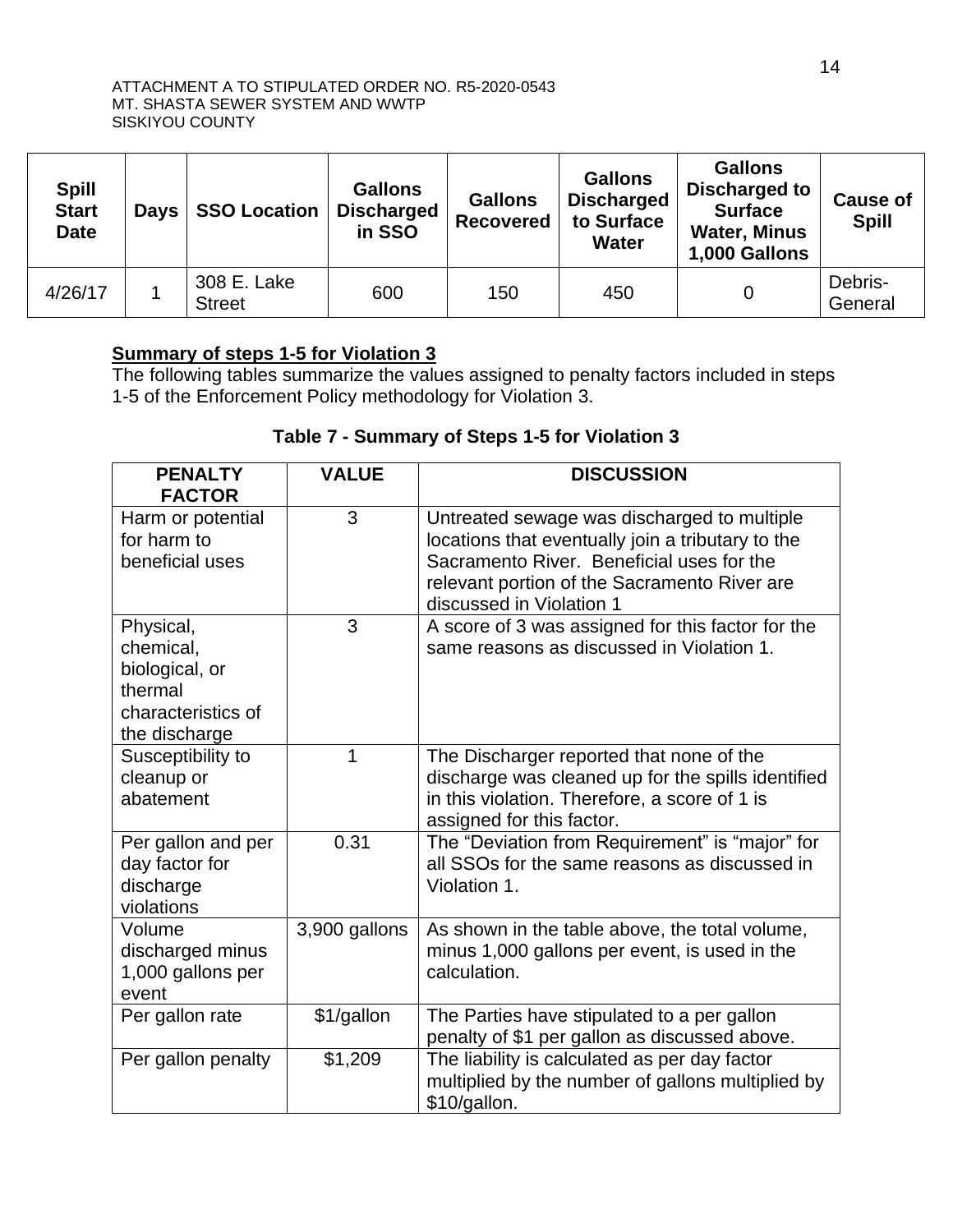| <b>PENALTY</b><br><b>FACTOR</b>                     | <b>VALUE</b> | <b>DISCUSSION</b>                                                                                                                            |
|-----------------------------------------------------|--------------|----------------------------------------------------------------------------------------------------------------------------------------------|
| Days of discharge                                   | 12 days      | Untreated sewage was discharged on 12<br>separate days between 27 October 2014 and 26<br>April 2017.                                         |
| Per day penalty                                     | \$37,200     | The liability is calculated as per day factor<br>multiplied by the number of days multiplied by<br>the statutory maximum per day (\$10,000). |
| <b>Initial Liability for</b><br><b>Violation #3</b> | \$38,409     | Sum of the per-gallon and per-day penalties.                                                                                                 |

# **Table 8 - Adjustments for Discharger Conduct for Violation 3**

| <b>PENALTY</b><br><b>FACTOR</b>                                  | <b>VALUE</b> | <b>DISCUSSION</b>                                                                                                                                                                                                                                                                                                                                                                                                                                                                                                                                                                                                                                                  |
|------------------------------------------------------------------|--------------|--------------------------------------------------------------------------------------------------------------------------------------------------------------------------------------------------------------------------------------------------------------------------------------------------------------------------------------------------------------------------------------------------------------------------------------------------------------------------------------------------------------------------------------------------------------------------------------------------------------------------------------------------------------------|
| Culpability                                                      | 1.0          | The City previously identified the need to<br>complete construction projects on the sanitary<br>sewer collection system, notably in the<br>downtown area of the city where many of the<br>SSOs occurred. In addition, the City identified<br>this area as a known bottleneck and previously<br>completed design in anticipation for replacing<br>areas of the pipe when construction funds are<br>available. However, many of the SSOs were<br>caused by blockages in the sewer line, including<br>root intrusion, and could have been repaired to<br>prevent SSOs until construction projects begin.<br>Therefore, this factor serves as a neutral<br>multiplier. |
| Cleanup and<br>Cooperation                                       | 1.0          | The Discharger appears to have adequately<br>responded to all spills once discovered and<br>provided the required information and reporting<br>requirements included in the Statewide General<br>Order.                                                                                                                                                                                                                                                                                                                                                                                                                                                            |
| History of<br>Violations                                         | 1.1          | The Discharger has a history of violations for<br>which the Central Valley Water Board has taken<br>enforcement. Therefore, a 1.1 is assigned.                                                                                                                                                                                                                                                                                                                                                                                                                                                                                                                     |
| <b>Total Base</b><br><b>Liability for</b><br><b>Violation #3</b> | \$42,250     | The base liability is calculated as the initial<br>liability multiplied by each of the above three<br>factors.                                                                                                                                                                                                                                                                                                                                                                                                                                                                                                                                                     |

# **VIOLATION 4: CATEGORY 1 SPILL OCCURRING 1 JANUARY 2018**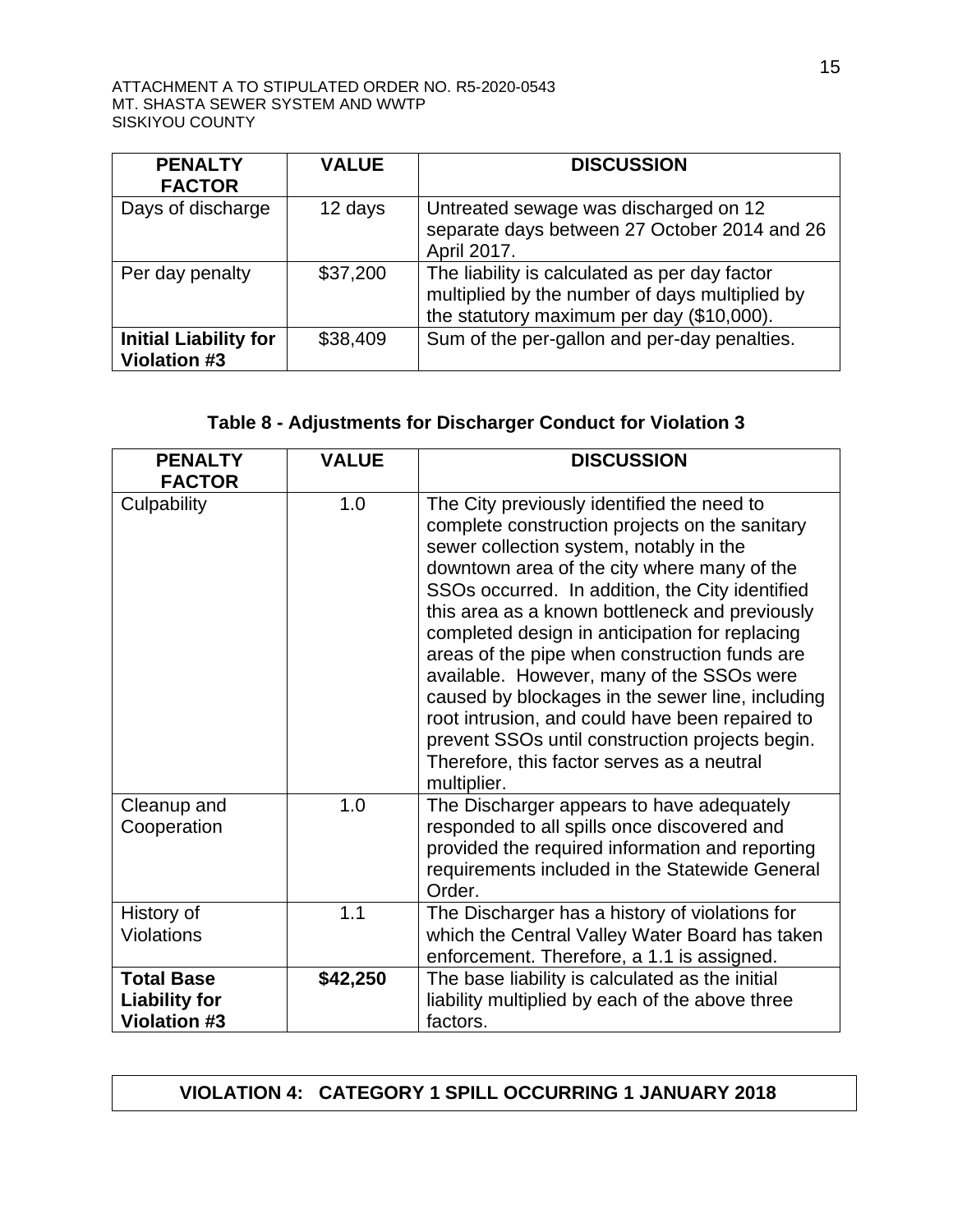A category 1 SSO occurred on 1 January 2018 caused by root intrusion in the sanitary sewer line. Since this violation occurred during after the effective date of the 2017 Enforcement Policy, the following penalty calculation factors are taken from the 2017 Enforcement Policy.

# **Summary of steps 1-5 for Violation 4**

The following tables summarize the values assigned to penalty factors included in steps 1-5 of the 2017 Enforcement Policy methodology for Violation 4.

| <b>PENALTY</b><br><b>FACTOR</b>                                 | <b>VALUE</b> | <b>DISCUSSION</b>                                                                                                                                                                                                                                                                                                                                                 |
|-----------------------------------------------------------------|--------------|-------------------------------------------------------------------------------------------------------------------------------------------------------------------------------------------------------------------------------------------------------------------------------------------------------------------------------------------------------------------|
| The degree of<br>toxicity of the<br>discharge                   | 3            | Untreated sewage contains elevated<br>concentrations of total coliform organisms and<br>other substances which are known to cause<br>disease to humans and to adversely impact<br>aquatic life. Because the discharged material<br>possessed "an above moderate risk or a direct<br>threat to potential receptors", a score of 3 was<br>assigned for this factor. |
| Harm or potential<br>for harm to<br>beneficial uses             | 3            | Untreated sewage entered a storm drain that<br>eventually joins a tributary to the Sacramento<br>River. Beneficial uses for the relevant portion of<br>the Sacramento River are discussed in Violation                                                                                                                                                            |
| Susceptibility to<br>cleanup or<br>abatement                    | 1            | The Discharger reported that none of the spill<br>was recovered. Therefore, a score of 1 is<br>assigned for this factor.                                                                                                                                                                                                                                          |
| Per gallon and per<br>day factor for<br>discharge<br>violations | 0.41         | The "Deviation from Requirement" is "major" for<br>the same reasons as discussed in Violation 1.                                                                                                                                                                                                                                                                  |
| Volume<br>discharged minus<br>1,000 gallons per<br>event        | 0 gallons    | According to the Discharger, 900 gallons were<br>discharged to surface water and not recovered.<br>The total volume, minus 1,000 gallons per event,<br>is used in the calculation.                                                                                                                                                                                |
| Per gallon rate                                                 | \$1/gallon   | The Parties have stipulated to a per gallon<br>penalty of \$1 per gallon as discussed above.                                                                                                                                                                                                                                                                      |
| Per gallon penalty                                              | \$0          | The liability is calculated as per day factor<br>multiplied by the number of gallons multiplied by<br>\$10/gallon.                                                                                                                                                                                                                                                |
| Days of discharge                                               | 1 day        | Untreated sewage was discharged on 1 day.                                                                                                                                                                                                                                                                                                                         |

## **Table 9 – Summary of Steps 1-5 for Violation 4**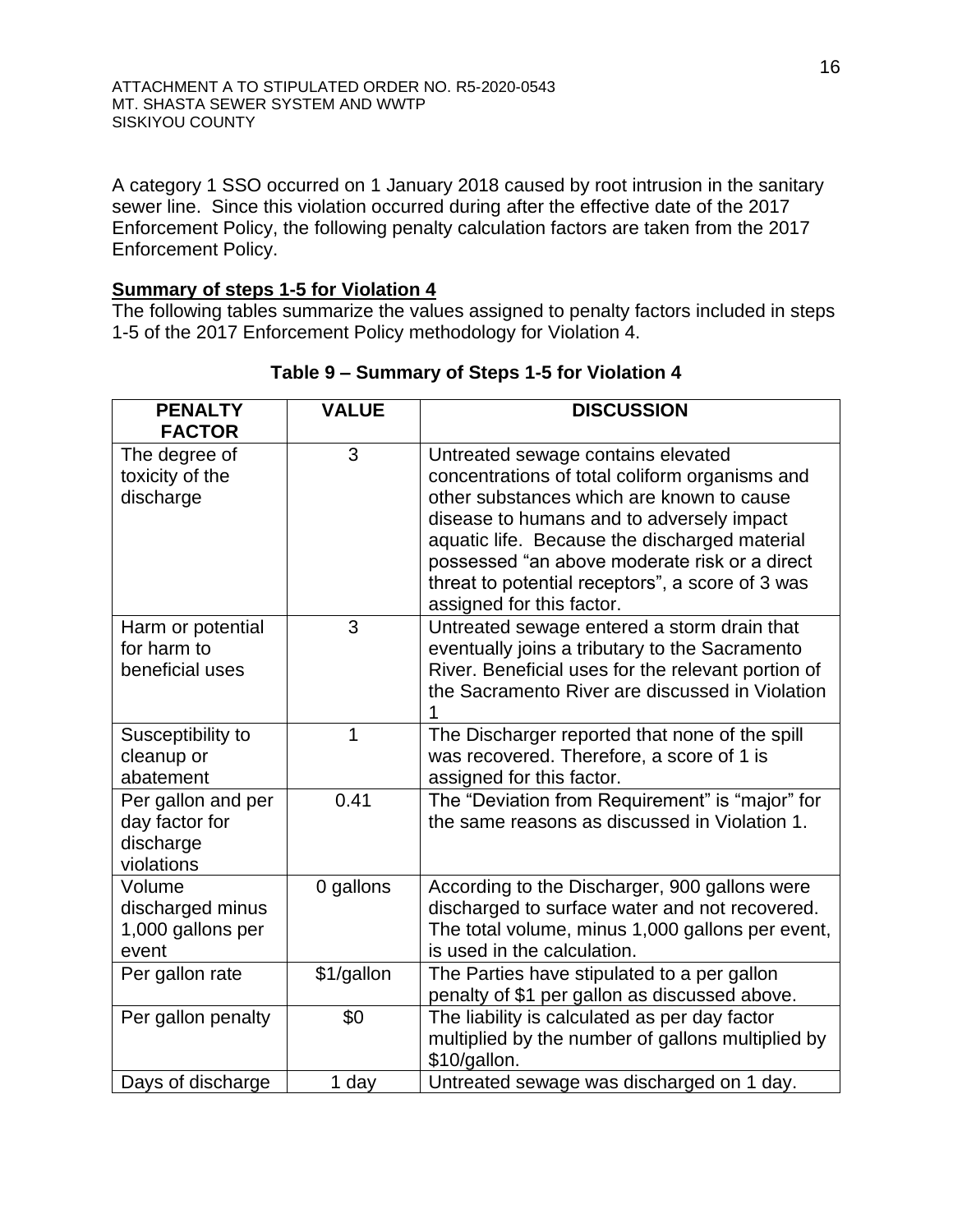| <b>PENALTY</b><br><b>FACTOR</b>                     | <b>VALUE</b> | <b>DISCUSSION</b>                                                                                                                            |
|-----------------------------------------------------|--------------|----------------------------------------------------------------------------------------------------------------------------------------------|
| Per day penalty                                     | \$4,100      | The liability is calculated as per day factor<br>multiplied by the number of days multiplied by<br>the statutory maximum per day (\$10,000). |
| <b>Initial Liability for</b><br><b>Violation #4</b> | \$4,100      | Sum of the per-gallon and per-day penalties.                                                                                                 |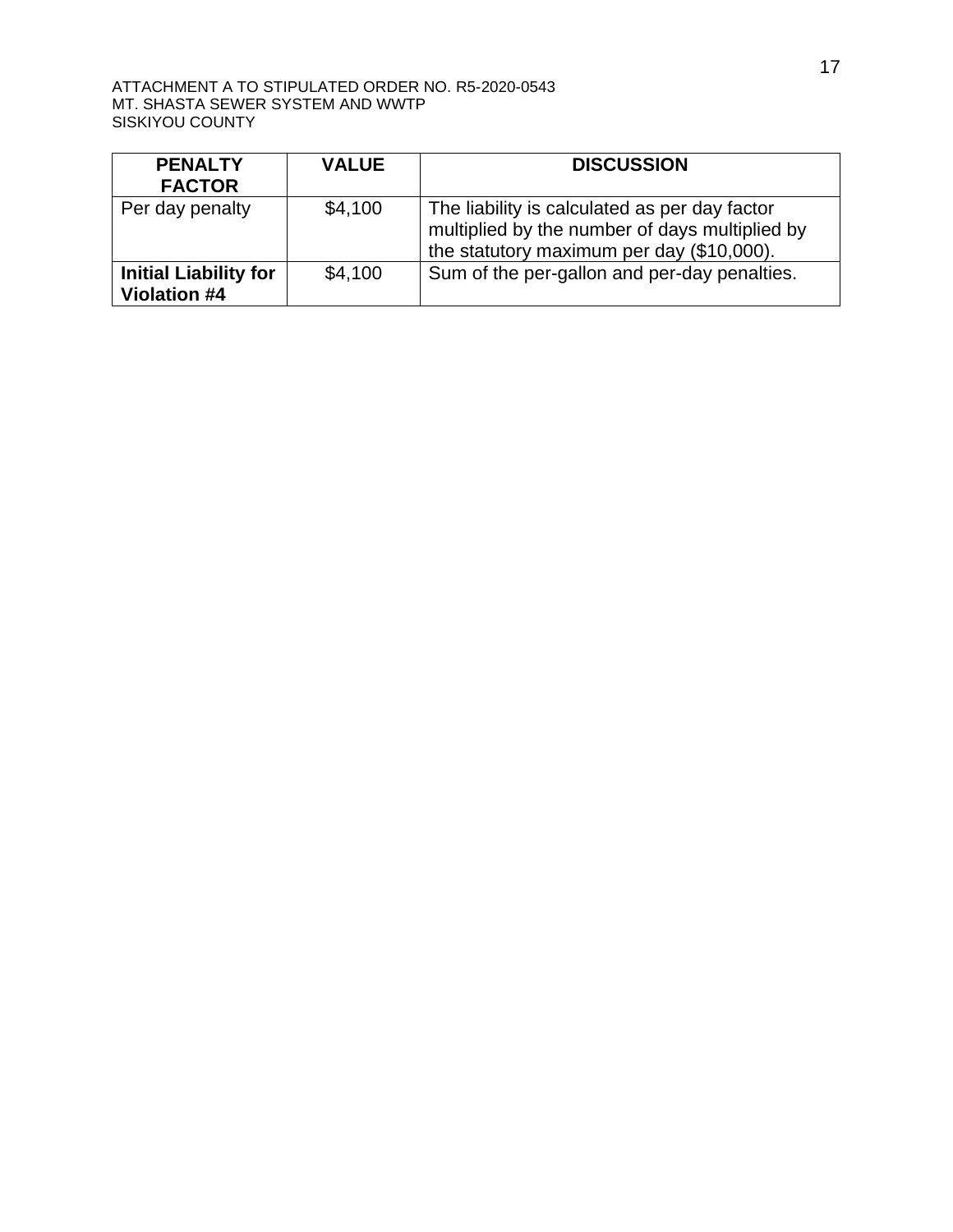| <b>PENALTY</b><br><b>FACTOR</b>                                  | <b>VALUE</b> | <b>DISCUSSION</b>                                                                                                                                                                                                                                                                                                                                                                                                                                                                                                                                                                                                                                                                      |
|------------------------------------------------------------------|--------------|----------------------------------------------------------------------------------------------------------------------------------------------------------------------------------------------------------------------------------------------------------------------------------------------------------------------------------------------------------------------------------------------------------------------------------------------------------------------------------------------------------------------------------------------------------------------------------------------------------------------------------------------------------------------------------------|
| Culpability                                                      | 1.0          | The City previously identified the need to<br>complete construction projects on the sanitary<br>sewer collection system, notably in the<br>downtown area of the city where this SSO<br>occurred. In addition, the City identified this<br>section of the collection system as a known<br>bottleneck and previously completed design in<br>anticipation for replacing this section of pipe<br>when construction funds are available.<br>However, this SSO was caused by blockages in<br>the sewer line, including root intrusion, and<br>could have been repaired to prevent the SSO<br>until construction projects begin.<br>Therefore, this factor serves as a neutral<br>multiplier. |
| Cleanup and<br>Cooperation                                       | 1.0          | The Discharger appears to have adequately<br>responded to the spill once discovered and<br>provided the required information and reporting<br>requirements included in the WDRs.                                                                                                                                                                                                                                                                                                                                                                                                                                                                                                       |
| History of<br><b>Violations</b>                                  | 1.1          | The Discharger has a history of violations for<br>which the Central Valley Water Board has taken<br>enforcement. Therefore, a 1.1 is assigned.                                                                                                                                                                                                                                                                                                                                                                                                                                                                                                                                         |
| <b>Total Base</b><br><b>Liability for</b><br><b>Violation #4</b> | \$4,510      | The base liability is calculated as the initial<br>liability multiplied by each of the above three<br>factors.                                                                                                                                                                                                                                                                                                                                                                                                                                                                                                                                                                         |

# **Table 10 - Adjustments for Discharger Conduct for Violation 4**

## **COMBINED TOTAL BASE LIABILITY AND FACTORS APPLIED TO ALL VIOLATIONS**

The total base liability is the sum of the calculated liabilities for Violations 1, 2, 3, and 4 is \$1,225,197.

## **Step 6 - Ability to Pay and Ability to Continue in Business**

The ability to pay and to continue in business factor must be considered when assessing administrative civil liabilities. If the Water Board has sufficient financial information to assess the Discharger's ability to pay the Total Base Liability or to assess the effect of the Total Base Liability on the Discharger's ability to continue in business, then the Total Base Liability amount may be adjusted downward.

In this matter, the Discharger is an ongoing entity with the ability to raise revenue to satisfy the liability proposed through the imposition of fees and taxes and there is no information presented to date that would evidence the inability to pay.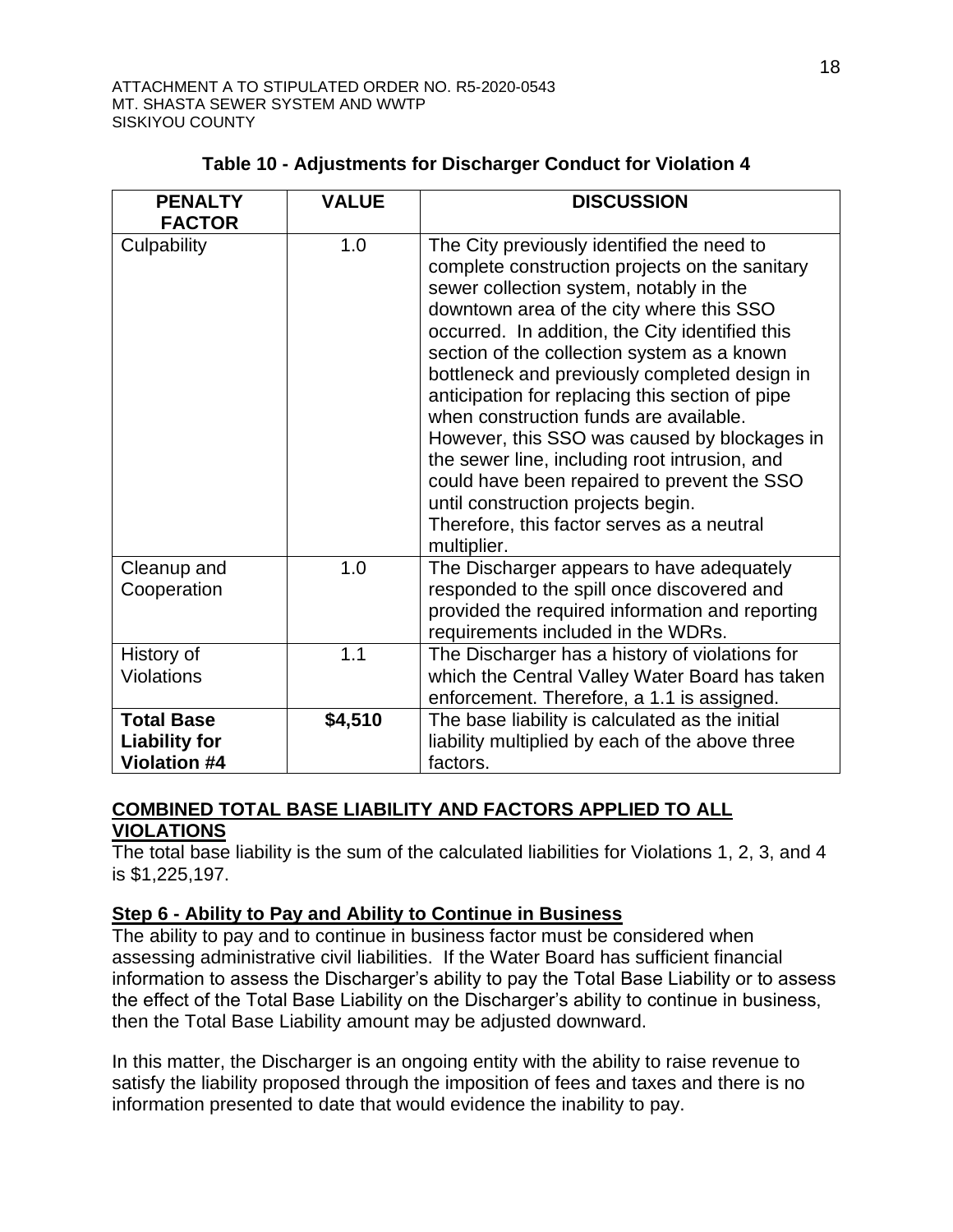## **Step 7 – Other Factors as Justice May Require**

If the Central Valley Water Board believes that the amount determined using the above factors is inappropriate, the amount may be adjusted under the provision for "other factors as justice may require" but only if express findings are made to justify this. Board staff has spent over 100 hours on this case, but the Prosecution Team chooses not to include these costs in the liability.

In addition, the Parties have stipulated to a per gallon penalty of \$1.00 per gallon for all violations alleged herein. The Enforcement Policy provides discretion to the Prosecution Team to reduce the per gallon penalty in order to arrive at an appropriate overall liability. Here, the total gallons that were discharged to surface waters is 2,788,310. The Prosecution Team determined that this per gallon penalty is appropriate due to the overall high volume of gallons discharged and in light of settlement considerations including equitable factors as discussed in above and in Step 8.

### **Step 8 – Economic Benefit**

Pursuant to CWC section 13385(e), civil liability, at a minimum, must be assessed at a level that recovers the economic benefits, if any, derived from the acts that constitute the violation.

The Parties have determined that the economic benefit amount should be adjusted from the calculation included in the original Complaint, \$546,477. The Central Valley Water Board Prosecution Team took into account several factors in order to determine that an economic benefit of \$166,988 is appropriate in this matter. In order to arrive at this economic benefit, the Central Valley Water Board adjusted inputs into the BEN Model<sup>1</sup> based on equitable considerations. Specifically, the Parties stipulated to a noncompliance date of May 2, 2015 because of the equitable considerations discussed below. When the noncompliance date in the BEN Model is adjusted to May 2, 2015 the resulting economic benefit is \$166,988. All other inputs into the BEN Model are consistent with the analysis attached to the July 2019 administrative civil liability complaint.

The Central Valley Water Board acknowledges that the City is a small community with financial hardship as defined by Water Code section 13385 subdivision (k) that lacks the resources that larger municipalities may have in order to finance and complete significant upgrades to sanitary sewer infrastructure. Furthermore, the Statewide General Order created a timeline for compliance that granted small cities additional time, as compared to larger entities, to comply with the requirements of the Statewide General Order. In addition, the Central Valley Water Board Prosecution Team has become aware of funding delays that have resulted in the City being unable to begin construction on planned projects further delaying the City's ability to comply with the Statewide General Order. Finally, the City is undertaking significant work to improve both its sanitary sewer system and its wastewater treatment plant; together, these

<sup>1</sup> <https://www.epa.gov/enforcement/penalty-and-financial-models>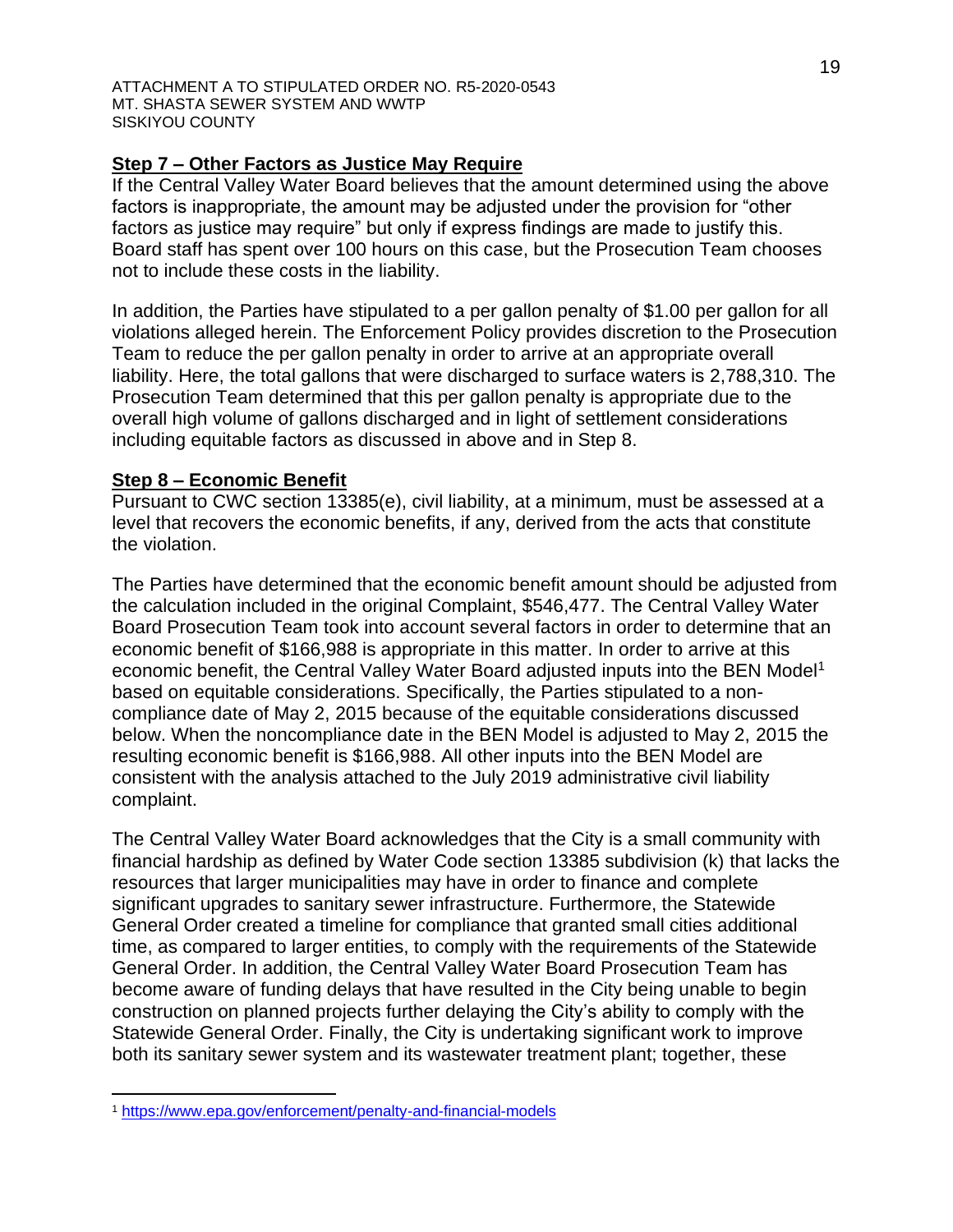projects represent a total investment of over \$20,000,000 and will significantly reduce the risk to water quality posed by the City.

## **Final adjusted liability**

The final adjusted liability is \$1,225,197.

## **Step 9 – Maximum and Minimum Liability Amounts**

The maximum and minimum amounts for discharge violation must be determined for comparison to the amounts being proposed.

**Maximum Liability**: Water Code maximum liability amount for Violation 1 is \$27,000,000, the maximum liability amount for Violation 2 is \$880,300, the maximum liability amount for Violation 3 is \$159,000, and the maximum liability amount for Violation 4 is \$10,000. Therefore, the maximum liability for all violations is \$28,049,300.

**Minimum Liability:** The minimum liability is calculated as the economic benefit plus 10%. Here, the minimum liability is \$183,686. Here, the Parties have stipulated to a total liability of \$1,225,197 in discretionary penalties. The economic benefit of \$166,988 is to be paid to the State Water Board's Cleanup and Abatement Account as described in Section IX. of the Enforcement Policy. The remaining liability of \$1,058,209 shall be satisfied through the completion of an Enhanced Compliance Action (ECA) as described in this Order and its attachments.

### **Step 10 – Final liability Amount**

The final liability amount consists of the added amounts for each violation, with any allowed adjustments, provided amounts are within the statutory minimum and maximum amounts. Using the Penalty Calculation Methodology, as described above, the proposed penalty for the violations discussed herein is \$1,225,197.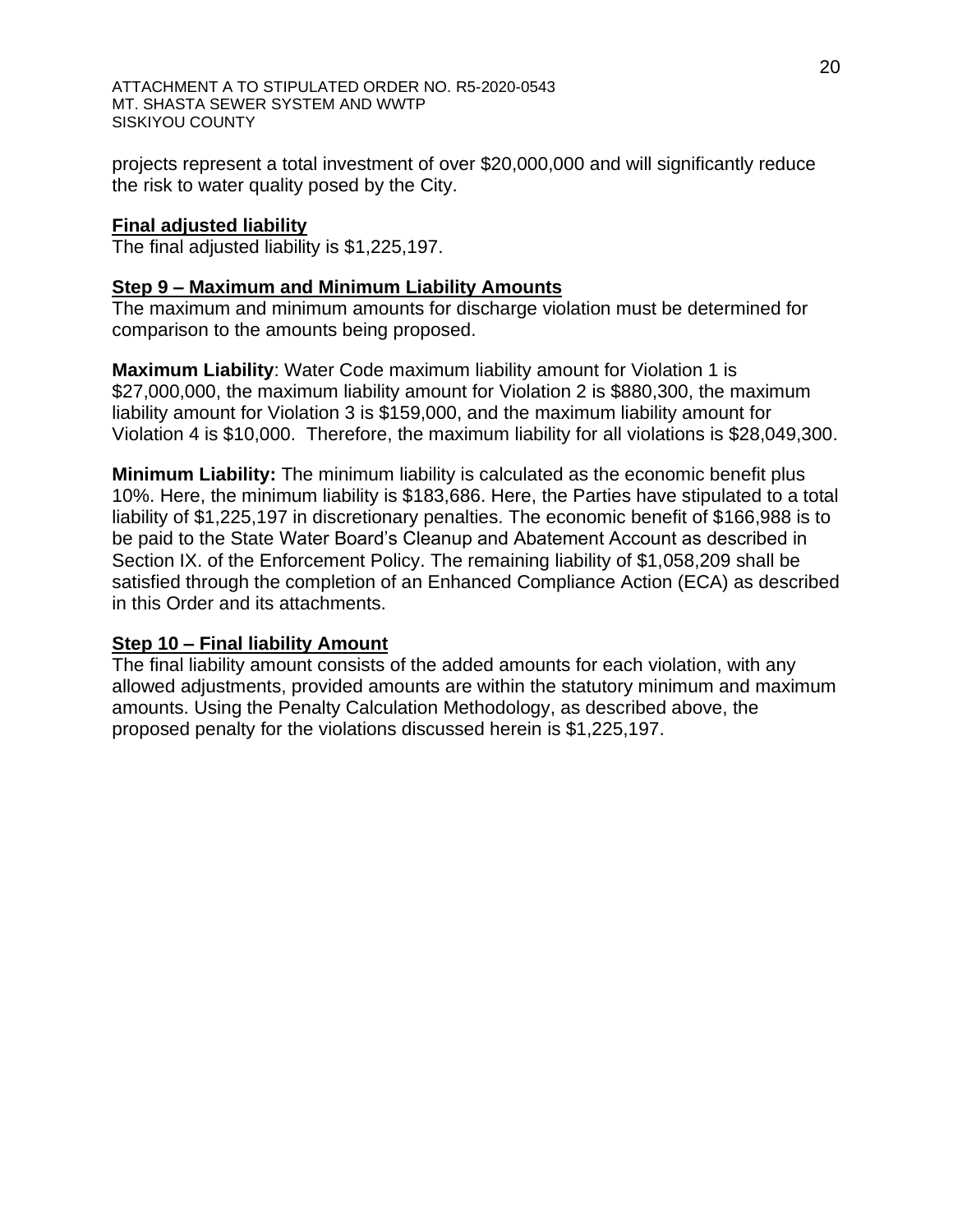#### ATTACHMENT B TO STIPULATED ORDER NO. R5-2020-0543 1 2020 12:00 12:00 12:00 12:00 12:00 12:00 12:00 12:00 12:00 12:00 12:00 12:00 12:00 12:00 12:00 12:00 12:00 12:00 12:00 12:00 12:00 12:00 12:00 12:00 12:00 12:00 12:00 12: MT. SHASTA SEWER SYSTEM AND WWTP SISKIYOU COUNTY

## MT. SHASTA WASTEWATER TREATMENT PLANT

## CALCULATION OF MANDATORY MINIMUM PENALTIES (Data reported under Monitoring and Reporting Program No. R5-2012-0086 and R5-2017-0117)

## **Table 1: EFFLUENT LIMITATION VIOLATIONS – MONITORING LOCATION EFF-001**

| <b>Violation</b><br><b>Date</b> | <b>Parameter</b>                        | <b>Units</b>             | <b>Condition</b>          | <b>Final</b><br><b>Effluent</b><br>Limit | <b>Reported</b><br><b>Value</b> | <b>Violation</b><br><b>Type</b> | <b>CIWQS ID</b> | <b>MMP</b><br><b>Amount</b> |
|---------------------------------|-----------------------------------------|--------------------------|---------------------------|------------------------------------------|---------------------------------|---------------------------------|-----------------|-----------------------------|
| 2/28/2017                       | BOD (5-day)                             | $\frac{0}{0}$<br>Removal | Average<br>Monthly        | 85                                       | 83.75                           | Non-serious                     | 1027018         | N/A                         |
| 11/30/2017                      | Copper                                  | ug/L                     | Average<br>Monthly        | 9.1                                      | 19.9                            | Serious,<br>Group II            | 1037600         | \$3,000                     |
| 11/30/2017                      | Zinc                                    | ug/L                     | Average<br>Monthly        | 12.9                                     | 17.4                            | Serious,<br>Group II            | 1037602         | \$3,000                     |
| 11/30/2017                      | <b>Total Suspended</b><br><b>Solids</b> | mg/L                     | Average<br><b>Monthly</b> | 30                                       | 32                              | Non-serious                     | 1050302         | N/A                         |
| 12/01/2017                      | Copper                                  | ug/L                     | Maximum<br>Daily          | 19.3                                     | 24.7                            | Serious,<br>Group II            | 1037537         | \$3,000                     |
| 12/31/2017                      | Copper                                  | ug/L                     | Average<br>Monthly        | 9.1                                      | 24.7                            | Serious,<br>Group II            | 1037539         | \$3,000                     |
| 12/31/2017                      | Zinc                                    | ug/L                     | Average<br>Monthly        | 12.9                                     | 13.4                            | Non-serious                     | 1037540         | \$3,000                     |
| 12/31/2017                      | BOD (5-day)                             | mg/L                     | Average<br>Monthly        | 30                                       | 35                              | Non-serious                     | 1037541         | \$3,000                     |
| 12/31/2017                      | BOD (5-day)                             | $\frac{0}{0}$<br>Removal | Average<br>Monthly        | 85                                       | 80                              | Non-serious                     | 1037542         | \$3,000                     |
| 12/31/2017                      | <b>Total Suspended</b><br>Solids        | mg/L                     | Average<br>Monthly        | 30.0                                     | 36.4                            | Non-serious                     | 1037538         | \$3,000                     |
| 1/05/2018                       | Copper                                  | ug/L                     | Daily<br>Maximum          | 19.3                                     | 40.4                            | Serious,<br>Group II            | 1039051         | \$3,000                     |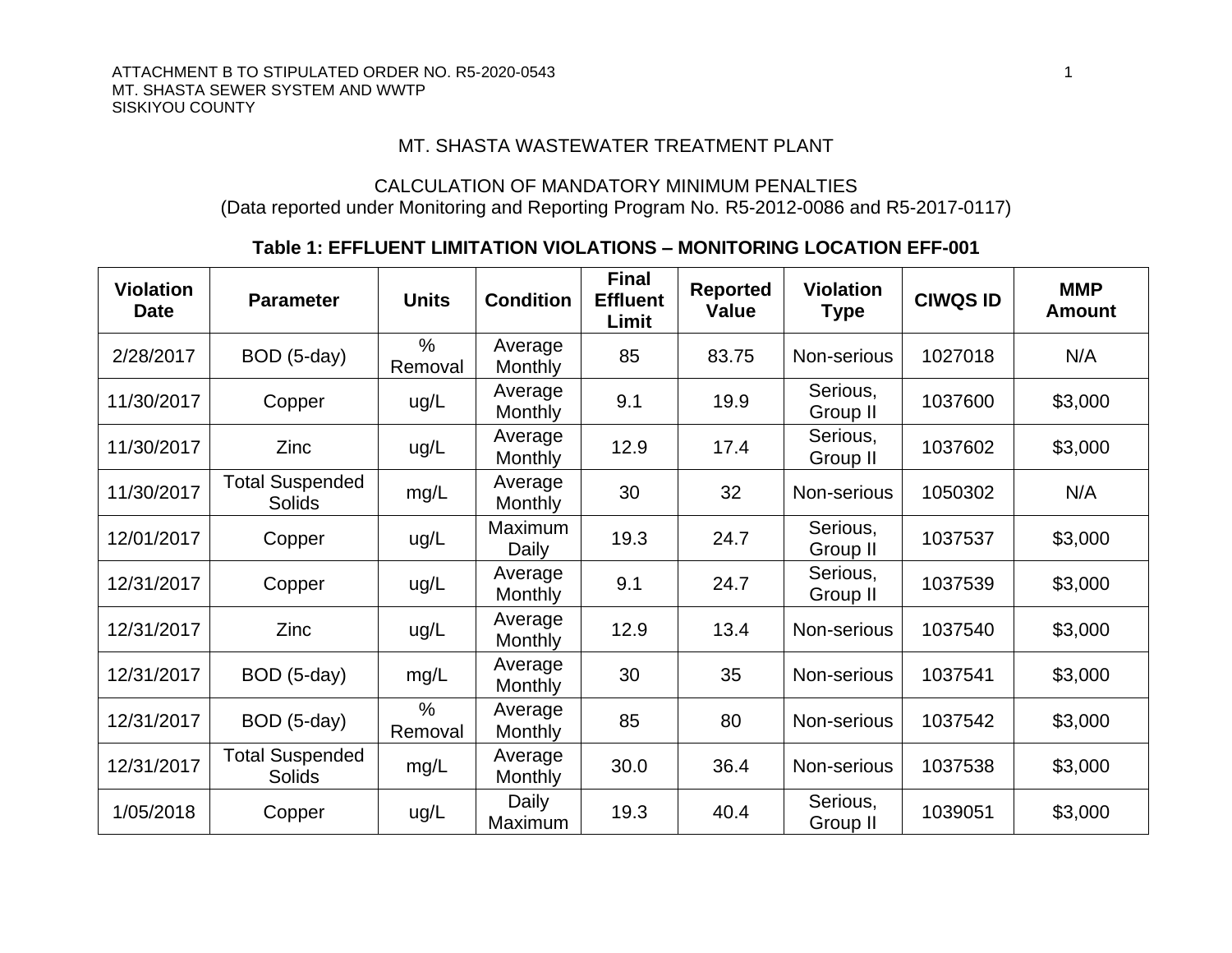| <b>Violation</b><br><b>Date</b> | <b>Parameter</b>                        | <b>Units</b>             | <b>Condition</b>   | <b>Final</b><br><b>Effluent</b><br>Limit | <b>Reported</b><br><b>Value</b> | <b>Violation</b><br><b>Type</b> | <b>CIWQS ID</b> | <b>MMP</b><br><b>Amount</b> |
|---------------------------------|-----------------------------------------|--------------------------|--------------------|------------------------------------------|---------------------------------|---------------------------------|-----------------|-----------------------------|
| 1/06/2018                       | BOD (5-day)                             | mg/L                     | Average<br>Weekly  | 45                                       | 49.1                            | Non-serious                     | 1039049         | \$3,000                     |
| 1/13/2018                       | BOD (5-day)                             | mg/L                     | Average<br>Weekly  | 45                                       | 53.0                            | Non-serious                     | 1039046         | \$3,000                     |
| 1/31/2018                       | Copper                                  | ug/L                     | Average<br>Monthly | 9.1                                      | 40.4                            | Serious,<br>Group II            | 1039048         | \$3,000                     |
| 1/31/2018                       | Zinc                                    | ug/L                     | Average<br>Monthly | 12.9                                     | 25.4                            | Serious,<br>Group II            | 1039050         | \$3,000                     |
| 1/31/2018                       | BOD (5-day)                             | mg/L                     | Average<br>Monthly | 30                                       | 51.05                           | Serious,<br>Group I             | 1039045         | \$3,000                     |
| 1/31/2018                       | BOD (5-day)                             | $\frac{0}{0}$<br>Removal | Average<br>Monthly | 85                                       | 65.25                           | Non-serious                     | 1039044         | \$3,000                     |
| 1/31/2018                       | <b>Total Suspended</b><br><b>Solids</b> | mg/L                     | Average<br>Monthly | 30                                       | 37.8                            | Non-serious                     | 1039047         | \$3,000                     |
| 11/28/2018                      | Copper, Total<br>Recoverable            | $\mu$ g/L                | Maximum<br>Daily   | 18.5                                     | 33.3                            | Serious,<br>Group II            | 1054511         | \$3,000                     |
| 11/30/2018                      | BOD (5-day)                             | mg/L                     | Average<br>Monthly | 30                                       | 37.9                            | Non-serious                     | 1054510         | N/A                         |
| 11/30/2018                      | BOD (5-day)                             | $\frac{0}{0}$<br>Removal | Average<br>Monthly | 85                                       | 75                              | Non-serious                     | 1054513         | N/A                         |
| 11/30/2018                      | Copper, Total<br>Recoverable            | $\mu$ g/L                | Average<br>Monthly | 10.0                                     | 33.3                            | Serious,<br>Group II            | 1054512         | \$3,000                     |
| 12/06/2018                      | Copper, Total<br>Recoverable            | $\mu$ g/L                | Maximum<br>Daily   | 18.5                                     | 33.9                            | Serious,<br>Group II            | 1055202         | \$3,000                     |
| 12/31/2018                      | Copper, Total<br>Recoverable            | $\mu$ g/L                | Average<br>Monthly | 10.0                                     | 33.9                            | Serious,<br>Group II            | 1055203         | \$3,000                     |
| 1/03/2019                       | Copper, Total<br>Recoverable            | $\mu$ g/L                | Maximum<br>Daily   | 18.5                                     | 31.1                            | Serious,<br>Group II            | 1055730         | \$3,000                     |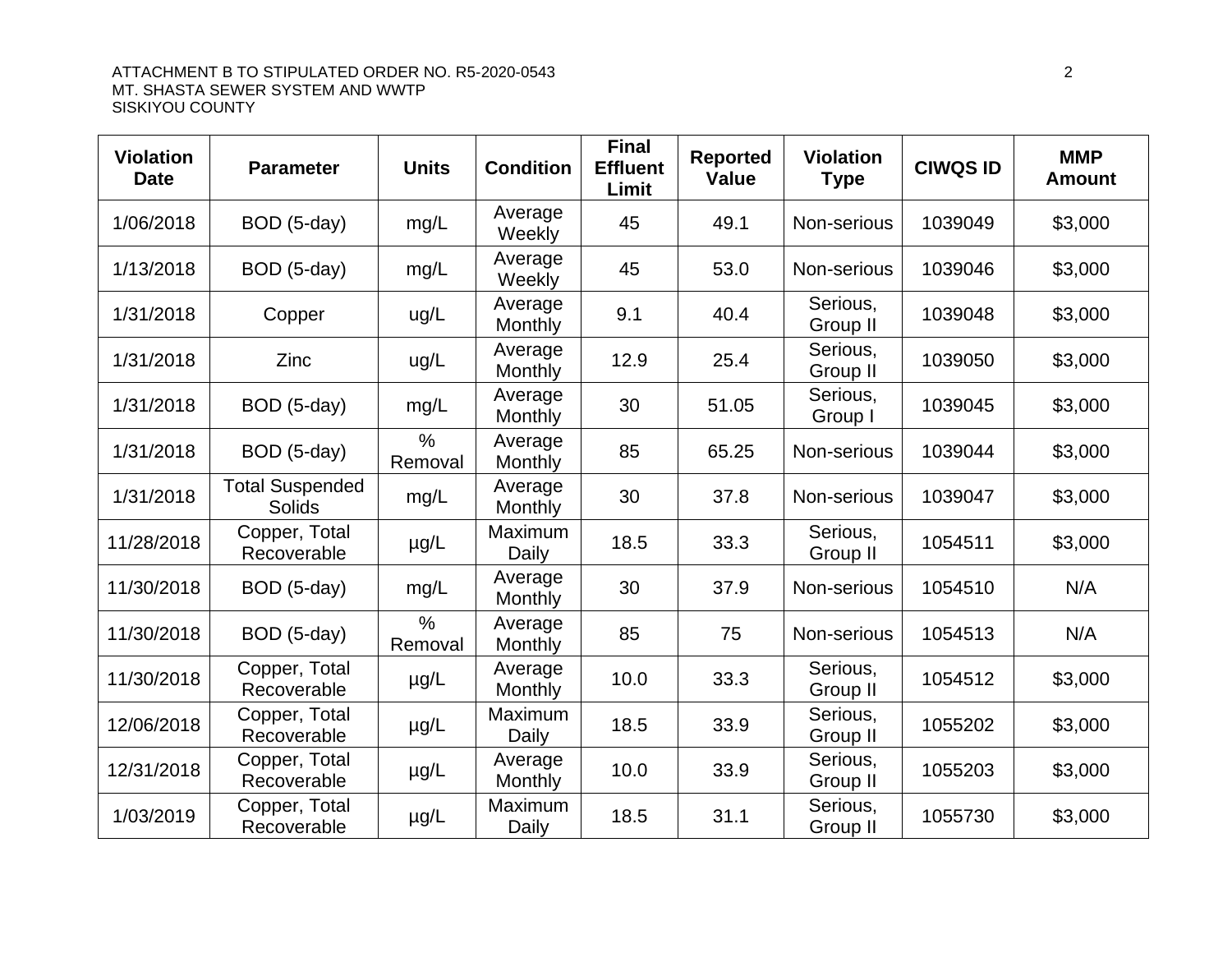| <b>Violation</b><br><b>Date</b> | <b>Parameter</b>             | <b>Units</b>             | <b>Condition</b>   | <b>Final</b><br><b>Effluent</b><br>Limit | <b>Reported</b><br><b>Value</b> | <b>Violation</b><br><b>Type</b> | <b>CIWQS ID</b> | <b>MMP</b><br><b>Amount</b> |
|---------------------------------|------------------------------|--------------------------|--------------------|------------------------------------------|---------------------------------|---------------------------------|-----------------|-----------------------------|
| 1/31/2019                       | BOD (5-day)                  | $\frac{0}{0}$<br>Removal | Average<br>Monthly | 85                                       | 81                              | Non-serious                     | 1055731         | \$3,000                     |
| 1/31/2019                       | Copper, Total<br>Recoverable | $\mu$ g/L                | Average<br>Monthly | 10.0                                     | 31.1                            | Serious,<br>Group II            | 1055729         | \$3,000                     |
| 2/11/2019                       | Copper, Total<br>Recoverable | $\mu$ g/L                | Maximum<br>Daily   | 18.5                                     | 28.1                            | Serious,<br>Group II            | 1056861         | \$3,000                     |
| 2/28/2019                       | BOD (5-day)                  | $\frac{0}{0}$<br>Removal | Average<br>Monthly | 85                                       | 74                              | Non-serious                     | 1056860         | \$3,000                     |
| 2/28/2019                       | Copper, Total<br>Recoverable | $\mu$ g/L                | Average<br>Monthly | 10.0                                     | 28.1                            | Serious,<br>Group II            | 1056862         | \$3,000                     |
| 3/31/2019                       | Copper, Total<br>Recoverable | $\mu$ g/L                | Average<br>Monthly | 10.0                                     | 16.6                            | Serious,<br>Group II            | 1057617         | \$3,000                     |
| 4/30/2019                       | Copper, Total<br>Recoverable | $\mu$ g/L                | Average<br>Monthly | 10.0                                     | 17.8                            | Serious,<br>Group II            | 1059067         | \$3,000                     |
| 11/30/2019                      | Copper, Total<br>Recoverable | $\mu$ g/L                | Average<br>Monthly | 10.0                                     | 17.5                            | Serious,<br>Group II            | 1068344         | \$3,000                     |
| 12/31/2019                      | Copper, Total<br>Recoverable | $\mu$ g/L                | Average<br>Monthly | 10.0                                     | 17.1                            | Serious,<br>Group II            | 1069378         | \$3,000                     |
| 1/13/2020                       | Copper, Total<br>Recoverable | $\mu$ g/L                | Maximum<br>Daily   | 18.5                                     | 22.2                            | Non-serious                     | 1070872         | N/A                         |
| 1/31/2020                       | Copper, Total<br>Recoverable | $\mu$ g/L                | Average<br>Monthly | 10.0                                     | 22.2                            | Serious,<br>Group II            | 1070875         | \$3,000                     |
| 2/04/2020                       | Copper, Total<br>Recoverable | $\mu$ g/L                | Maximum<br>Daily   | 18.5                                     | 28.6                            | Serious,<br>Group II            | 1071818         | \$3,000                     |
| 2/29/2020                       | Copper, Total<br>Recoverable | $\mu$ g/L                | Average<br>Monthly | 10.0                                     | 28.6                            | Serious,<br>Group II            | 1071819         | \$3,000                     |
| 3/10/2020                       | Copper, Total<br>Recoverable | $\mu$ g/L                | Maximum<br>Daily   | 18.5                                     | 18.7                            | Non-serious                     | 1073036         | \$3,000                     |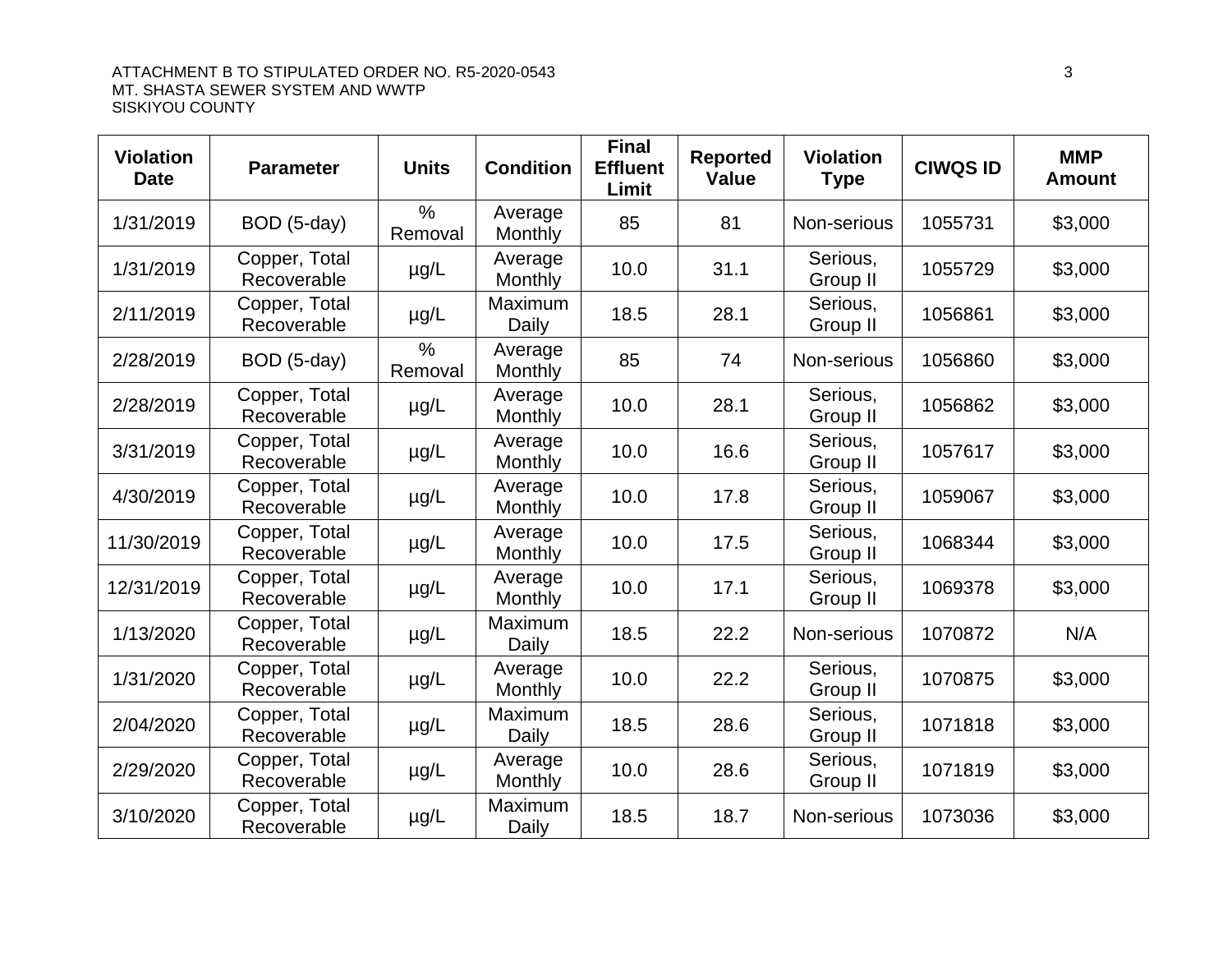| <b>Violation</b><br><b>Date</b> | <b>Parameter</b>             | <b>Units</b> | <b>Condition</b>   | <b>Final</b><br><b>Effluent</b><br>Limit | <b>Reported</b><br><b>Value</b> | <b>Violation</b><br><b>Type</b> | <b>CIWQS ID</b> | <b>MMP</b><br><b>Amount</b> |
|---------------------------------|------------------------------|--------------|--------------------|------------------------------------------|---------------------------------|---------------------------------|-----------------|-----------------------------|
| 3/31/2020                       | Copper, Total<br>Recoverable | $\mu$ g/L    | Average<br>Monthly | 10.0                                     | 18.7                            | Serious,<br>Group II            | 1073035         | \$3,000                     |
| 5/31/2020                       | Copper, Total<br>Recoverable | µg/L         | Average<br>Monthly | 10.0                                     | 10.2                            | Serious,<br>Group II            | 1075794         | \$3,000                     |
|                                 |                              |              |                    |                                          |                                 |                                 | <b>Total</b>    | \$108,000                   |

Notes: Serious Group I: any waste discharge that exceeds the effluent limitations for a group I pollutant by 40% or more. Serious Group II: any waste discharge that exceeds the effluent limitations for a group II pollutant by 20% or more. Non-Serious Violation: A non-serious violation will be subject to MMPs if the discharger does any one of the following four or more times in any period of 180 days:

- (a) violates a WDR effluent limitation;
- (b) fails to file a report of waste discharge pursuant to California Water Code section 13260;
- (c) files an incomplete report of waste discharge pursuant to California Water Code section 13260; or
- (d) violates a whole effluent toxicity limitation where the WDRs do not contain pollutant-specific effluent limitations for any toxic pollutants.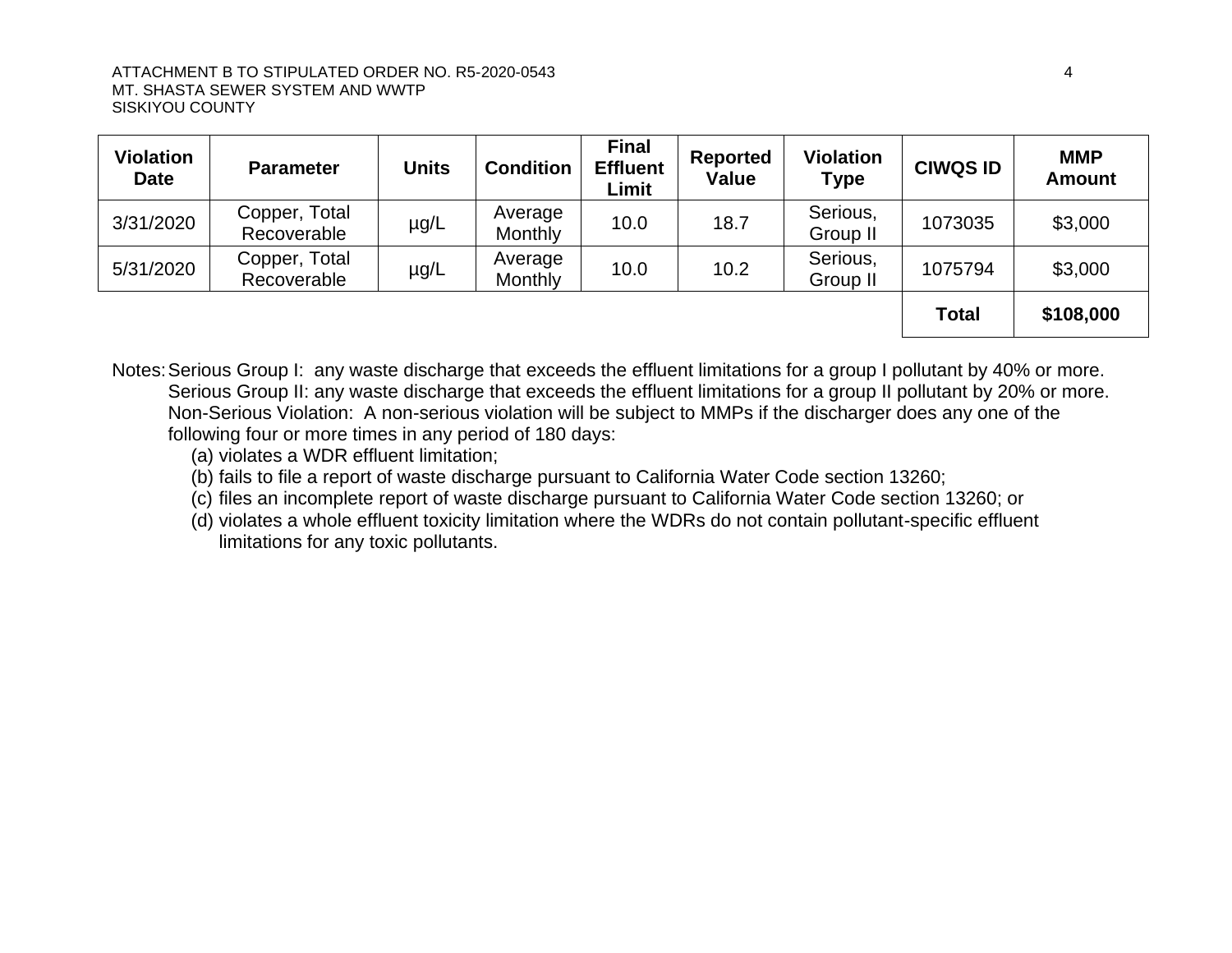## **ENHANCED COMPLIANCE ACTION DESCRIPTION**

#### **Project Title:**

Downtown Collection System Improvements Project

### **Geographic Area of Interest:**

City of Mt. Shasta (City), Siskiyou and Shasta Counties, specifically the Sacramento River watershed downstream of the collection system

#### **Name of Responsible Entity:**

City of Mt. Shasta

#### **Contact Information:**

Rod Bryan, Public Works Director City of Mt. Shasta Wastewater Treatment Plant 305 N. Mt. Shasta Blvd. Mt. Shasta, CA 96067 530-926-7526 rbryan@mtshastaca.gov

### **Project Description and Goals:**

The City has owned and operated its sewer collection system since 1912. Portions of the original collection system are still in service today. The City is located in an area that experiences intense periods of precipitation in a harsh winter environment that can result in inflow & infiltration (I&I) into the collection system, affecting the capacity and structural integrity of portions of the collection system. The City has noted sanitary sewer overflows (SSOs) within its sewer system. The manhole at the intersection of N. Mt. Shasta Boulevard and Alma Street has experienced four SSOs since 2014. The sewer main along McCloud Avenue has experienced eleven SSOs since 2010. The City created a Sanitary Sewer Management Plan (SSMP) in 2010, including a hydraulic evaluation of the main trunk sewers serving the City. In addition, portions of the collection system were videoed to evaluate their condition and prioritize repairs.

The City secured the help of PACE Engineering, Inc. to provide a Preliminary Engineering Report (PER) to determine the most effective method of addressing wastewater utility issues, including within the collection system. The PER recommended new sewer mains be constructed to achieve the following goals:

- Replace aging infrastructure;
- Alleviate ongoing maintenance;
- Reduce the potential for wastewater blockages, surcharging, and overflows that may result in the discharge of pollutants to the Sacramento River watershed;
- Provide additional capacity in sewer mains to handle projected future flows; and,
- Reduce the amount of effluent discharged to the Sacramento River by reducing I&I in the collection system where possible.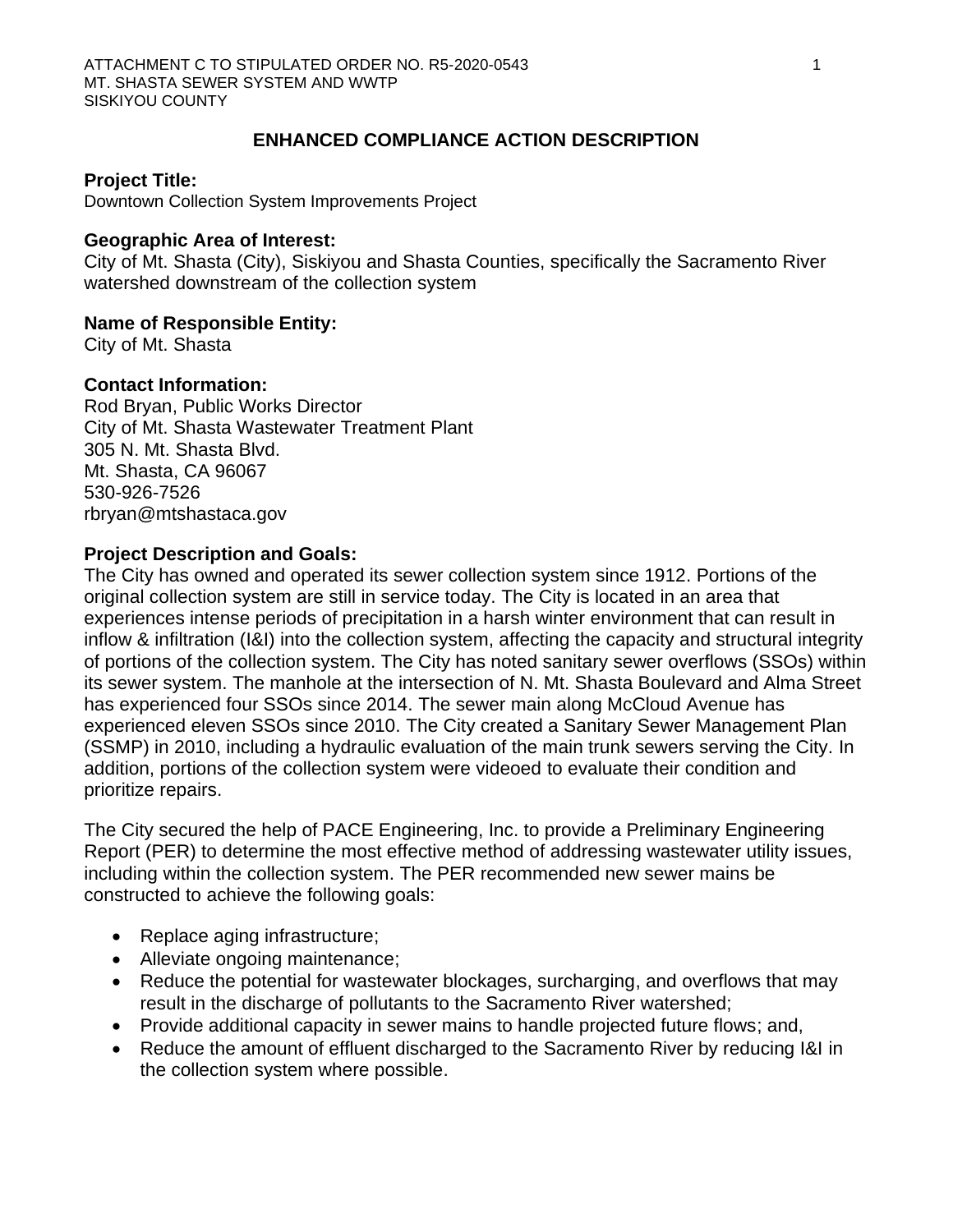The PER evaluated three sewer main route alternatives. The alterative that was most effectively able to achieve the project goals listed above was utilized as the proposed project. Figures are included for reference. The proposed project includes the following:

- 160 linear feet of 30-inch bore and jack;
- 240 linear feet of 30-inch steel casing;
- 1,390 linear feet of 18-inch sewer main;
- 25 linear feet of 12-inch sewer main;
- 2,515 linear feet of 10-inch sewer main;
- 1,170 linear feet of 8-inch sewer main;
- 85 linear feet of 6-inch sewer main;
- 1,295 linear feet of 4-inch sewer main;
- 26 new manholes:
- 1 new rod hole;
- Surface restoration; and,
- New connections to new sewer

The proposed project, to the extent possible, goes above and beyond preventing SSOs to meet all the listed project goals. The proposed project replaces existing laterals, providing two-way cleanouts and backwater check valves. These lateral improvements will reduce I&I and provide a means for the City to monitor I&I in the future to identify problematic areas in the collection system and ultimately reduce flow to the wastewater treatment plant downstream that discharges to the Sacramento River or ground water. The project also adds additional manholes at sewer junctions. These manholes will allow the City to perform needed maintenance and monitor the collection system for blockages and other issues that might lead to an SSO. Existing deficient manholes will be replaced rather than rehabilitated to extend the life of the collection system and rely less on maintenance of aging infrastructure. New sewer mains will be designed not only for existing flows but for future flows.

## **Water Body, Beneficial Use, and/or Pollutant Addressed by the Project:**

The project will replace portions of the sewer system with enough capacity for future flows and reduce I&I into the collection system. This will reduce the potential for future SSOs and limit the amount of water that is discharged to the Sacramento River and ground water; therefore, the proposed project will go above and beyond fixing deficiencies to provide enhanced protection to adjacent water bodies and the Sacramento River watershed downstream of the collection system.

## **Estimated Cost of Project:**

The estimated project cost is \$2,781,415. \$1,309,000 of the project is funded by a loan secured by the City and the remaining cost of the project is funded by grants.

## **Project Schedule, Milestones, and Expected Completion Dates:**

The proposed project has, in large part, already been constructed. Completion of the proposed project is expected in July 2020. [Table 1](#page-39-0) summarizes the milestones that have already been achieved.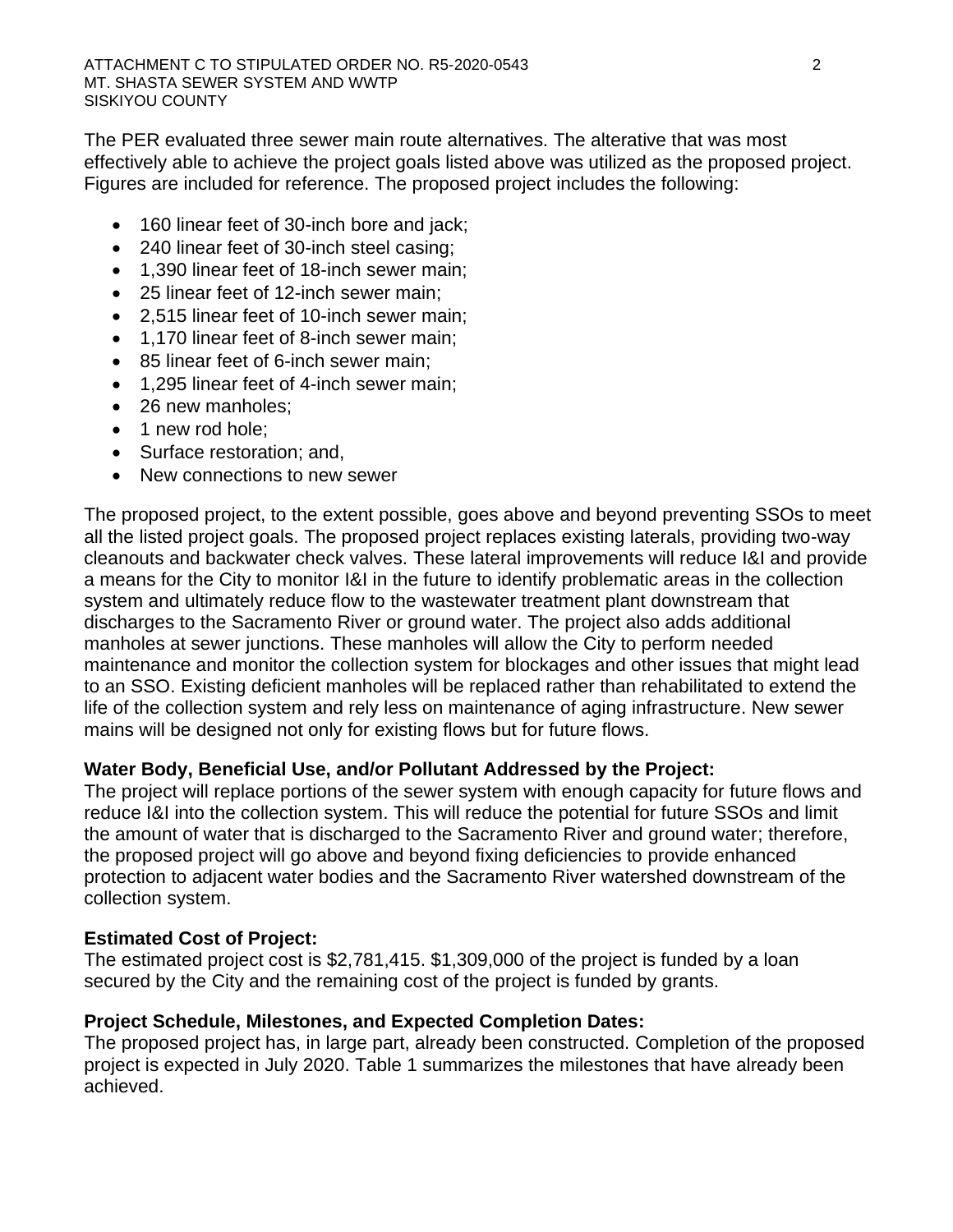<span id="page-39-0"></span>

| IUNIV I<br>$\sim$ 19100) - 19110910110 - 90111111101 |             |  |  |  |  |
|------------------------------------------------------|-------------|--|--|--|--|
| <b>MILESTONE</b>                                     | <b>DATE</b> |  |  |  |  |
| <b>Pre-Construction</b>                              |             |  |  |  |  |
| Project Posted for Public Bid                        | 4/2/19      |  |  |  |  |
| Pre-Bid Meeting                                      | 4/9/19      |  |  |  |  |
| <b>Public Bid</b>                                    | 4/30/19     |  |  |  |  |
| Construction <sup>1</sup>                            |             |  |  |  |  |
| Notice to Proceed Issued                             | 6/3/19      |  |  |  |  |
| 25% Construction Complete                            | 9/13/19     |  |  |  |  |
| Union Pacific Railroad Bore and Jack Complete        | 9/26/19     |  |  |  |  |
| 50% Construction Complete                            | 10/16/19    |  |  |  |  |
| 70% Construction Complete                            | 12/10/19    |  |  |  |  |
| 90% Construction Complete                            | 2/14/20     |  |  |  |  |

**Table 1 – Project Milestone Summary** 

<sup>1</sup> Percent construction complete based on payment application percent of funds spent to date

## **Fund Expenditures:**

\$1,309,000 of the project is funded by a loan secured by the City. The first loan payment is due one year from the date of the project's final completion.

#### **Final Report:**

The City will submit a post-project final report documenting project completion and accounting of all expenditures. The accounting shall clearly show whether the final cost of the completed project is less than, equal to, or more than the suspended liability of \$1,058,209.

**The Final Report is due within 1 year of the adoption date of the Order**. The report shall be completed under penalty of perjury and in accordance with the terms described in this Order.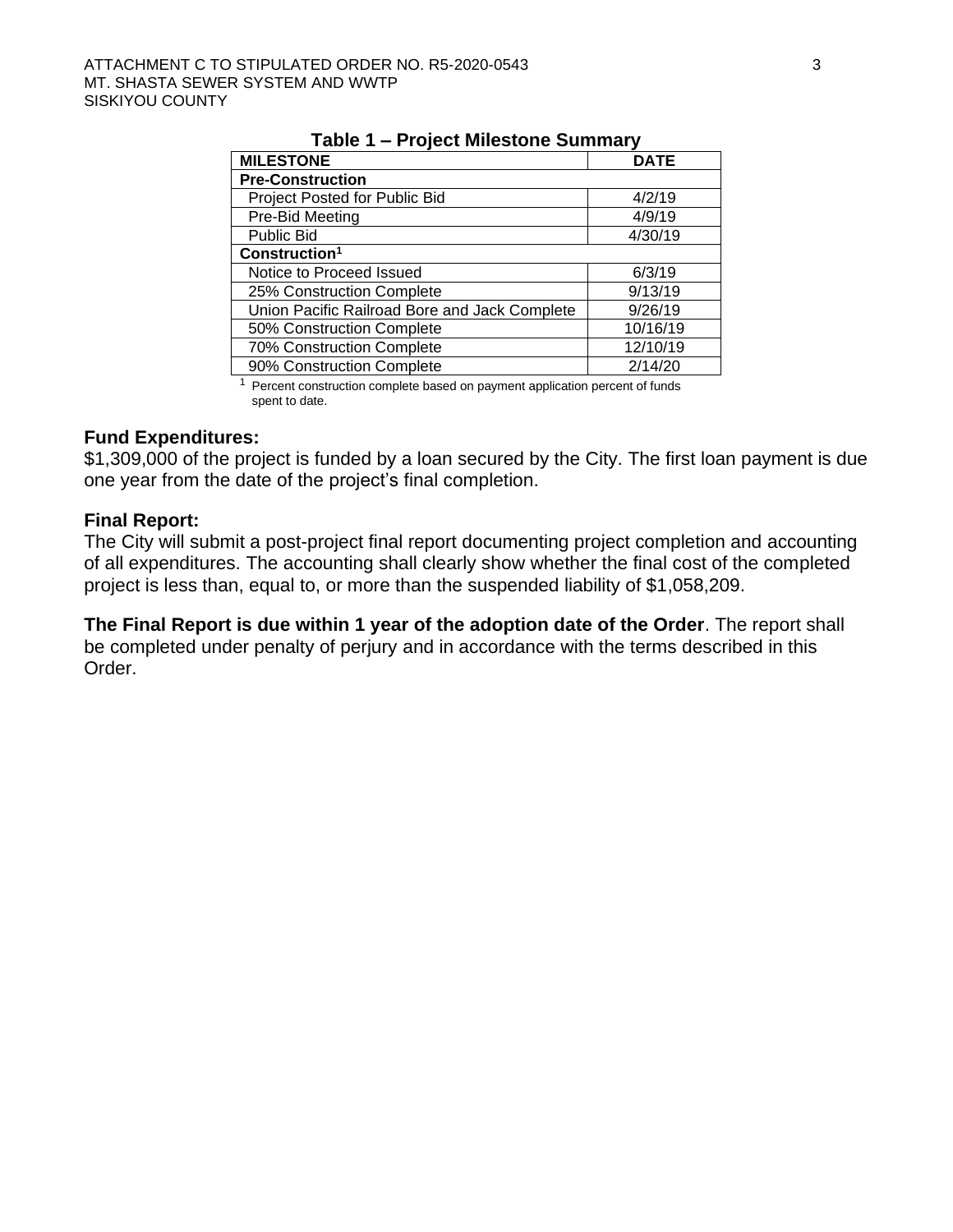## **COMPLIANCE PROJECT DESCRIPTION**

#### **Compliance Project Title:**

Planning Phase for Wastewater Treatment Plant Improvements Project

#### **Geographic Area of Interest:**

City of Mt. Shasta (City) Wastewater Treatment Plant (WWTP), Siskiyou and Shasta Counties, specifically the Sacramento River watershed downstream of the WWTP

#### **Name of Responsible Entity:**

City of Mt. Shasta

### **Contact Information**:

Rod Bryan, Public Works Director City of Mt. Shasta WWTP 305 N. Mt. Shasta Blvd. Mt. Shasta, CA 96067 530-926-7526 [rbryan@mtshastaca.gov](mailto:rbryan@mtshastaca.gov) 

#### **Compliance Project Description and Goals:**

The City of Mt. Shasta WWTP (Facility) was constructed in 1976. The original Facility consisted of a headworks, ponds, and interim sand filters. Effluent was disposed of at the leach field or the Sacramento River discharge point. Over the years, several upgrades have been constructed at the Facility to comply with increasingly stringent effluent limits contained in the Facility's National Pollutant Discharge Elimination System (NPDES) permits. These upgrades allowed the City to provide the local golf course with reclaimed water. The City's 2007 NPDES permit included effluent limits for copper, zinc, and ammonia that the City could not consistently comply with. Shortly thereafter, Cease and Desist Order R5-2010-0064 was adopted, which provided a compliance schedule and extended the interim limits for these constituents until 2012. A new permit was adopted in 2012 providing a compliance schedule and interim effluent limit for the same constituents with the addition of BOD, TSS, pH, and Title 22 disinfection requirements.

The City secured the help of PACE Engineering, Inc. to determine the most effective method of complying with the effluent limits. Documents required in the planning phase of the WWTP Improvements Project included completing necessary environmental documentation (Mitigated Negative Declaration and Initial Study for CEQA review), a Wastewater Utility Rate Study, and a Preliminary Engineering Report and Feasibility Study (PER). The PER found the existing Facility was, in large part, beyond its serviceable life and unable to be upgraded cost effectively to meet the effluent limits. The PER recommended that a new WWTP be constructed to achieve the following goals:

- Reliably meet effluent limits and improve water quality of the Sacramento River;
- Minimize impacts to rate payers;
- Be adapted or modified to meet future discharge requirements;
- Minimize operations and maintenance difficulties; and,
- Be a secure and safe Facility.

The PER evaluated seven treatment alternatives. The alterative that was most effectively able to achieve the project goals listed above was utilized as the proposed project. The proposed project includes the following components: